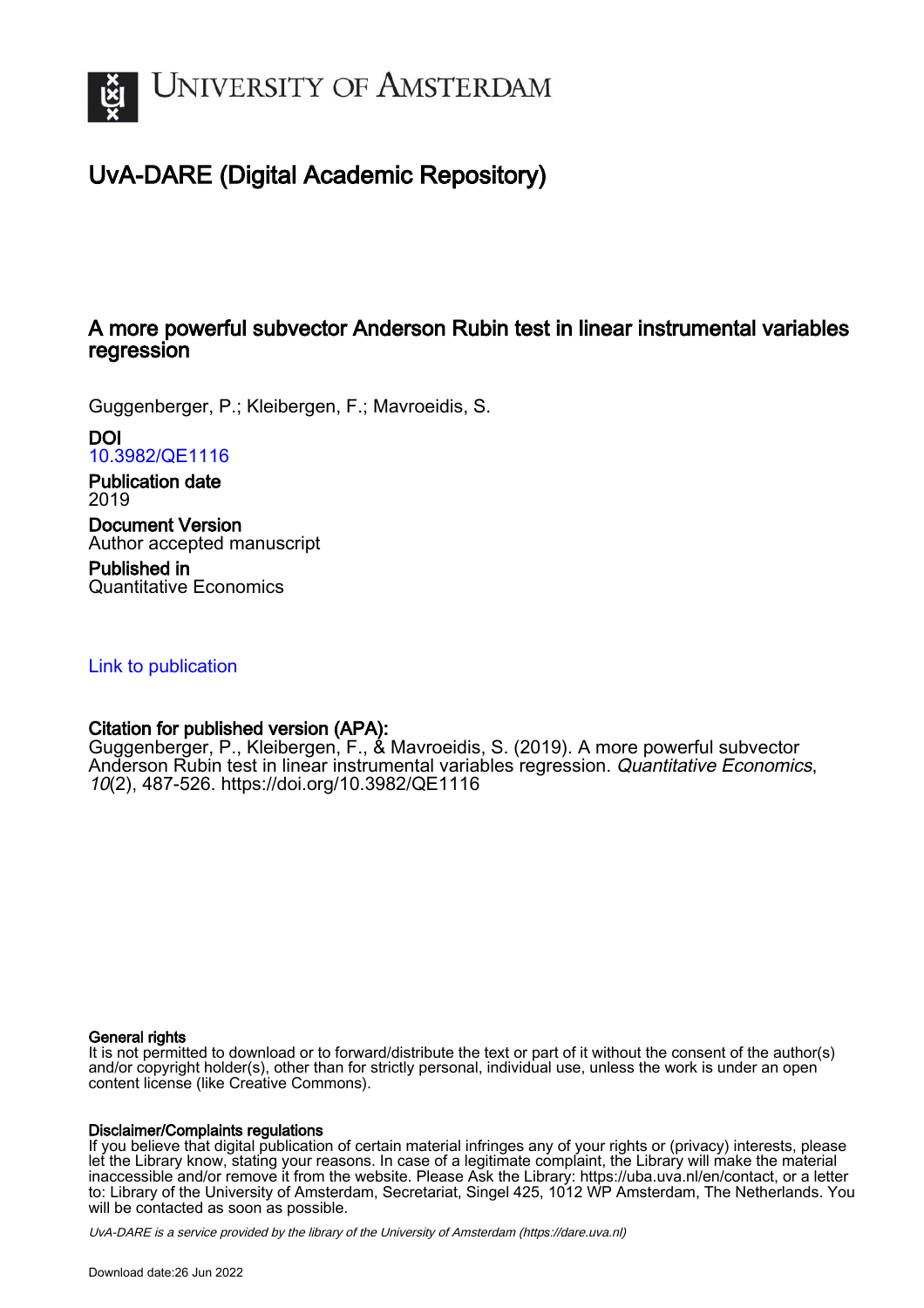# <span id="page-1-0"></span>A more powerful subvector Anderson Rubin test in linear instrumental variables regression<sup>∗</sup>

Patrik Guggenberger Department of Economics Pennsylvania State University

Frank Kleibergen Department of Quantitative Economics University of Amsterdam

Sophocles Mavroeidis Department of Economics University of Oxford

First Version: January, 2017 Revised: October 26, 2018

#### Abstract

We study subvector inference in the linear instrumental variables model assuming homoskedasticity but allowing for weak instruments. The subvector Anderson and Rubin (1949) test that uses chi square critical values with degrees of freedom reduced by the number of parameters not under test, proposed by Guggenberger et al. (2012), controls size but is generally conservative. We propose a conditional subvector Anderson and Rubin test that uses data-dependent critical values that adapt to the strength of identification of the parameters not under test. This test has correct size and strictly higher power than the subvector Anderson and Rubin test by Guggenberger et al. (2012). We provide tables with conditional critical values so that the new test is quick

<sup>∗</sup>Guggenberger gratefully acknowledges the research support of the National Science Foundation via grant number SES-1326827. Mavroeidis gratefully acknowledges the research support of the European Research Council via Consolidator grant number 647152. The authors thank Ulrich M¨uller, seminar participants at various institutions, the co-editor, and three anonymous referees, as well as Rogan Feng, Julius Koll, Lewis McLean, and Jin Thed for research assistance.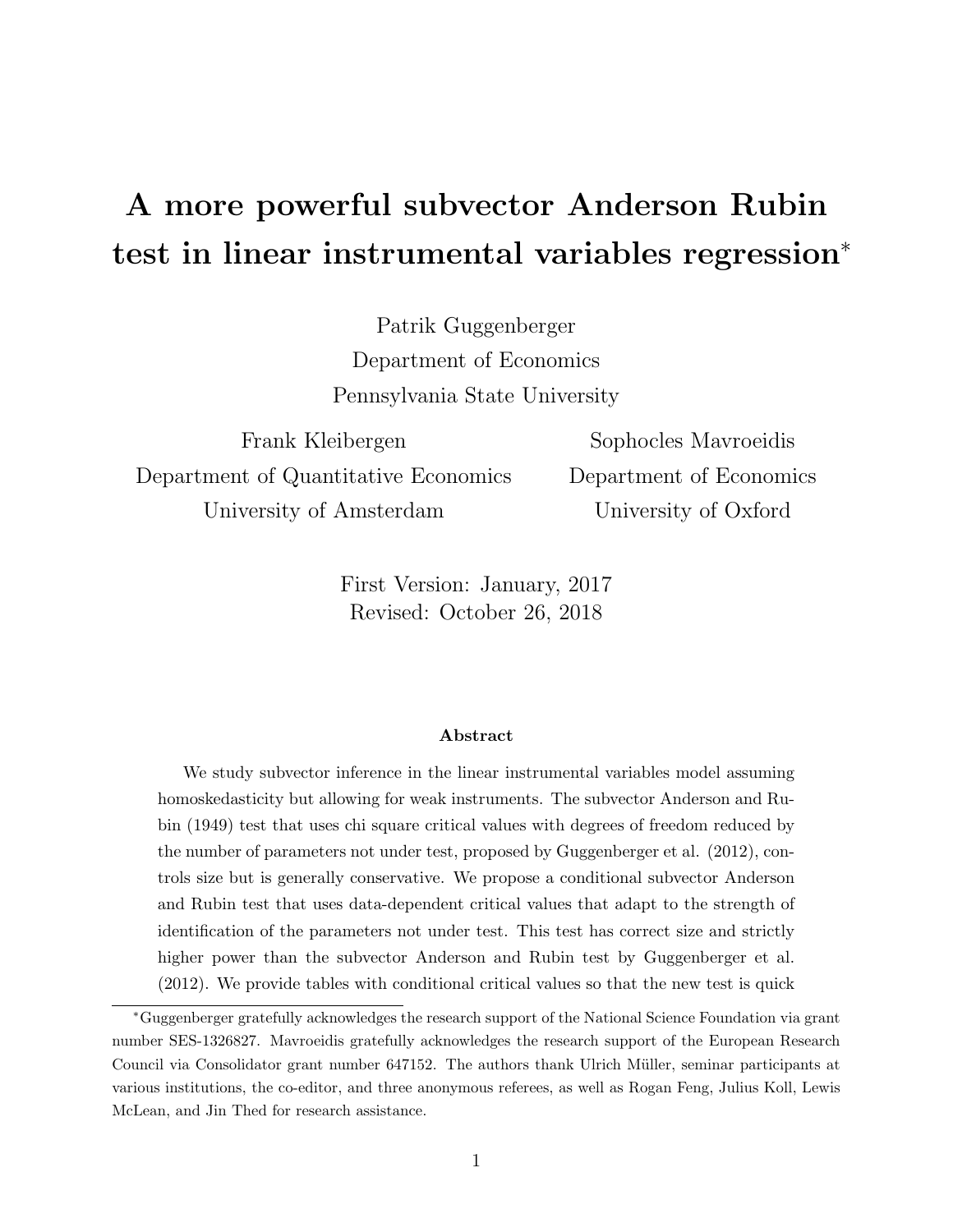and easy to use. Application of our method to a model of risk preferences in development economics shows that it can strengthen empirical conclusions in practice.

Keywords: Asymptotic size, linear IV regression, subvector inference, weak instruments

JEL codes: C12, C26

# 1 Introduction

Inference in the homoskedastic linear instrumental variables (IV) regression model with pos-sibly weak instruments has been the subject of a growing literature.<sup>[1](#page-1-0)</sup> Most of this literature has focused on the problem of inference on the full vector of slope coefficients of the endogenous regressors. Weak-instrument robust inference on subvectors of slope coefficients is a harder problem, because the parameters not under test become additional nuisance parameters, and has received less attention in the literature, see e.g., [Dufour and Taamouti](#page-41-0) [\(2005\)](#page-41-0), [Guggenberger et al.](#page-41-1) [\(2012\)](#page-41-1) (henceforth GKMC), and [Kleibergen](#page-43-0) [\(2015\)](#page-43-0).

The present paper contributes to that part of the literature and focuses on the subvector [Anderson and Rubin](#page-41-2) [\(1949\)](#page-41-2) (AR) test studied by GKMC. Chernozhukov et al (2009) showed that the full vector AR test is admissible, see also [Montiel-Olea](#page-43-1) [\(2017\)](#page-43-1). GKMC proved that the use of chi square critical values  $\chi^2_{k-m_W}$ , where k is the number of instruments and  $m_W$  is the number of unrestricted slope coefficients under the null hypothesis, results in a subvector AR test with asymptotic size equal to the nominal size, thus providing a power improvement over the projection approach, see [Dufour and Taamouti](#page-41-0) [\(2005\)](#page-41-0), that uses  $\chi^2_k$  critical values.

This paper is motivated by the insight that the largest quantiles of the subvector AR test statistic, namely the quantiles of a  $\chi^2_{k-m_W}$  distribution, occur under strong identification of the nuisance parameters. Therefore, there may be scope for improving the power of the subvector AR test by using data-dependent critical values that adapt to the strength of identification of the nuisance parameters. Indeed, we propose a new data-dependent critical value for the subvector AR test that is smaller than the  $\chi^2_{k-m_W}$  critical value in GKMC. The new critical value depends monotonically on a statistic that measures the strength of identification of the nuisance parameters under the null (akin to a first-stage F statistic in a model with  $m_W = 1$ , and converges to the  $\chi^2_{k-m_W}$  critical value when the conditioning statistic gets large. We prove that the new conditional subvector AR test has correct asymptotic size and strictly higher power than the test in GKMC, and therefore the subvector AR test in GKMC is inadmissible.

<sup>1</sup>See e.g., [Nelson and Startz \(1990\)](#page-43-2), [Staiger and Stock \(1997\)](#page-43-3), [Kleibergen \(2002\)](#page-43-4), [Moreira \(2003\)](#page-43-5), [Andrews](#page-41-3) [et al. \(2006,](#page-41-3) [2008\)](#page-41-4) [Chernozhukov et al. \(2009\)](#page-41-5), and [Hillier \(2009a,](#page-41-6)[b\)](#page-41-7).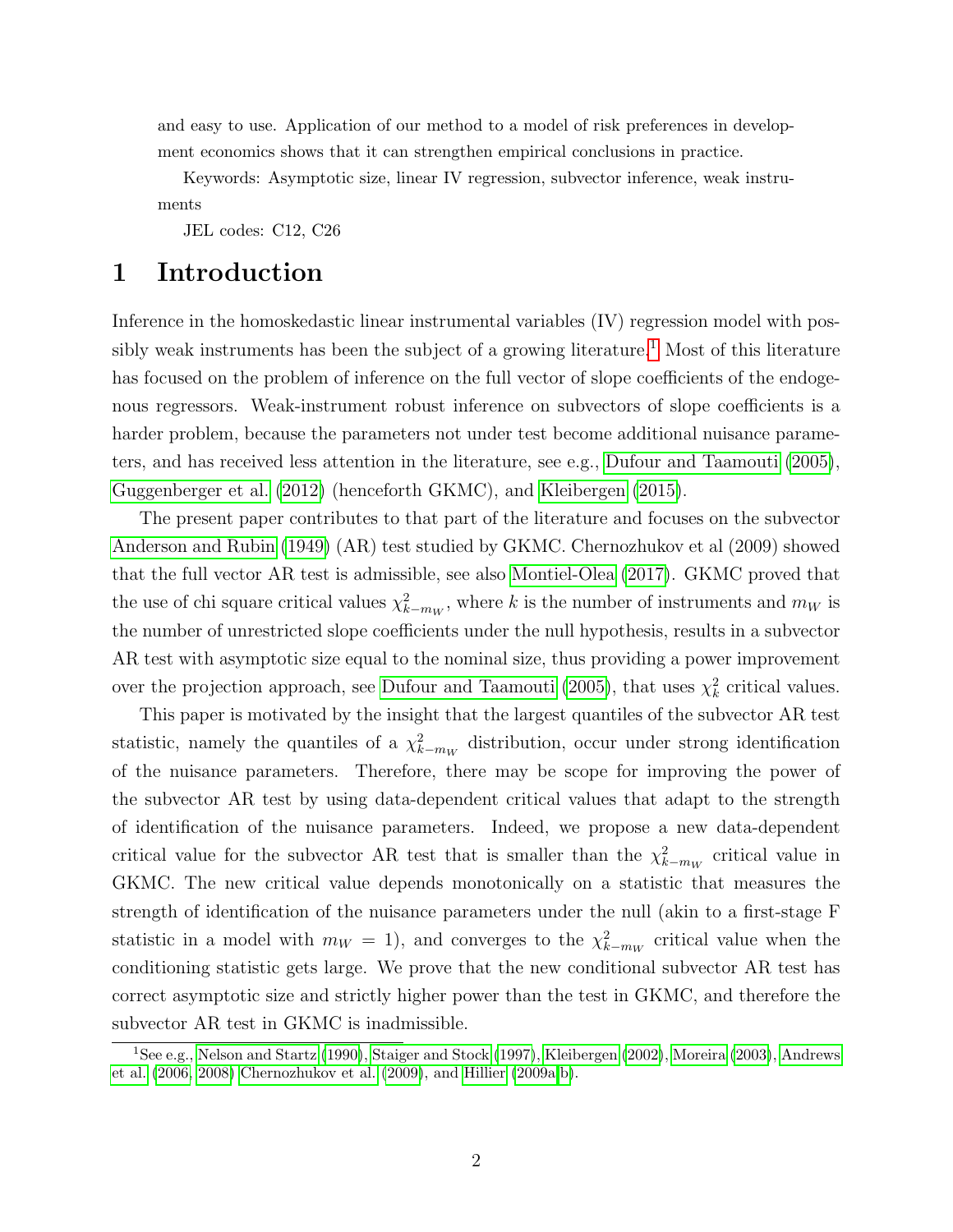At least in the case  $m_W = 1$ , there is little scope for exploring alternative approaches, such as, e.g., Bonferroni, for using information about the strength of identification to improve the power of the new conditional subvector test. Specifically, in the case  $m_W = 1$ , we use the approach of [Elliott et al.](#page-41-8) [\(2015\)](#page-41-8) to obtain a point-optimal power bound for any test that only uses the subvector AR statistic and our measure of identification strength, and find that the power of the new conditional subvector AR test is very close to it.

Implementation of the new subvector test is trivial. The test statistic is the same as in GKMC and the critical values, as functions of a scalar conditioning statistic, are tabulated.

Our analysis relies on the insight that the subvector AR statistic is the likelihood ratio statistic for testing that the mean of a  $k \times p$  Gaussian matrix with Kronecker covariance is of reduced rank, where  $p := 1 + m_W$ . When the covariance matrix is known, this statistic corresponds to the minimum eigenvalue of a noncentral Wishart matrix. This enables us to draw on a large related statistical literature, see [Muirhead](#page-43-6) [\(2009\)](#page-43-6). A useful result from [Perl](#page-43-7)[man and Olkin](#page-43-7) [\(1980\)](#page-43-7) establishes the monotonicity of the distribution of the subvector AR statistic with respect to the concentration parameter which measures the strength of identification when  $m_W = 1$ . The proposed conditional critical values are based on results given in [Muirhead](#page-43-8) [\(1978\)](#page-43-8) on approximations of the distribution of the eigenvalues of noncentral Wishart matrices.

In the Gaussian linear IV model, we show that the finite-sample size of the conditional subvector AR test depends only on a  $m_W$ -dimensional nuisance parameter. When  $m_W = 1$ , it is therefore straightforward to compute the finite-sample size by simulation or numerical integration, and we prove that finite-sample size for general  $m_W$  is bounded by the size in the case  $m_W = 1$ . The conditional subvector AR test depends on eigenvalues of quadratic forms of random matrices. We combine the method of [Andrews et al.](#page-41-9) [\(2011\)](#page-41-9) that was used in GKMC with results in [Andrews and Guggenberger](#page-41-10) [\(2015\)](#page-41-10) to show that the asymptotic size of the new test can be computed from finite-sample size when errors are Gaussian and their covariance matrix is known.

Three other related papers are [Rhodes Jr](#page-43-9) [\(1981\)](#page-43-9) that studies the exact distribution of the likelihood ratio statistic for testing the validity of overidentifying restrictions in a Gaussian simultaneous equations model; and [Nielsen](#page-43-10) [\(1999,](#page-43-10) [2001\)](#page-43-11) that study conditional tests of rank in bivariate canonical correlation analysis, which is related to the present problem when  $k = 2$  and  $m_W = 1$ . These papers do not provide results on asymptotic size or power.

In ongoing work, [Kleibergen](#page-43-0) [\(2015\)](#page-43-0) provides power improvements over projection for the conditional likelihood ratio test for a subvector hypothesis in the linear IV model. Building on the approach of [Chaudhuri and Zivot](#page-41-11) [\(2011\)](#page-41-11), [Andrews](#page-41-12) [\(2017\)](#page-41-12) proposes a two-step Bonferronilike method that applies more generally to nonlinear models with non-iid heteroskedastic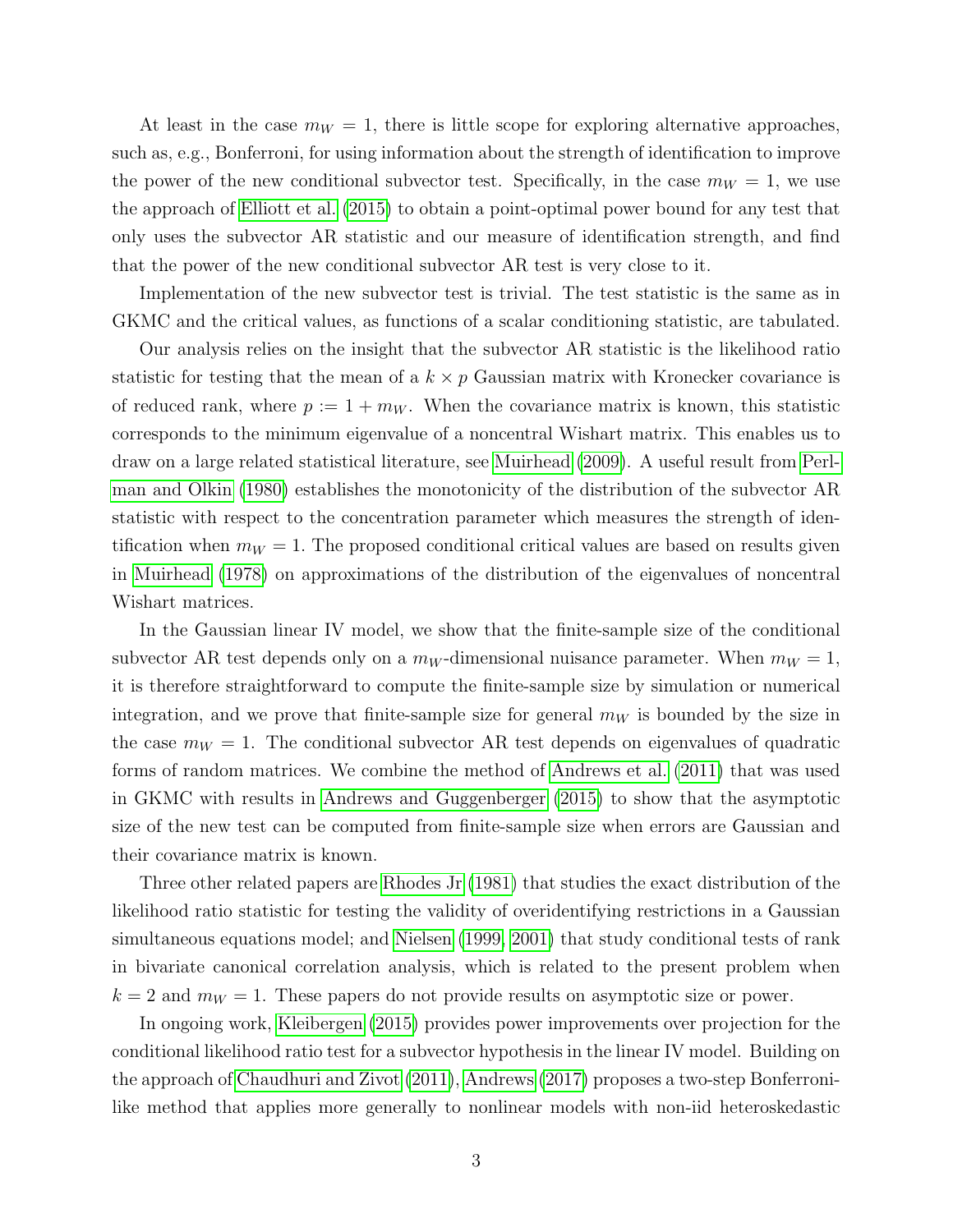data, and is asymptotically efficient under strong identification. Our paper focuses instead on power improvement under weak identification. Another related recent paper on subvector inference in the linear IV model is [Wang and Tchatoka](#page-44-0) [\(2018\)](#page-44-0). Also, see [Zhu](#page-44-1) [\(2015\)](#page-44-1), whose setup also allows for conditional heteroskedasticity and is based on the Bonferroni method. [Andrews and Mikusheva](#page-41-13) [\(2016\)](#page-41-13) develop robust subvector inference in nonlinear models. [Han and McCloskey](#page-41-14) [\(2017\)](#page-41-14) study subvector inference in nonlinear models with near singular Jacobian. [Kaido et al.](#page-43-12) [\(2016\)](#page-43-12) and [Bugni et al.](#page-41-15) [\(2017\)](#page-41-15) consider subvector inference in models defined by moment inequalities.

The analysis in this paper relies critically on the assumption of homoskedasticity. Allowing for heteroskedasticity is difficult because the number of nuisance parameters grows with  $k$ , and finite-sample distribution theory becomes intractable. When testing hypotheses on the full vector of coefficients in linear IV regression, robustness to heteroskedasticity is asymptotically costless since the heteroskedasticity-robust AR test is asymptotically equivalent to the nonrobust one under homoskedasticity, and the latter is admissible. However, in the subvector case, our paper shows that one can exploit the structure of the homoskedastic linear IV model to obtain more powerful tests, while it is not at all clear whether this is feasible under heteroskedasticity. Therefore, given the current state of the art, our results seem to indicate that there is a trade-off between efficiency and robustness to heteroskedasticity for subvector testing in the linear IV model. Note that the conditional subvector AR test suggested here must have asymptotic size exceeding the nominal size if one allows for arbitrary forms of heteroskedasticty. This follows from the fact that this test has uniformly higher rejection probabilities that the unconditional subvector AR test in GKMC and the latter test must have asymptotic size larger than nominal size under heteroskedasticity. The subvector AR statistic here uses the weighting matrix that is valid only under homoskedasticity. While it converges to a chi square  $\chi^2_{k-m_W}$  limiting distribution under strong identification of the parameters not under test and homoskedasticity, its limiting distribution under heteroskedasticity would depend on nuisance parameters some of which leading to quantiles that exceed the corresponding quantiles of a  $\chi^2_{k-m_W}$  distribution.

The structure of the paper is as follows. Section [2](#page-5-0) provides the finite-sample results with Gaussian errors, fixed instruments, and known covariance matrix. Section [3](#page-16-0) gives asymptotic results. Section [4](#page-18-0) provides a Monte Carlo comparison of the power of the new test and a heteroskedasticity-robust test in a model with conditional homoskedasticity to investigate potential loss of power for robustness to heteroskedasticity. Section [5](#page-19-0) provides an empirical application of our method to a model of risk preferences from [Tanaka et al.](#page-44-2) [\(2010\)](#page-44-2), and shows that conclusions from previous less powerful methods can be reversed, namely insignficant effects become significant. The main goal of this section is to provide a self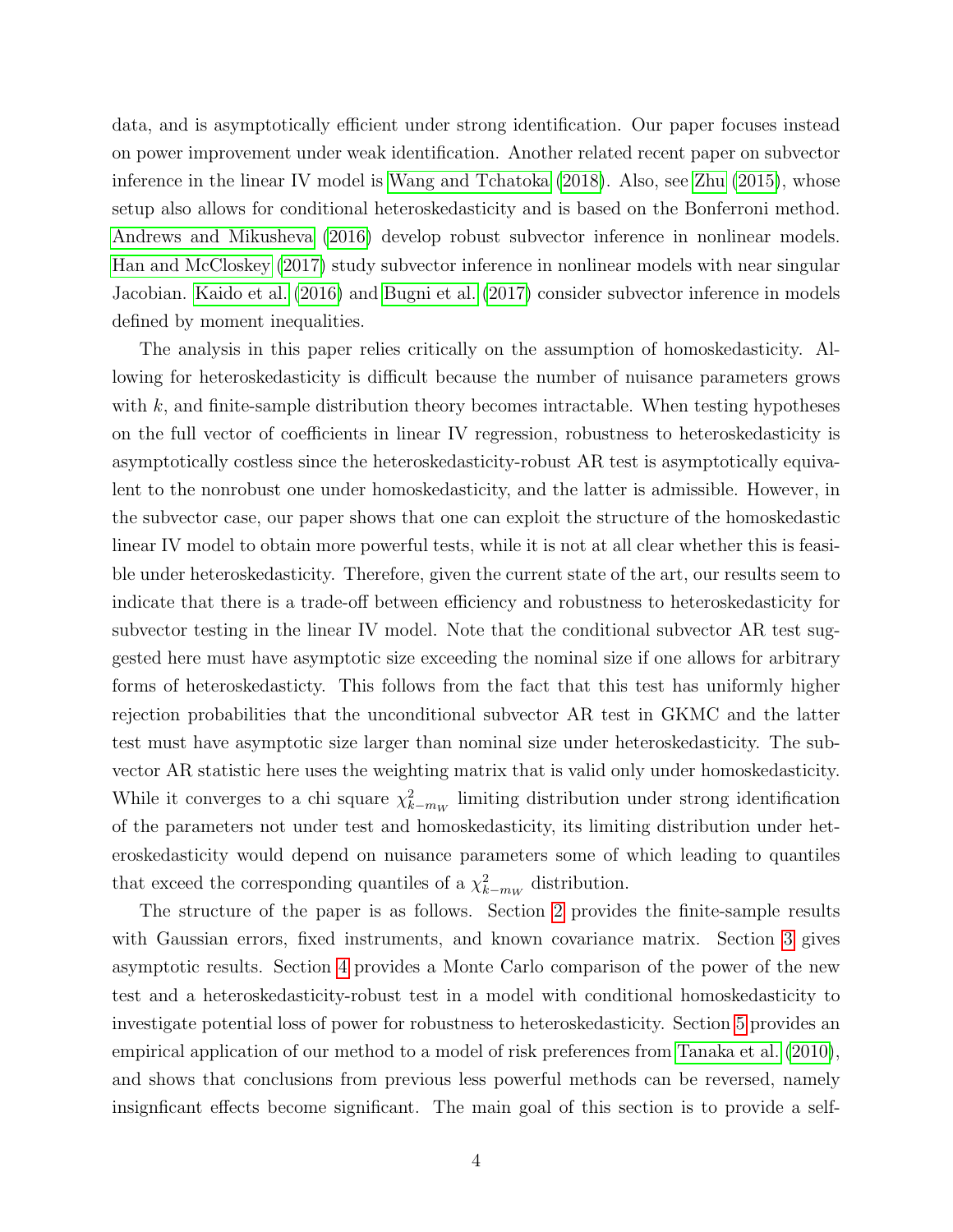contained guide for empirical researchers on how to implement our procedure to conduct a hypothesis test/build a confidence region. Finally, Section [6](#page-25-0) concludes. All proofs of the main results in the paper and tables of conditional critical values for the cases  $k - m_W = 1, \ldots, 5$ are provided in the Appendix. Additional tables of critical values, computational details and additional numerical results are given in the Supplementary Material (SM) to this article available online.[hyperlink to be added by publisher]

We use the following notation. For a full column rank matrix A with n rows let  $P_A =$  $A(A'A)^{-1}A'$  and  $M_A = I_n - P_A$ , where  $I_n$  denotes the  $n \times n$  identity matrix. If A has zero columns, then we set  $M_A = I_n$ . The chi square distribution with k degrees of freedom and its 1-α-quantile are written as  $\chi^2_k$  and  $\chi^2_{k,1-\alpha}$ , respectively. For an  $n \times n$  matrix A,  $\rho(A)$  denotes the rank of A and  $\kappa_i(A)$ ,  $i = 1, ..., n$  denote the eigenvalues of A in non-increasing order. By  $\kappa_{\min}(A)$  and  $\kappa_{\max}(A)$  we denote the smallest and largest eigenvalue of A, respectively. We write  $0^{n \times k}$  to denote a matrix of dimensions n by k with all entries equal to zero and typically write  $0^n$  for  $0^{n \times 1}$ .

# <span id="page-5-0"></span>2 Finite-sample analysis

The model is given by the equations

<span id="page-5-2"></span>
$$
y = Y\beta + W\gamma + \varepsilon
$$
  
\n
$$
Y = Z\Pi_Y + V_Y
$$
  
\n
$$
W = Z\Pi_W + V_W,
$$
\n(2.1)

where  $y \in \mathbb{R}^n$ ,  $Y \in \mathbb{R}^{n \times m_Y}$ ,  $W \in \mathbb{R}^{n \times m_W}$ , and  $Z \in \mathbb{R}^{n \times k}$ . We assume that  $k - m_W \ge 1$ . The reduced form can be written as

$$
\left(y \quad Y \quad W\right) = Z\left(\begin{array}{cc}\Pi_Y & \Pi_W\end{array}\right)\left(\begin{array}{cc}\beta & I_{m_Y} & 0^{m_Y \times m_W} \\ \gamma & 0^{m_W \times m_Y} & I_{m_W}\end{array}\right) + \underbrace{\left(\begin{array}{cc}v_y & V_Y & V_W\end{array}\right)}_{V},\tag{2.2}
$$

where  $v_y := V_Y \beta + V_W \gamma + \varepsilon$ . By  $V_i$  we denote the *i*-th row of V written as a column vector and similarly for other matrices. Let  $m := m_Y + m_W$ .

The objective is to test the hypothesis

<span id="page-5-1"></span>
$$
H_0: \beta = \beta_0 \text{ against } H_1: \beta \neq \beta_0,\tag{2.3}
$$

using tests whose size, i.e. the highest null rejection probability (NRP) over the unrestricted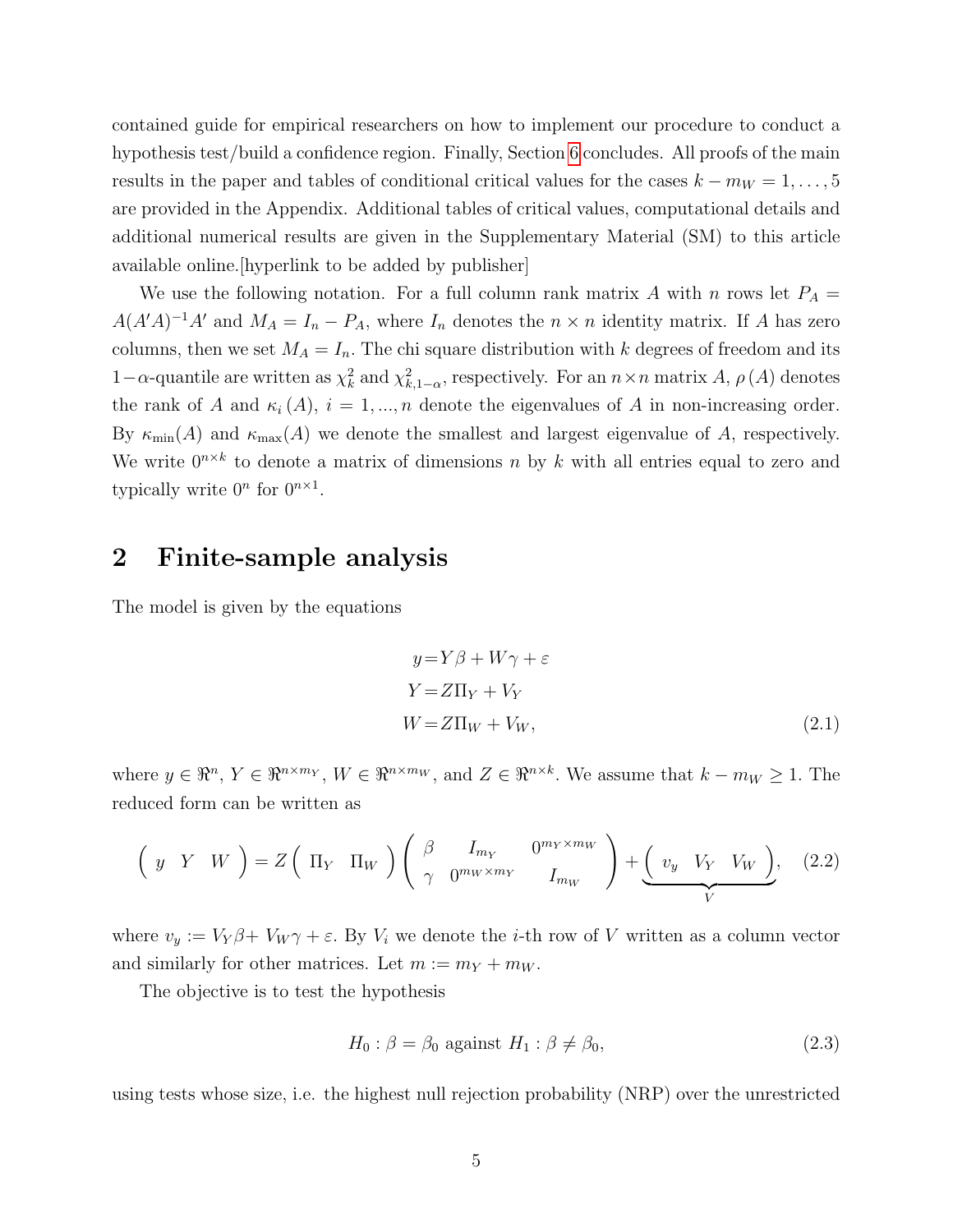nuisance parameters  $\Pi_Y$ ,  $\Pi_W$ , and  $\gamma$ , equals the nominal size  $\alpha$ . In particular, weak identification and non-identification of  $\beta$  and  $\gamma$  are allowed for.

Throughout this section, we make the following assumption.

Assumption A: 1.  $V_i := (v_{yi}, V'_{Yi}, V'_{Wi})' \sim$  i.i.d.  $N(0^{(m+1)\times(m+1)}, \Omega)$ ,  $i = 1, ..., n$ , for some  $\Omega\in\Re^{(m+1)\times(m+1)}$  such that

<span id="page-6-0"></span>
$$
\Omega(\beta_0) := \begin{pmatrix} 1 & 0^{1 \times m_W} \\ -\beta_0 & 0^{m_Y \times m_W} \\ 0^{m_W \times 1} & I_{m_W} \end{pmatrix}' \Omega \begin{pmatrix} 1 & 0^{1 \times m_W} \\ -\beta_0 & 0^{m_Y \times m_W} \\ 0^{m_W \times 1} & I_{m_W} \end{pmatrix}
$$
(2.4)

is known and positive definite. 2. The instruments  $Z \in \mathbb{R}^{n \times k}$  are fixed and  $Z'Z \in \mathbb{R}^{k \times k}$  is positive definite.

The subvector AR statistic for testing  $H_0$  is defined as

<span id="page-6-2"></span>
$$
AR_n\left(\beta_0\right) := \min_{\widetilde{\gamma} \in \Re^{m_W}} \frac{\left(\overline{Y}_0 - W\widetilde{\gamma}\right)' P_Z(\overline{Y}_0 - W\widetilde{\gamma})}{\left(1, -\widetilde{\gamma}'\right) \Omega\left(\beta_0\right) \left(1, -\widetilde{\gamma}'\right)'},\tag{2.5}
$$

where  $\Omega(\beta_0)$  is defined in [\(2.4\)](#page-6-0) and

$$
\overline{Y}_0 := y - Y\beta_0. \tag{2.6}
$$

Denote by  $\hat{\kappa}_i$  for  $i = 1, ..., p := 1 + m_W$  the roots of the following characteristic polynomial in  $\kappa$ 

<span id="page-6-1"></span>
$$
\left|\kappa\Omega\left(\beta_{0}\right)-\left(\overline{Y}_{0},W\right)'P_{Z}\left(\overline{Y}_{0},W\right)\right|=0,
$$
\n(2.7)

ordered non-increasingly. Then,

$$
AR_n\left(\beta_0\right) = \hat{\kappa}_p,\tag{2.8}
$$

that is,  $AR_n(\beta_0)$  equals the smallest characteristic root, see, e.g. [\(Schmidt, 1976,](#page-43-13) chapter 4.8). The subvector AR test in GKMC rejects  $H_0$  at significance level  $\alpha$  if  $AR_n(\beta_0) > \chi^2_{k-m_W,1-\alpha}$ , while the AR test based on projection rejects if  $AR_n (\beta_0) > \chi^2_{k,1-\alpha}$ .

Under Assumption A, the subvector AR statistic equals the minimum eigenvalue of a noncentral Wishart matrix. More precisely, we show in the Appendix (Subsection [A.2\)](#page-26-0) that the roots  $\hat{\kappa}_i$  of [\(2.7\)](#page-6-1) for  $i = 1, ..., p$ , satisfy

<span id="page-6-3"></span>
$$
0 = |\hat{\kappa}_i I_p - \Xi' \Xi| \,, \tag{2.9}
$$

where  $\Xi \sim N(\mathcal{M}, I_{kp})$  for some nonrandom  $\mathcal{M} \in \mathbb{R}^{k \times p}$  (defined in [\(A.11\)](#page-27-0) in the Appendix). Furthermore, under the null hypothesis  $H_0$ ,  $\mathcal{M} = (0^k, \Theta_W)$  for some  $\Theta_W \in \Re^{k \times m_W}$  (defined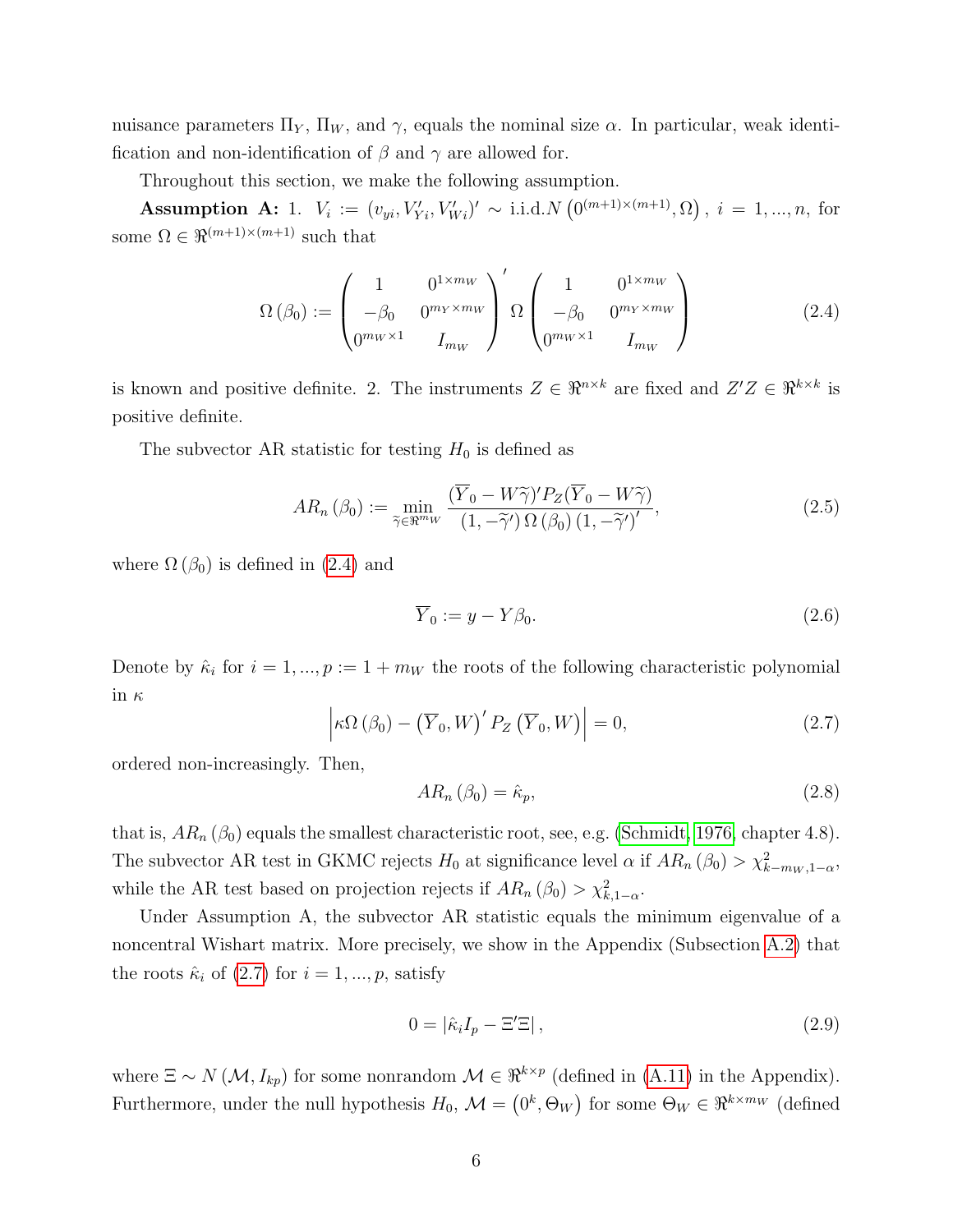in [\(A.13\)](#page-27-1) in the Appendix) and thus  $\rho(\mathcal{M}) \leq m_W$ , where again  $\rho(\mathcal{M})$  denotes the rank of the matrix M. Therefore,  $\Xi' \Xi \sim \mathcal{W}_p(k, I_p, \mathcal{M}'\mathcal{M})$ , where the latter denotes a non-central Wishart distribution with k degrees of freedom, covariance matrix  $I_p$ , and noncentrality matrix

<span id="page-7-2"></span>
$$
\mathcal{M}'\mathcal{M} = \begin{pmatrix} 0 & 0^{1 \times m_W} \\ 0^{m_W \times 1} & \Theta'_W \Theta_W \end{pmatrix} . \tag{2.10}
$$

The joint distribution of the eigenvalues of a noncentral Wishart matrix only depends on the eigenvalues of the noncentrality matrix  $\mathcal{M}'\mathcal{M}$  (see e.g. Muirhead, 2009). Hence, the distribution of  $(\hat{\kappa}_1, ..., \hat{\kappa}_p)$  under the null only depends on the eigenvalues of  $\Theta_W' \Theta_W$ , which we denote by

<span id="page-7-0"></span>
$$
\kappa_i := \kappa_i \left( \Theta_W' \Theta_W \right), \ i = 1, \dots, m_W. \tag{2.11}
$$

We can think of  $\Theta_W' \Theta_W$  as the concentration matrix for the endogenous regressors W, see e.g. [Stock et al.](#page-43-14) [\(2002\)](#page-43-14). In the case when  $m_W = 1$ ,  $\Theta'_W \Theta_W$  is a scalar, and corresponds to the well-known concentration parameter (see e.g. [Staiger and Stock](#page-43-3) [\(1997\)](#page-43-3)) that measures the strength of the identification of the parameter vector  $\gamma$  not under test.

### 2.1 Motivation for conditional subvector AR test: Case  $m_W = 1$

The above established that when  $m_W = 1$  the distribution of  $AR_n(\beta_0)$  under  $H_0$  depends only on the single nuisance parameter  $\kappa_1$ . The following result gives a useful monotonicity property of this distribution.

<span id="page-7-1"></span>**Theorem 1** Suppose that Assumption A holds and  $m_W = 1$ . Then, under the null hypothesis  $H_0: \beta = \beta_0$ , the distribution function of the subvector AR statistic in ([2.5](#page-6-2)) is monotonically decreasing in the parameter  $\kappa_1$ , defined in ([2.11](#page-7-0)), and converges to  $\chi^2_{k-1}$  as  $\kappa_1 \to \infty$ .

This result follows from [\(Perlman and Olkin, 1980,](#page-43-7) Theorem 3.5), who established that the eigenvalues of a  $k \times p$  noncentral Wishart matrix are stochastically increasing in the nonzero eigenvalue of the noncentrality matrix when the noncentrality matrix is of rank 1.

Theorem [1](#page-7-1) shows that the subvector AR test in GKMC is conservative for all  $\kappa_1 < \infty$ , because its NRP  $Pr_{\kappa_1}(AR_n(\beta_0) > \chi^2_{k-1,1-\alpha})$  is monotonically increasing in  $\kappa_1$  and the worst case occurs at  $\kappa_1 = \infty$ . Hence, it seems possible to improve the power of the subvector AR test by reducing the  $\chi^2_{k-1}$  critical value based on information about the value of  $\kappa_1$ .

If  $\kappa_1$  were known, which it is not, one would set the critical value equal to the  $1 - \alpha$ quantile of the exact distribution of  $AR_n(\beta_0)$  and obtain a similar test with higher power than the subvector AR test in GKMC. Alternatively, if there was a one-dimensional minimal sufficient statistic for  $\kappa_1$  under  $H_0$ , one could obtain a similar test by conditioning on it.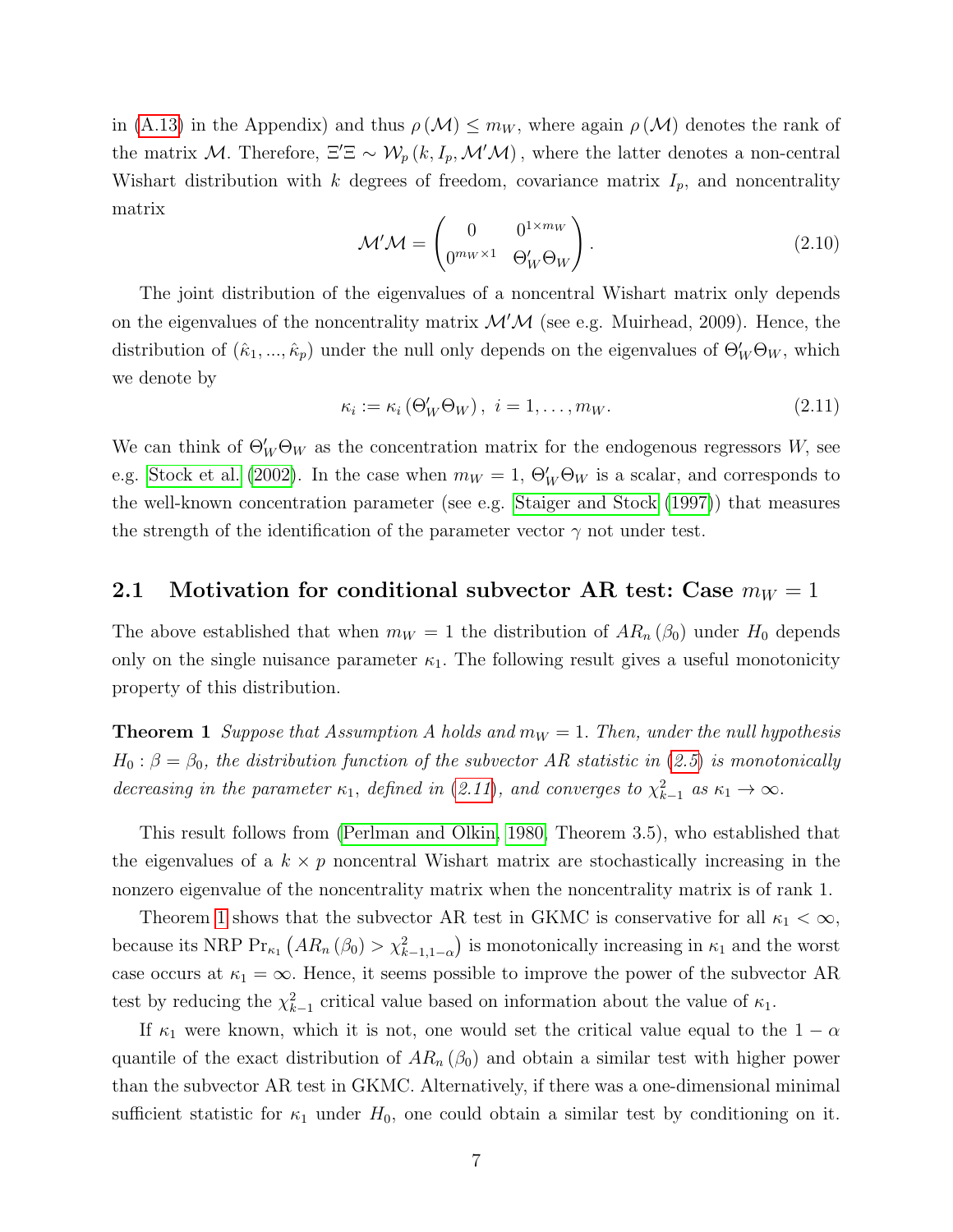<span id="page-8-1"></span>

Figure 1: Conditional critical value function. The solid line plots  $c_{1-\alpha}$  ( $\hat{\kappa}_1$ ;  $k-1$ ), the  $1-\alpha$  quantile of the distribution given in [\(2.12\)](#page-8-0), for  $\alpha = 0.05$ . The dotted straight line gives the corresponding quantile of  $\chi^2_{k-1}$ .

Unfortunately, we are not aware of such a statistic. However, an approximation to the density of eigenvalues of noncentral Wishart matrices by [Leach](#page-43-15) [\(1969\)](#page-43-15), specialized to this case, implies that the largest eigenvalue  $\hat{\kappa}_1$  is approximately sufficient for  $\kappa_1$  when  $\kappa_1$  is "large" and  $\kappa_2 = 0$ . Based on this approximation, [\(Muirhead, 1978,](#page-43-8) Section 6) provides an approximate, nuisance parameter free, conditional density of the smallest eigenvalue  $\hat{\kappa}_2$ given the largest one  $\hat{\kappa}_1$ . This approximate density (with respect to Lebesgue measure) of  $\hat{\kappa}_2$ given  $\hat{\kappa}_1$  can be written as

<span id="page-8-0"></span>
$$
f_{\hat{\kappa}_2|\hat{\kappa}_1}^*(x_2|\hat{\kappa}_1) = f_{\chi_{k-1}^2}(x_2)(\hat{\kappa}_1 - x_2)^{1/2} g(\hat{\kappa}_1), \quad x_2 \in [0, \hat{\kappa}_1], \tag{2.12}
$$

where  $f_{\chi^2_{k-1}}(\cdot)$  is the density of a  $\chi^2_{k-1}$  and  $g(\hat{\kappa}_1)$  is a function that does not depend on any unknown parameters, see [\(A.22\)](#page-29-0) in the Appendix.

Because [\(2.12\)](#page-8-0) is analytically available, the quantiles of the distribution whose density is given in [\(2.12\)](#page-8-0) can be computed easily using numerical integration for fixed values of  $\hat{\kappa}_1$ . Figure [1](#page-8-1) plots the  $1 - \alpha$  quantile of that distribution as a function of  $\hat{\kappa}_1$  for  $\alpha = 5\%$  and  $k = 2, 5, 10,$  and 20. It is evident that this conditional quantile function is strictly increasing in  $\hat{\kappa}_1$  and asymptotes to  $\chi^2_{k-1,1-\alpha}$  $\chi^2_{k-1,1-\alpha}$  $\chi^2_{k-1,1-\alpha}$ .<sup>2</sup> We propose to use the above conditional quantile function to obtain conditional critical values for the subvector AR statistic.

In practice, to make implementation of the test straightforward for empirical researchers,

<sup>&</sup>lt;sup>2</sup>The monotonicity statement is made based on numerical integration without an analytical proof. An analytical proof of the limiting result is given in Appendix [A.3.](#page-28-0)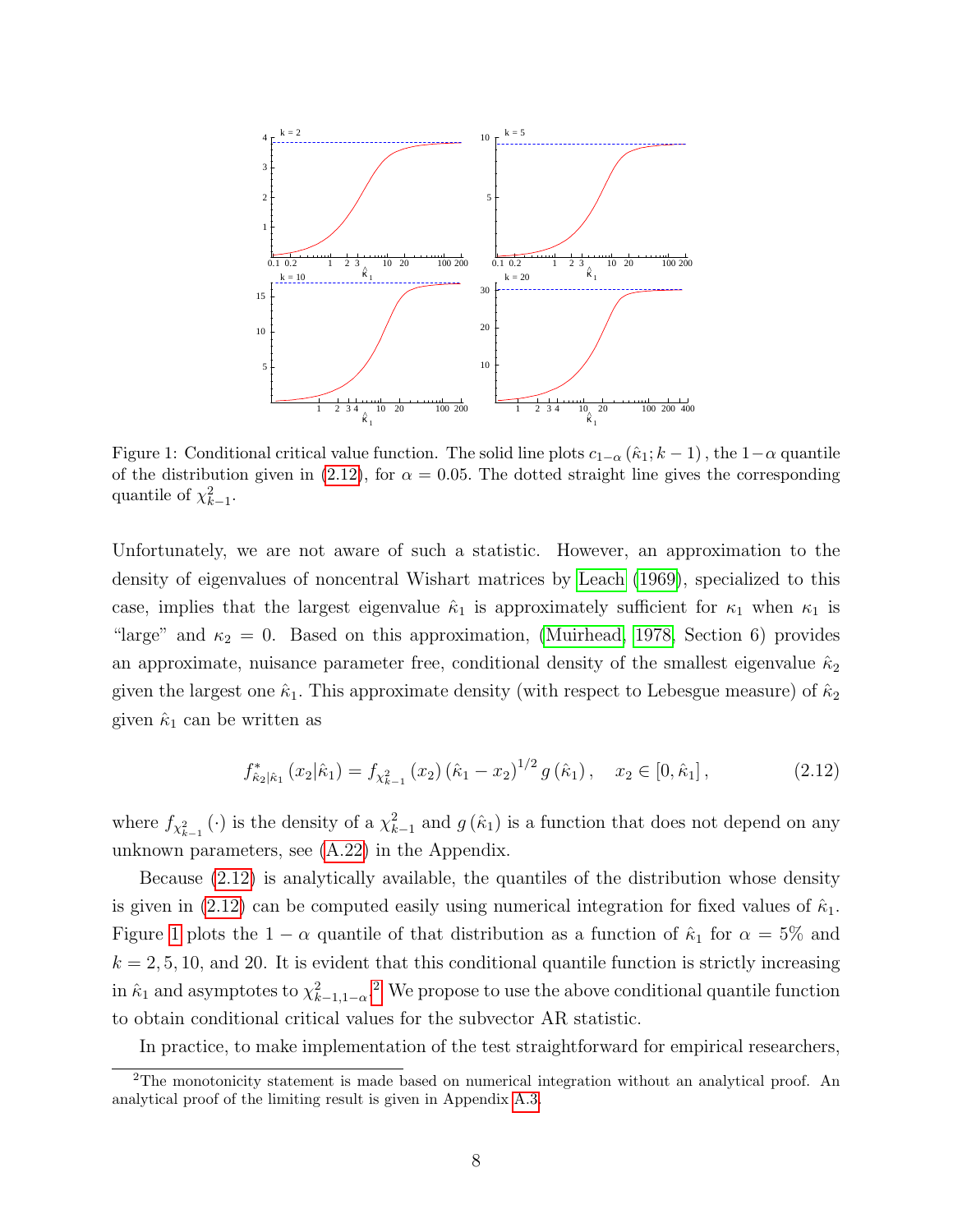<span id="page-9-0"></span>

|                  |                  |            |                  |            |                  |            |           |                  |                  | $\alpha = 5\%, \quad k-1=4$ |           |                                                                                                |              |            |              |            |             |
|------------------|------------------|------------|------------------|------------|------------------|------------|-----------|------------------|------------------|-----------------------------|-----------|------------------------------------------------------------------------------------------------|--------------|------------|--------------|------------|-------------|
| $\hat{\kappa}_1$ | $\rm{cv}$        | $\kappa_1$ | $\rm{cv}$        | $\kappa_1$ | $_{\rm cv}$      | $\kappa_1$ | $\rm{cv}$ | $\hat{\kappa}_1$ | $\rm{cv}$        | $\hat{\kappa}_1$            | $\rm{cv}$ | $\kappa_1$                                                                                     | $_{\rm{cv}}$ | $\kappa_1$ | $_{\rm{cv}}$ | $\kappa_1$ | $_{\rm cv}$ |
| 1.2              |                  | 2.1        | 1.9              | 3.2        | 2.9              | 4.5        | 3.9       | 5.9              | 4.9              | 7.4                         | 5.9       | 9.4                                                                                            | 6.9          | 12.5       | 7.9          | 20.9       | 8.9         |
| 1.3              | 1.2              | 2.3        | 2.1              | 3.5        | $-3.1 + 3$       | 4.7        |           | $4.1 \pm 6.2$    |                  | $5.1 \pm 7.8$               | 6.1       | 9.9                                                                                            | 7.1          | $13.4$ 8.1 |              | 26.5       | 9.1         |
| $1.4^{\circ}$    | 1.3              | 2.5        | 2.3              | 3.7        | 3.3 l            | 5.0        |           |                  |                  |                             |           | $4.3 \begin{array}{ c c c c c c } \hline 4.3 & 6.5 & 5.3 & 8.2 & 6.3 & 10.5 & 7.3 \end{array}$ |              | $14.5$ 8.3 |              | 39.9       | 9.3         |
| $1.6\,$          | 1.5 <sub>1</sub> | 2.7        | 2.5 <sub>1</sub> | -4.0       | 3.5 <sup>1</sup> | 5.3        |           | $4.5 \pm 6.8$    |                  |                             |           | $5.5$   8.6 6.5   11.1                                                                         | 7.5          | 15.9       | 8.5          | 57.4       | 9.4         |
| 1.8              |                  | 3.0        | 2.7              | 4.2        | 3.7              | 5.6        | $4.7 +$   | 17.1             | 5.7 <sub>1</sub> | $\mid 9.0 \mid$             |           | $6.7$   11.7                                                                                   | 7.7          | 17.9       | 8.7          | 1000       | 9.48        |

Table 1:  $1 - \alpha$  quantile of the conditional distribution with density given in [\(2.12\)](#page-8-0), cv=c<sub>1−α</sub>  $(\hat{\kappa}_1, k-1)$  at different values of the conditioning variable  $\hat{\kappa}_1$ . Computed by numerical integration.

we tabulate the conditional critical value function for different  $k-1$  and  $\alpha$  over a grid of points  $\hat{\kappa}_{1,j}, j = 1, \ldots, J$ , say, and conditional critical values for any given  $\hat{\kappa}_1$  are obtained by linear interpolation.<sup>[3](#page-1-0)</sup> Specifically, let  $q_{1-\alpha,j}(k-1)$  denote the  $1-\alpha$  quantile of the distribution whose density is given by  $(2.12)$  with  $\hat{\kappa}_1$  replaced by  $\hat{\kappa}_{1,j}$ . The end point of the grid  $\hat{\kappa}_{1,J}$  should be chosen high enough so that  $q_{1-\alpha,J}(k-1) \approx \chi^2_{k-1,1-\alpha}$ . For any realization of  $\hat{\kappa}_1 \leq \hat{\kappa}_{1,J}$ ,<sup>[4](#page-1-0)</sup> find j such that  $\hat{\kappa}_1 \in [\hat{\kappa}_{1,j-1}, \hat{\kappa}_{1,j}]$  with  $\hat{\kappa}_{1,0} = 0$  and  $q_{1-\alpha,0}$   $(k-1) = 0$ , and let

<span id="page-9-1"></span>
$$
c_{1-\alpha}(\hat{\kappa}_1, k-1) := \frac{\hat{\kappa}_{1,j} - \hat{\kappa}_1}{\hat{\kappa}_{1,j} - \hat{\kappa}_{1,j-1}} q_{1-\alpha,j-1} (k-1) + \frac{\hat{\kappa}_1 - \hat{\kappa}_{1,j-1}}{\hat{\kappa}_{1,j} - \hat{\kappa}_{1,j-1}} q_{1-\alpha,j} (k-1).
$$
 (2.13)

Table [1](#page-9-0) gives conditional critical values at significance level 5% for a fine grid for the conditioning statistic  $\hat{\kappa}_1$  for the case  $k - 1 = 4$ . To mitigate any slight over-rejection induced by interpolation, the reported critical values have been rounded up to one decimal.

We will see that by using  $c_{1-\alpha}$  ( $\hat{\kappa}_1, k-1$ ) as a critical value for the subvector AR test, one obtains a close to similar test, except for small values of  $\kappa_1$ . Note that  $\hat{\kappa}_1$ , the largest root of the characteristic polynomial in [\(2.7\)](#page-6-1) is comparable to the first-stage F statistic in the case  $m_W = 1$  for the hypothesis that  $\Pi_W = 0^{k \times m_W}$  ( $\gamma$  is unidentified) under the null hypothesis  $H_0$ :  $\beta = \beta_0$  in [\(2.3\)](#page-5-1). So given  $\alpha$ ,  $c_{1-\alpha}$  ( $\hat{\kappa}_1$ ,  $k-1$ ) is a data-dependent critical value that depends only on the integer  $k - 1$  (the number of IVs minus the number of untested parameters), and the nonnegative scalar  $\hat{\kappa}_1$  which is a measure of the strength of identification of the unrestricted coefficient  $\gamma$ .

<sup>&</sup>lt;sup>3</sup>For general  $m_W$ , discussed in the next subsection, the role of  $k-1$  is played by  $k - m_W$ .

<sup>&</sup>lt;sup>4</sup>When  $\hat{\kappa}_1 > \hat{\kappa}_{1,J}$ , we can define  $c_{1-\alpha}(\hat{\kappa}_1, k-1)$  using nonlinear interpolation between  $\hat{\kappa}_{1,J}$  and  $\infty$ , i.e.,  $c_{1-\alpha}(\hat{\kappa}_1, k-1) := (1 - F(\hat{\kappa}_1 - \hat{\kappa}_{1,J}) (q_{1-\alpha,J}(k-1) + F(\hat{\kappa}_1 - \hat{\kappa}_{1,J}) \chi_{k-1,1-\alpha}^2$ , where F is some distribution function.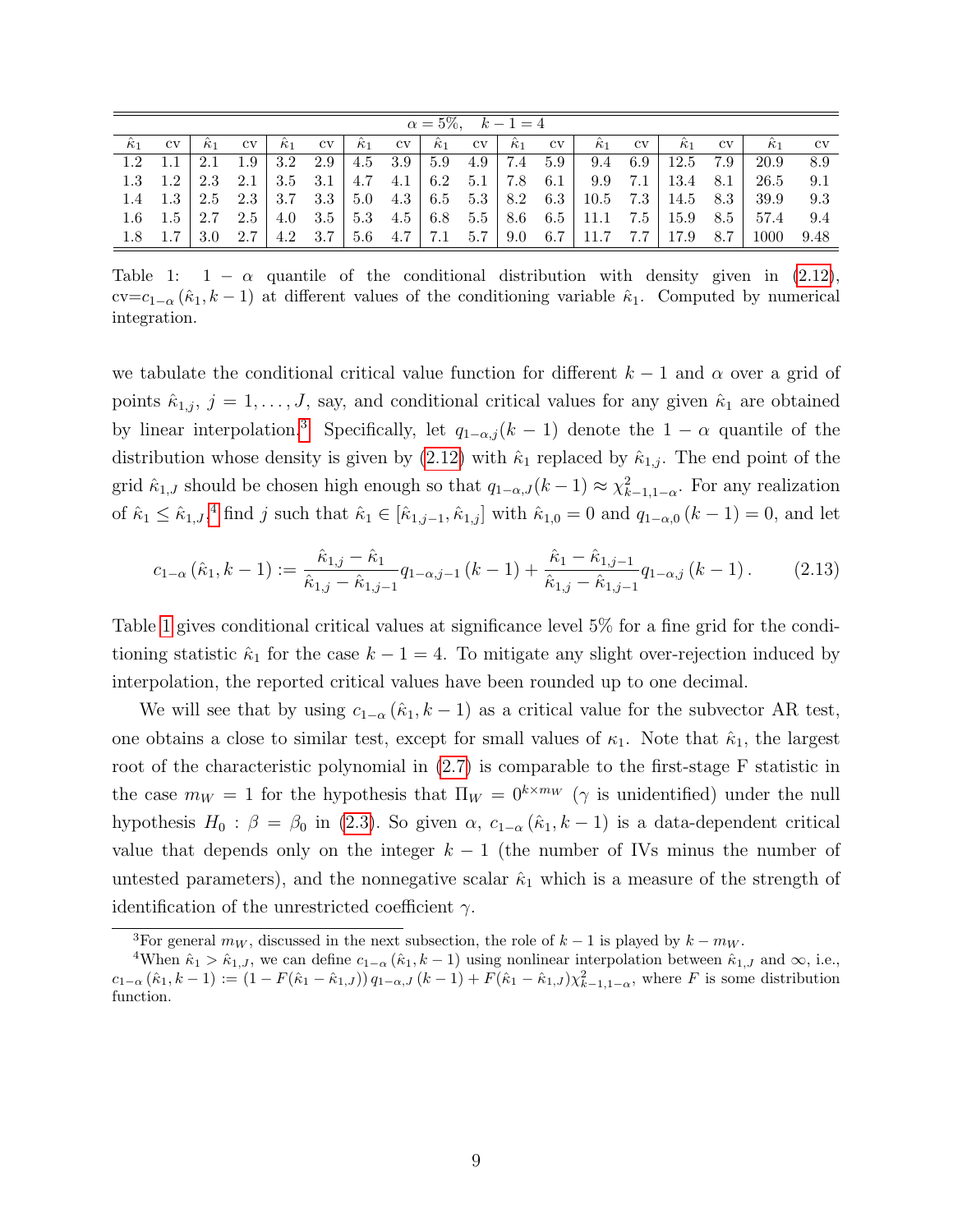### 2.2 Definition of the conditional subvector AR test for general  $m_W$

We will now define the conditional subvector AR test for the general case when  $m_W \geq 1$ . The conditional subvector AR test rejects  $H_0$  at nominal size  $\alpha$  if

<span id="page-10-2"></span>
$$
AR_n(\beta_0) > c_{1-\alpha}(\hat{\kappa}_1, k - m_W), \tag{2.14}
$$

where  $c_{1-\alpha}(\cdot, \cdot)$  has been defined in [\(2.13\)](#page-9-1) for any argument consisting of a vector with first component in  $\mathbb{R}_+ \cup \{\infty\}$  and second component in N. Tables of critical values for significance levels  $\alpha = 10\%, 5\%,$  and 1%, and degrees of freedom  $k - m_W = 1$  to 5 are provided in Appendix [B,](#page-36-0) and for degrees of freedom  $k - m_W = 6$  to 20 are provided in Appendix C in the SM. Since  $AR_n(\beta_0) = \hat{\kappa}_p$ , the associated test function can be written as

<span id="page-10-0"></span>
$$
\varphi_c(\hat{\kappa}) := \mathbf{1} \left[ \hat{\kappa}_p > c_{1-\alpha}(\hat{\kappa}_1, k - m_W) \right],\tag{2.15}
$$

where  $\mathbf{1}[\cdot]$  is the indicator function,  $\hat{\kappa} := (\hat{\kappa}_1, \hat{\kappa}_p)$  and the subscript c abbreviates "conditional".

The subvector AR test in GKMC that uses  $\chi^2_{k-m_W}$  critical value has test function

<span id="page-10-1"></span>
$$
\varphi_{GKMC}(\hat{\kappa}) := \mathbf{1} \left[ \hat{\kappa}_p > c_{1-\alpha} \left( \infty, k - m_W \right) \right]. \tag{2.16}
$$

Since  $c_{1-\alpha}(x, \cdot) < c_{1-\alpha}(\infty, \cdot)$  for all  $x < \infty$ , it follows that  $E[\varphi_c(\hat{\kappa})] > E[\varphi_{GKMC}(\hat{\kappa})]$ , i.e., the conditional subvector AR test  $\varphi_c$  has strictly higher power than the (unconditional) subvector AR test  $\varphi_{GKMC}$  in GKMC.

# 2.3 Finite-sample size of  $\varphi_c$  when  $m_W = 1$

As long as the conditional critical values  $c_{1-\alpha}(\hat{\kappa}_1, k-m_W)$  guarantee size control for the new test  $\varphi_c$ , the actual quality of the approximation [\(2.12\)](#page-8-0) to the true *conditional* density is not of major concern to us, and the main purpose of [\(2.12\)](#page-8-0) was to give us a simple analytical expression to generate data-dependent critical values.

We next compute the size of the conditional subvector AR test, and because we don't have available an analytical expression of the NRP, we need to do that numerically. This can be done easily because the nuisance parameter  $\kappa_1$  is one-dimensional, and the density of the data is analytically available, so the NRP of the test can be estimated accurately by Monte Carlo simulation or numerical integration. Using (low-dimensional) simulations to calculate the (asymptotic) size of a testing procedure has been used in several recent papers, see e.g. [Elliott et al.](#page-41-8) [\(2015\)](#page-41-8).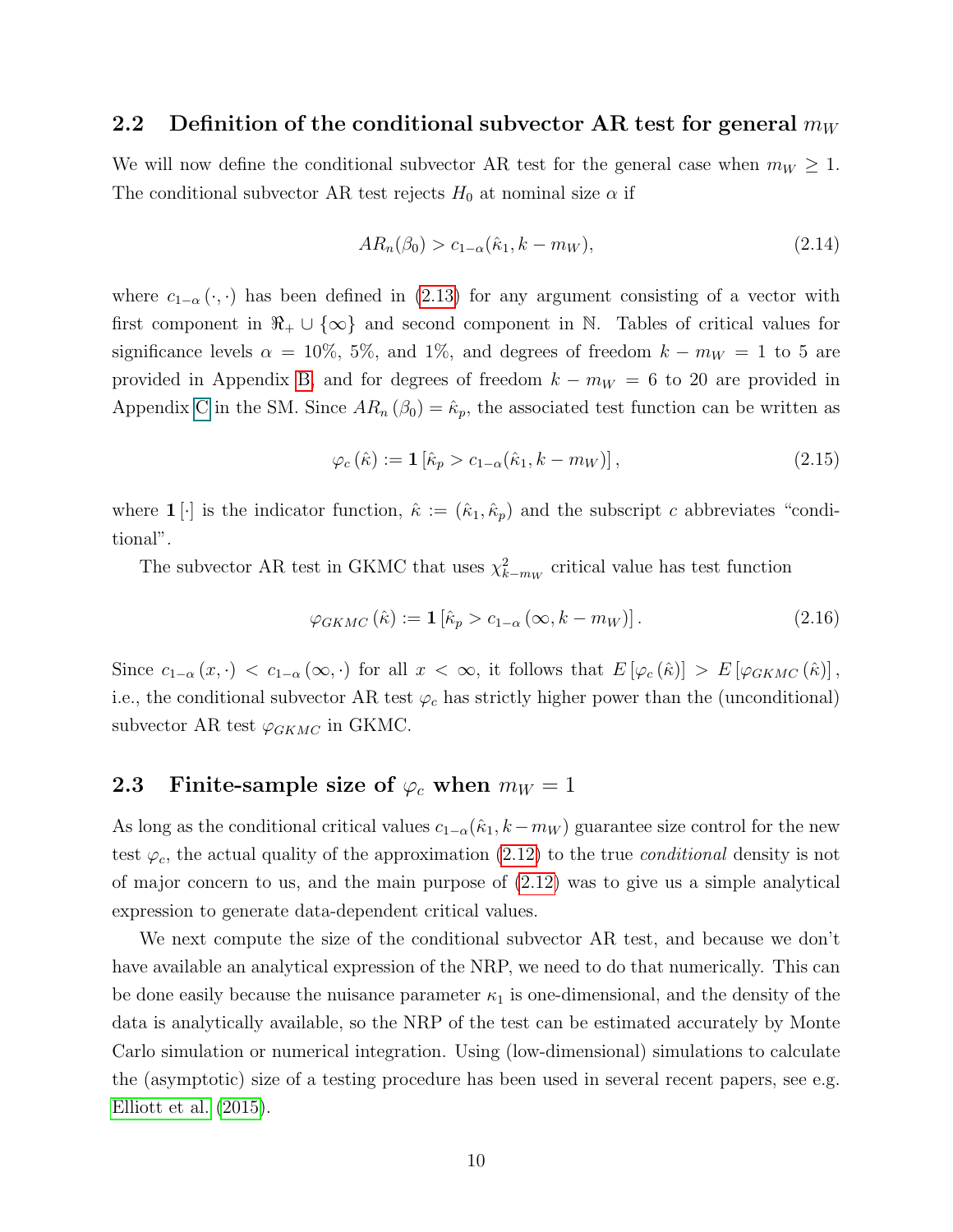<span id="page-11-0"></span>

Figure 2: Null rejection probability of 5% level conditional [\(2.15\)](#page-10-0) (solid) and GKMC subvector AR (dotted) tests as a function of the nuisance parameter  $\kappa_{mw}$ . The number of instruments is  $k=5$ and the number of nuisance parameters is  $m_W = 1$ . Computed by numerical integration of the exact density.

Figure [2](#page-11-0) plots the NRPs of both  $\varphi_c$  and the subvector AR test  $\varphi_{GKMC}$  of GKMC in [\(2.16\)](#page-10-1) at  $\alpha = 5\%$  as a function of  $\kappa_1$  for  $k = 5$  and  $m_W = 1$ . The conditional test  $\varphi_c$  is evaluated using the critical values reported in Table [1](#page-9-0) with interpolation.<sup>[5](#page-1-0)</sup>

We notice that the size of the conditional subvector AR test  $\varphi_c$  is controlled, because the NRPs never exceed the nominal size no matter the value of  $\kappa_1$ . The NRPs of the subvector AR test  $\varphi_{GKMC}$  are monotonically increasing in  $\kappa_1$  in accordance with Theorem [1.](#page-7-1) Therefore the proposed conditional test  $\varphi_c$  strictly dominates the unconditional test  $\varphi_{GKMC}$ . The results for other significance levels and other values of k are the same, and they are reported in Table 23 in the SM. We summarize this finding in the following theorem.

<span id="page-11-1"></span>**Theorem 2** Under Assumption A and  $m_W = 1$ , the finite-sample size of the conditional subvector AR test  $\varphi_c$  defined in ([2.15](#page-10-0)) at nominal size  $\alpha$  is equal to  $\alpha$  for  $\alpha \in \{1\%, 5\%, 10\%\}$ and  $k - m_W \in \{1, ..., 20\}$ .

**Comment.** To reiterate, the proof of Theorem [2](#page-11-1) for given  $k - m_W$  and nominal size  $\alpha$  is a combination of an analytical step that shows that the null rejection probability of the new test depends on only a scalar parameter and of a numerical step where it is shown by numerical integration and Monte Carlo simulation that none of the NRPs exceeds the

<sup>&</sup>lt;sup>5</sup>E.g. if  $\hat{\kappa}_1 = 2.4$  which is an element of [2.3, 2.5], then from Table [1](#page-9-0) the critical value employed would be [2](#page-11-0).2. To produce Figure 2 we use a grid of 42 points for  $\kappa_1$ , evenly spaced in log-scale between 0 and 100. In this figure, the NRPs were computed by numerical integration using the Quadpack in Ox, see [Doornik](#page-41-16) [\(2001\)](#page-41-16). The densities were evaluated using the algorithm of [Koev and Edelman \(2006\)](#page-43-16) for the computation of hypergeometric functions of two matrix arguments. The NRPs are essentially the same when estimated by Monte Carlo integration with 1 million replications, see Appendix D in the SM.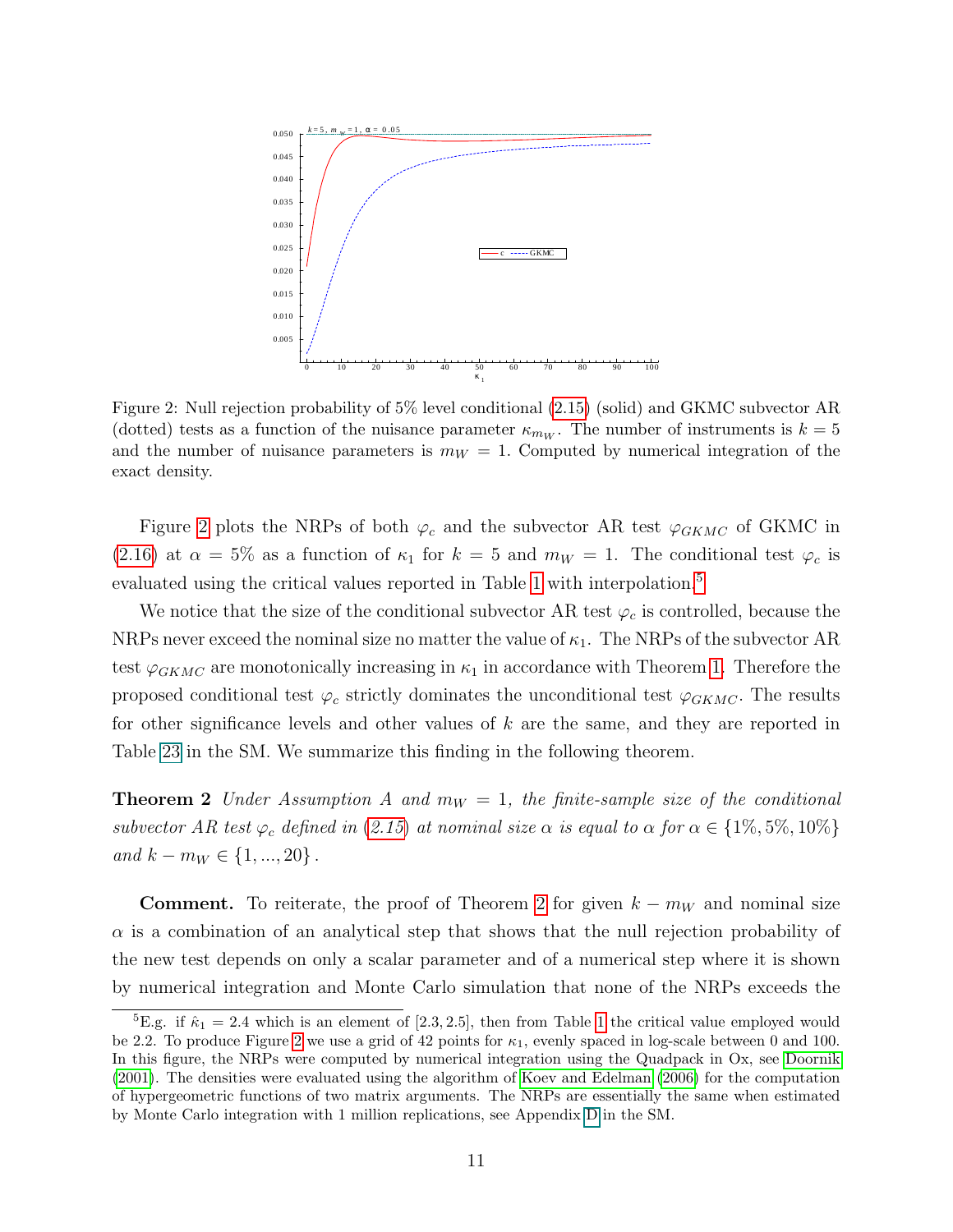nominal size. Using the tables of critical values provided in Appendix [B,](#page-36-0) one can obtain certain bounds on the p-value of the conditional subvector AR test. With further simulation effort, one can also obtain additional tables for other  $\alpha$  and  $k - m_W$  combinations.<sup>[6](#page-1-0)</sup>

### 2.4 Power analysis when  $m_W = 1$

One main advantage of the conditional subvector AR test [\(2.14\)](#page-10-2) is its computational simplicity. For general  $m_W$ , there are other approaches one might consider based on the information in the eigenvalues  $(\hat{\kappa}_1, ..., \hat{\kappa}_{m_W})$  that, at the expense of potentially much higher computational cost, might yield higher power than the conditional subvector AR test. For example, one could apply the critical value function approach of [Moreira et al.](#page-43-17) [\(2016\)](#page-43-17) to derive conditional critical values. One could condition on the largest  $m_W$  eigenvalues rather than just the largest one. The objective of this section is to assess the potential scope for power improvements over the subvector AR test by computing power bounds of all tests that depend on the data only through the statistic  $(\hat{\kappa}_1, ..., \hat{\kappa}_{m_W})$ . We first provide some theoretical insights that help to implement this analysis economically. These insights are valid for arbitrary  $m_W$ . For the actual computation of the power bound, we then restrict attention to  $m_W = 1$  because the computational effort for larger  $m_W$  is overwhelming.

Recall from [\(2.11\)](#page-7-0) that under  $H_0$ :  $\beta = \beta_0$  in [\(2.3\)](#page-5-1), the joint distribution of  $(\hat{\kappa}_1, ..., \hat{\kappa}_p)$  only depends on the vector of eigenvalues  $(\kappa_1, ..., \kappa_{m_W})$  of  $\Theta'_W \Theta_W$ , where  $\Theta_W \in \Re^{k \times m_W}$  appears in the noncentrality matrix  $\mathcal{M} = (0^k, \Theta_W)$  of  $\Xi \sim N(\mathcal{M}, I_{kp})$ . It follows easily from [\(A.13\)](#page-27-1) in the Appendix that if  $\Pi_W$  ranges through all matrices in  $\Re^{k \times m_W}$ , then  $(\kappa_1, ..., \kappa_{m_W})'$  ranges through all vectors in  $[0, \infty)^{m_W}$ .

Define  $A := E(Z'(y - Y\beta_0, W)) \in \Re^{k \times p}$  and consider the null hypothesis

<span id="page-12-0"></span>
$$
H_0' : \rho(A) \le m_W \text{ versus } H_1' : \rho(A) = p,
$$
\n(2.17)

where again  $\rho(A)$  denotes the rank of the matrix A. Clearly, whenever  $H_0$  holds  $H'_0$  holds too, but the reverse is not true; by  $(A.14)$  in the Appendix,  $H'_0$  holds iff  $\Pi_W$  is rank deficient or  $\Pi_Y(\beta-\beta_0) \in span(\Pi_W)$ . It is shown in the Appendix (Case 2 in Subsection [A.2\)](#page-26-0) that under  $H'_0$  the joint distribution of  $(\hat{\kappa}_1, ..., \hat{\kappa}_p)$  is the same as the one of the vector of eigenvalues of a Wishart matrix  $W_p(k, I_p, \mathcal{M}'\mathcal{M})$  with rank deficient noncentrality matrix and therefore depends only on the vector of the largest  $m_W$  eigenvalues  $(\kappa_1, ..., \kappa_{m_W})' \in \Re^{m_W}$  of  $\mathcal{M}'\mathcal{M}$ . The important implication of that result is that any test  $\varphi(\hat{\kappa}_1, ..., \hat{\kappa}_p) \in [0,1]$  for some measurable function  $\varphi$  that has size bounded by  $\alpha$  under  $H_0$  also has size (in the parameters

 $6$ We provide code to do that here: [https://sites.google.com/site/sophoclesmavroeidis/GKM](https://sites.google.com/site/sophoclesmavroeidis/GKM_replication_code.zip)\_replication\_code.zip.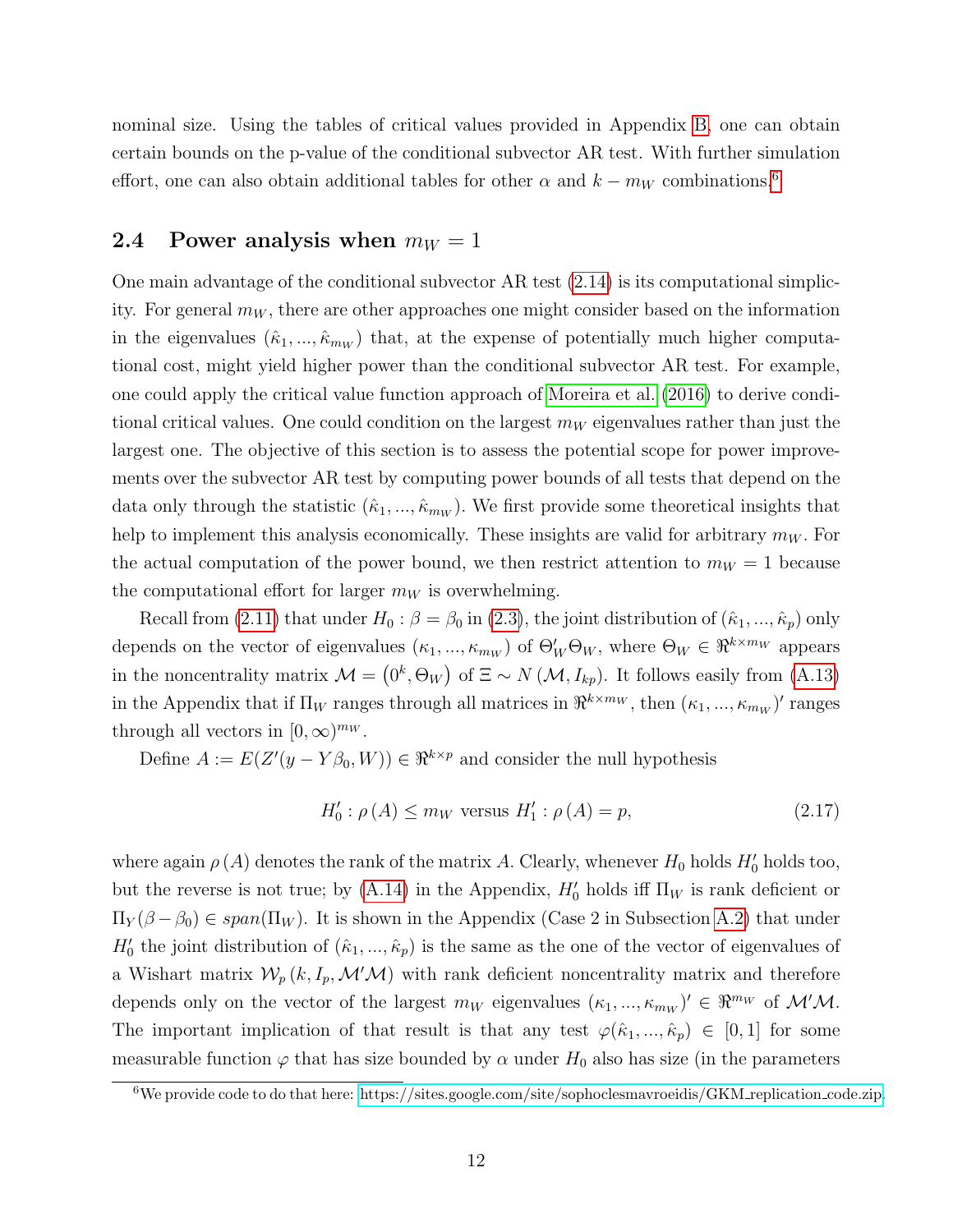$(\beta, \gamma, \Pi_Y, \Pi_W)$  bounded by  $\alpha$  under  $H'_0$ . In particular, no test  $\varphi(\hat{\kappa}_1, ..., \hat{\kappa}_p)$  that controls size under  $H_0$  has power exceeding size under alternatives  $H_0'\backslash H_0$ .

While the theoretical analysis in the previous two paragraphs holds for arbitrary  $m_W$ , we now assume  $m_W = 1$  for computational feasibility. To assess the potential scope for power improvements over the subvector AR test, we compute power bounds of all tests that depend on the statistic  $(\hat{\kappa}_1, \hat{\kappa}_2)$ . These are point-optimal bounds based on the least favorable distribution for the nuisance parameter  $\kappa_1$  under the null that  $\kappa_2 = 0$ , see Appendix D.3 in the SM for details. We consider both the approximately least favorable distribution (ALFD) method of [Elliott et al.](#page-41-8) [\(2015\)](#page-41-8) and the one-point least favorable distribution of [\(Andrews](#page-41-4) [et al., 2008,](#page-41-4) section 4.2), but report here only the ALFD bound for brevity and because it is very similar to the [Andrews et al.](#page-41-4) [\(2008\)](#page-41-4) upper bound. The results based on the [Andrews](#page-41-4) [et al.](#page-41-4) [\(2008\)](#page-41-4) method are discussed in Appendix E.2 in the SM.

We compute the power of the conditional and unconditional subvector tests  $\varphi_c$  and  $\varphi_{GKMC}$  at the 5% level for  $k = 5$  and the associated power bound for a grid of values of the parameters  $\kappa_1 \geq \kappa_2 > 0$  under the alternative, see Appendix D.3 in the SM for details. The power curves are computed using 100,000 Monte Carlo replications without importance sampling (results for other  $k$  are similar and given in the SM). The left panel of Figure [3](#page-14-0) plots the difference between the power function of the conditional test  $\varphi_c$  and the power bound across all alternatives. Except at alternatives very close to the null, and when  $\kappa_1$  is very close to  $\kappa_2$  (so the nuisance parameter is weakly identified), the power of the conditional subvector test  $\varphi_c$  is essentially on the power bound. The fact that the power of  $\varphi_c$  for small  $\kappa_1$  is somewhat below the power bound can be explained by the fact that the test is not exactly similar, so its rejection probability can fall below  $\alpha$  for some alternatives. The right panel of Figure [3](#page-14-0) plots the power curves for alternatives with  $\kappa_1 = \kappa_2$ , which seem to be the least favorable to the conditional test. The power of the conditional test is mostly on the power bound, while the subvector test  $\varphi_{GKMC}$  is well below the bound. Two-dimensional plots for other values of  $\kappa_1 - \kappa_2$  are provided in the SM. As  $\kappa_1 - \kappa_2$  gets larger, the power of  $\varphi_{GKMC}$  gets closer to the power envelope, as expected.

# 2.5 Size of  $\varphi_c$  when  $m_W > 1$  and inadmissibility of  $\varphi_{GKMC}$

We cannot extend the monotonicity result of Theorem [1](#page-7-1) to the general case  $m_W > 1$ . This is because the distribution of the subvector AR statistic depends on all the  $m_W$  eigenvalues of  $\mathcal{M}^{\prime}\mathcal{M}$  in [\(2.10\)](#page-7-2), and the method of the proof of Theorem [1](#page-7-1) only works for the case that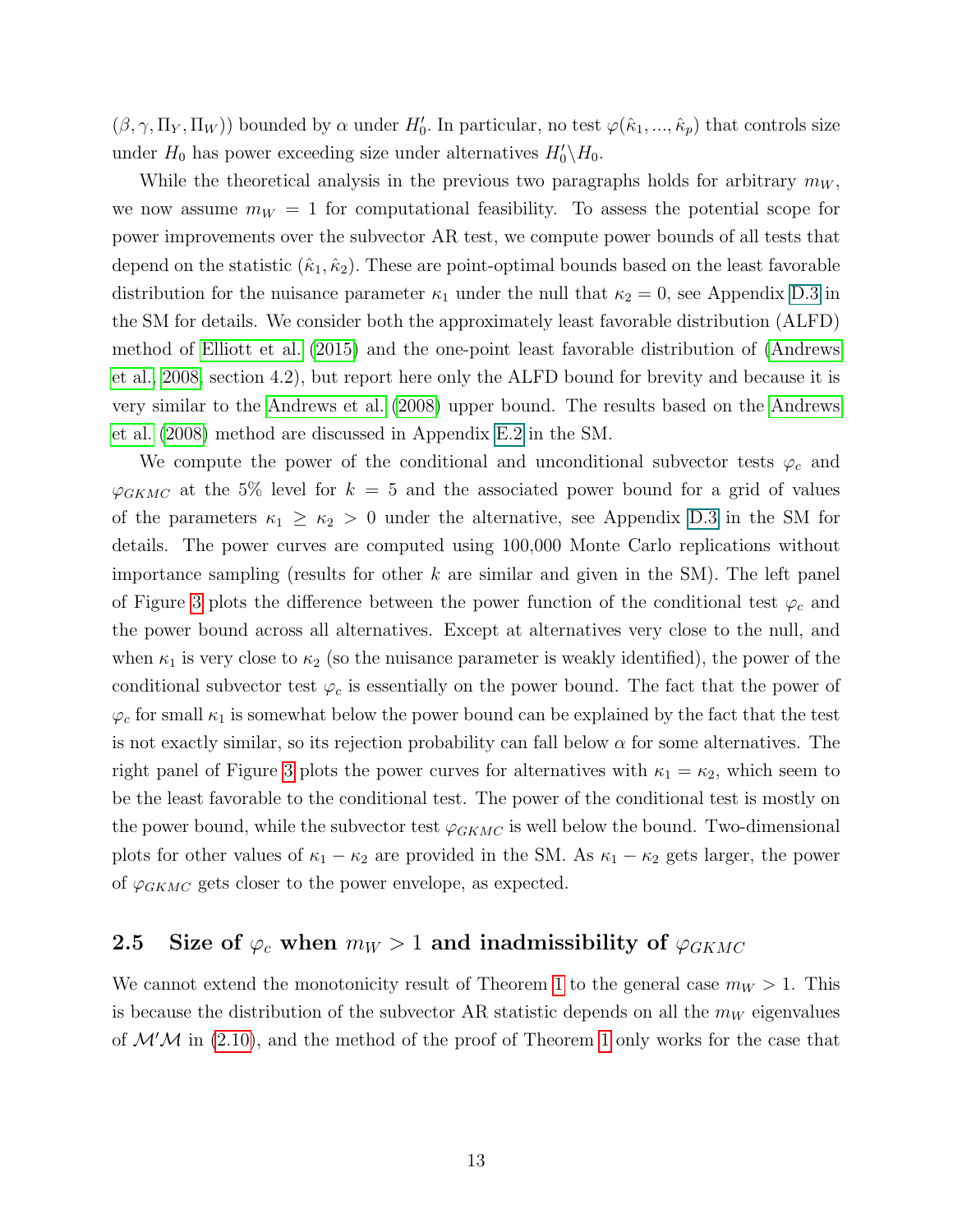<span id="page-14-0"></span>

Figure 3: Power of conditional [\(2.15\)](#page-10-0) and GKMC [\(2.16\)](#page-10-1) subvector AR tests,  $\varphi_c$  and  $\varphi_{GKMC}$ , and point optimal power envelope computed using the ALFD method of Elliott et al. (2015). The left panel plots the power of  $\varphi_c$  minus the power bound across all alternatives. The right panel plots the power curves for both tests and the power bound when  $\kappa_1 = \kappa_2$ .

 $\rho(\mathcal{M}^{\prime}\mathcal{M}) = 1$ .<sup>[7](#page-1-0)</sup> However, Theorem [3](#page-15-0) below provides a theoretical result that suffices to establish correct finite-sample size of the proposed conditional subvector AR test [\(2.15\)](#page-10-0) and the inadmissibility of the subvector test  $\varphi_{GKMC}$  in [\(2.16\)](#page-10-1) in the general case.

To state the result we first need to introduce some notation. Recall that  $\Xi \sim N(\mathcal{M}, I_{k(m_W+1)})$ , with M nonstochastic and  $\rho(\mathcal{M}) \leq m_W$  under the null hypothesis in [\(2.3\)](#page-5-1). Partition  $\Xi$  as

<span id="page-14-1"></span>
$$
\Xi = \begin{pmatrix} \Xi_{11} & \Xi_{12} \\ \Xi_{21} & \Xi_{22} \end{pmatrix},\tag{2.18}
$$

where  $\Xi_{11}$  is  $(k - m_W + 1) \times 2$ ,  $\Xi_{12}$  is  $(k - m_W + 1) \times (m_W - 1)$ ,  $\Xi_{21}$  is  $(m_W - 1) \times 2$ , and  $\Xi_{22}$ is  $(m_W - 1) \times (m_W - 1)$ . Partition M conformably with  $\Xi$ . Let  $\mu_i$ ,  $i = 1, ..., m_W$ , denote the possibly nonzero singular values of  $M$  (the order doesn't matter for the arguments below). Without loss of generality, we can set

$$
\mathcal{M} = \begin{pmatrix} \mathcal{M}_{11} & 0^{k - m_W + 1 \times m_W - 1} \\ 0^{m_W - 1 \times 2} & \mathcal{M}_{22} \end{pmatrix},
$$
\n(2.19)

where

<span id="page-14-2"></span>
$$
\mathcal{M}_{11} := \begin{pmatrix} 0^{k - m_W \times 1} & 0^{k - m_W \times 1} \\ 0 & \mu_{m_W} \end{pmatrix}, \text{ and } \mathcal{M}_{22} := diag(\mu_1, \dots, \mu_{m_W - 1}). \tag{2.20}
$$

<sup>7</sup>See [\(Perlman and Olkin, 1980,](#page-43-7) p. 1337) for some more discussion of the difficulties involved in extending the result to the general case.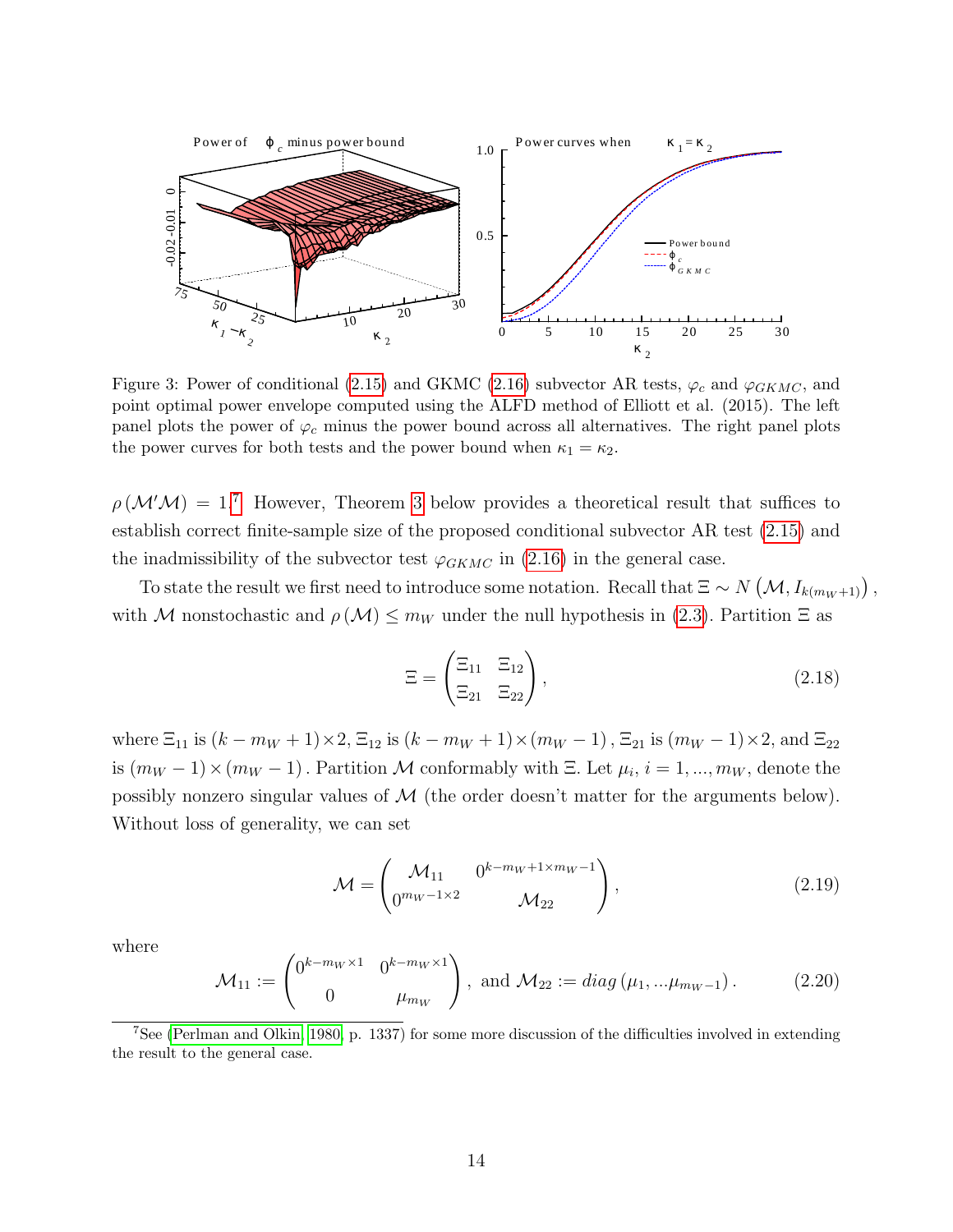Finally, let

<span id="page-15-2"></span>
$$
O := \begin{pmatrix} \left( I_2 + \Xi_{21}' \Xi_{22}^{-1} \Xi_{22}^{-1} \Xi_{21} \right)^{-1/2} & \Xi_{21}' \Xi_{22}^{-1} \left( I_{m_W - 1} + \Xi_{22}^{-1} \Xi_{21} \Xi_{22}' \Xi_{22}^{-1} \right)^{-1/2} \\ - \Xi_{22}^{-1} \Xi_{21} \left( I_2 + \Xi_{21}' \Xi_{22}^{-1} \Xi_{22}^{-1} \Xi_{21} \right)^{-1/2} & \left( I_{m_W - 1} + \Xi_{22}^{-1} \Xi_{21} \Xi_{21}' \Xi_{22}^{-1} \right)^{-1/2} \end{pmatrix} \in \mathbb{R}^{p \times p}.
$$
\n(2.21)

<span id="page-15-0"></span>**Theorem 3** Suppose that Assumption A holds with  $m_W > 1$ . Denote by  $\tilde{\Xi}_{11} \in \mathbb{R}^{k-m_W+1 \times 2}$ the upper left submatrix of  $\Xi := \Xi O \in \mathbb{R}^{k \times p}$ . Then, under the null hypothesis  $H_0 : \beta = \beta_0$ 

$$
\tilde{\Xi}_{11}'\tilde{\Xi}_{11}|O \sim \mathcal{W}_2\left(k - m_W + 1, I_2, \tilde{\mathcal{M}}'_{11}\tilde{\mathcal{M}}_{11}\right),\,
$$

where  $\tilde{\mathcal{M}}_{11}$  is defined in [\(A.3\)](#page-26-1) in the Appendix and satisfies  $\rho(\tilde{\mathcal{M}}'_{11}\tilde{\mathcal{M}}_{11}) \leq 1$ .

As the next couple of lines establish, Theorem [3](#page-15-0) allows us to prove correct size of the conditional subvector AR test by showing that any null rejection probability of the new test is bounded by the probability of an event that conditional on  $O$  has the same statistical structure as the event of the conditional subvector AR test rejecting under the null when  $m_W = 1$  studied in the section above. By Theorem [2](#page-11-1) we know that the latter event has probability bounded by the nominal size  $\alpha$ . Theorem [3](#page-15-0) can therefore be viewed as a dimension reduction tool.

Recall that  $\kappa_{\min}(A)$  and  $\kappa_{\max}(A)$  denote the smallest and largest eigenvalues of a matrix A, respectively. Note that

<span id="page-15-1"></span>
$$
AR_n\left(\beta_0\right) = \kappa_{\min}\left(\Xi'\Xi\right) = \kappa_{\min}\left(\tilde{\Xi}'\tilde{\Xi}\right) \le \kappa_{\min}\left(\tilde{\Xi}'_{11}\tilde{\Xi}_{11}\right) \le \kappa_{\max}\left(\tilde{\Xi}'_{11}\tilde{\Xi}_{11}\right) \le \kappa_{\max}\left(\tilde{\Xi}'\tilde{\Xi}\right) = \kappa_{\max}\left(\Xi'\Xi\right),\tag{2.22}
$$

where the first and third inequalities hold by the inclusion principle, see (Lütkepohl, 1996, p. 73) and the second and last equalities hold because O is orthogonal. Therefore, at least for the values of  $\alpha$  and  $k - m_W$  given in Theorem [2](#page-11-1),

$$
P(AR_n(\beta_0) > c_{1-\alpha}(\kappa_{\max}(\Xi'\Xi), k-m_W)) \le P(\kappa_{\min}(\tilde{\Xi}'_{11}\tilde{\Xi}_{11}) > c_{1-\alpha}(\kappa_{\max}(\tilde{\Xi}'_{11}\tilde{\Xi}_{11}), k-m_W)) \le \alpha,
$$
\n(2.23)

where the first inequality follows from [\(2.22\)](#page-15-1). The second inequality follows from Theorem [2](#page-11-1) for the case  $m_W = 1$  and from Theorem [3](#page-15-0) by conditioning on O, where the role of k is now played by  $k - m_W + 1$ . Hence, the conditional subvector AR test has correct size for any  $m_W$ . Because  $c_{1-\alpha}(\kappa_{\max}(\Xi'\Xi), k-m_W) < \chi^2_{k-m_W,1-\alpha}$ , it follows that the subvector AR test  $\varphi_{GKMC}$  given in [\(2.16\)](#page-10-1) is inadmissible. We summarize these findings in the following Corollary to Theorems [2](#page-11-1) and [3.](#page-15-0)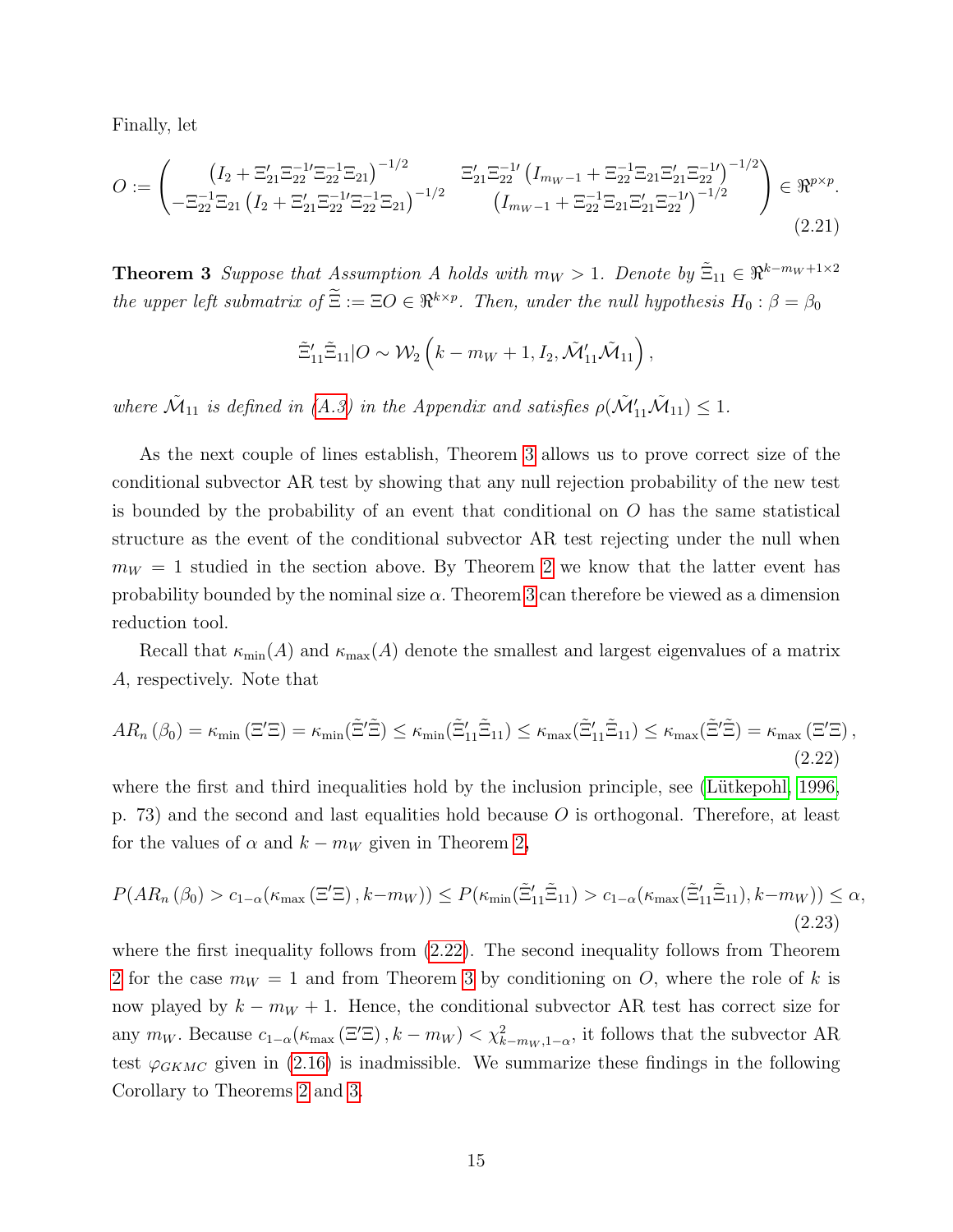<span id="page-16-1"></span>

Figure 4: Left panel: NRP of [\(2.15\)](#page-10-0), GKMC [\(2.16\)](#page-10-1) and adjusted subvector AR tests,  $\varphi_c$ ,  $\varphi_{GKMC}$ and  $\varphi_{adj}$ . Right panel: comparison of power curves when  $\kappa_1 = \kappa_2$  to point optimal power envelope computed using the ALFD method of Elliott et al. (2015).

**Corollary 4** Under Assumption A and  $m_W \ge 1$ , (i) the finite-sample size of the conditional subvector AR test  $\varphi_c$  defined in ([2.15](#page-10-0)) at nominal size  $\alpha$  is equal to  $\alpha$  for  $\alpha \in \{1\%, 5\%, 10\%\}$ and  $k - m_W \in \{1, ..., 20\}$ . (ii) The subvector AR test  $\varphi_{GKMC}$  is inadmissible.

An analogous comment as the one to Theorem [2](#page-11-1) applies here, namely that the size result likely extends to other  $\alpha$  and  $k-m_W$  constellations but would require additional simulations.

### <span id="page-16-2"></span>2.6 Refinement

Figure [2](#page-11-0) shows that the NRPs of test  $\varphi_c$  for nominal size 5% is considerably below 5% for small values of  $\kappa_1$ , which causes a loss of power for some alternatives that are close to  $H_0$ , see Figure [3.](#page-14-0) However, we can reduce the under-rejection by adjusting the conditional critical values to bring the test closer to similarity.<sup>[8](#page-1-0)</sup> For the case  $k = 5$ ,  $m_W = 1$ , and  $\alpha = 5\%$ , let  $\varphi_{adj}$  be the test that uses the critical values in Table [1](#page-9-0) where the smallest 8 critical values are divided by 5 (e.g., the critical value for  $\hat{\kappa}_1 = 2.5$  becomes 0.46). Figure [4](#page-16-1) shows that  $\varphi_{adj}$  still has size 5%, that it is much closer to similarity than  $\varphi_c$ , and does not suffer from any loss of power relative to the power bound near  $H_0$ . This approach can be applied to all other values of  $\alpha$  and k, but needs to be adjusted for each case.

# <span id="page-16-0"></span>3 Asymptotics

In this section, Assumption A is replaced by

**Assumption B:** The random vectors  $(\varepsilon_i, Z'_i, V'_{Y,i}V'_{W,i})$  for  $i = 1, ..., n$  in [\(2.1\)](#page-5-2) are i.i.d. with distribution F.

 $8$ We thank Ulrich Müller for this suggestion.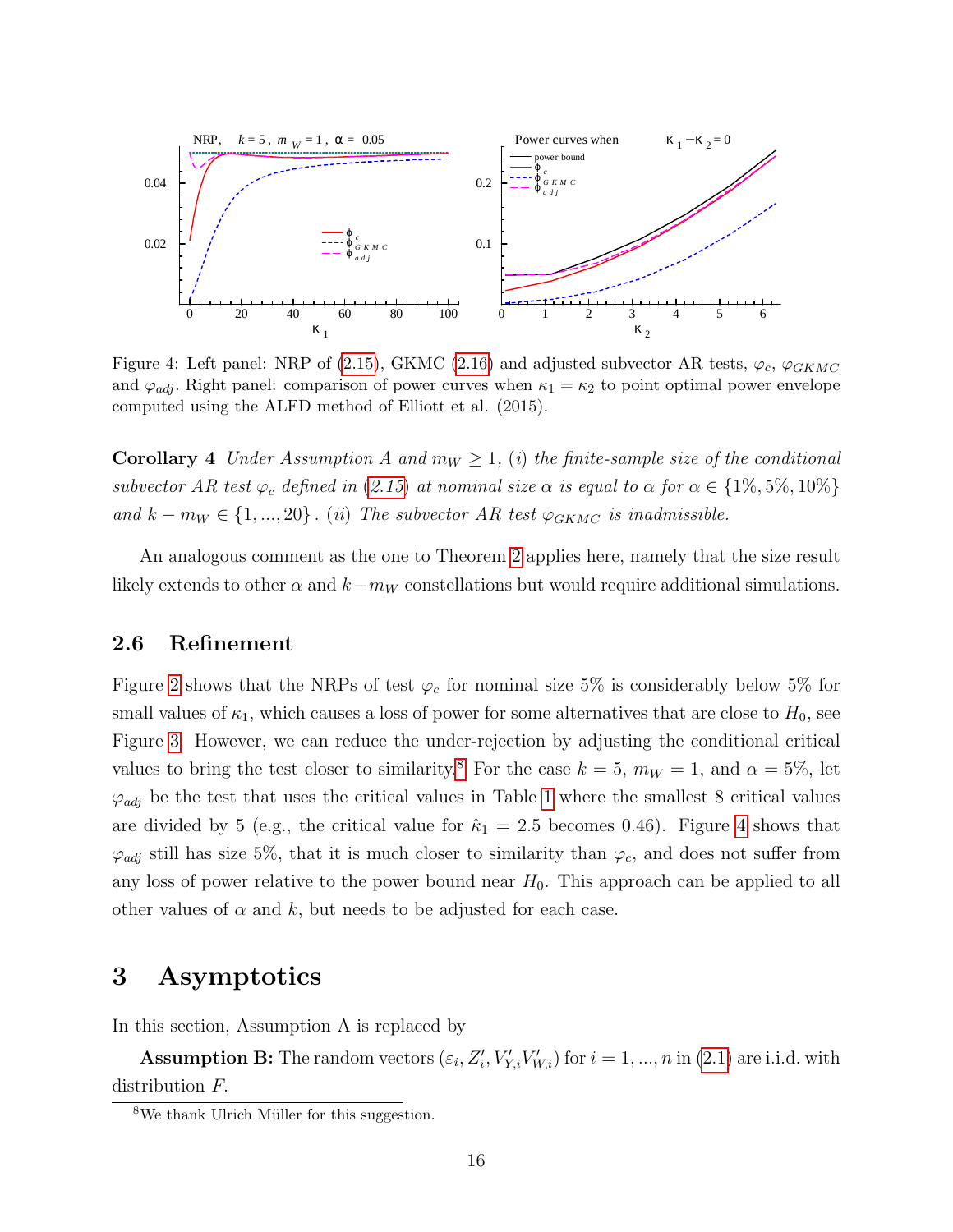Therefore, the instruments are random, the reduced form errors are not necessarily normally distributed, and the matrix  $\Omega = E_F V_i V'_i$  is unknown. We define the parameter space F for  $(\gamma, \Pi_W, \Pi_Y, F)$  under the null hypothesis  $H_0: \beta = \beta_0$  exactly as in GKMC.<sup>[9](#page-1-0)</sup> Namely, for  $U_i = (\varepsilon_i + V'_{W,i} \gamma, V'_{W,i})'$  (which equals  $(v_{yi} - V'_{Y,i} \beta, V'_{W,i})'$ ) let

<span id="page-17-0"></span>
$$
\mathcal{F} = \{ (\gamma, \Pi_W, \Pi_Y, F) : \gamma \in \mathbb{R}^{m_W}, \Pi_W \in \mathbb{R}^{k \times m_W}, \Pi_Y \in \mathbb{R}^{k \times m_Y},
$$
  
\n
$$
E_F(||T_i||^{2+\delta}) \le B, \text{ for } T_i \in \{vec(Z_i U_i'), U_i, Z_i\},
$$
  
\n
$$
E_F(Z_i V_i') = 0^{k \times (m+1)}, E_F(vec(Z_i U_i')(vec(Z_i U_i'))') = E_F(U_i U_i') \otimes E_F(Z_i Z_i'),
$$
  
\n
$$
\kappa_{\min}(A) \ge \delta \text{ for } A \in \{E_F(Z_i Z_i'), E_F(U_i U_i')\}\}
$$
\n(3.1)

for some  $\delta > 0$  and  $B < \infty$ , where " $\otimes$ " denotes the Kronecker product of two matrices and  $vec(\cdot)$  the column vectorization of a matrix. Note that the factorization of the covariance matrix into a Kronecker product in line three of [\(3.1\)](#page-17-0) is our definition of homoskedasticity, which is a weaker assumption than conditional homoskedasticity. Note that the role of  $\Omega(\beta_0)$ is now played by  $E_F U_i U'_i$ .

Rather than controlling the *finite-sample* size the objective is to demonstrate that the new conditional subvector AR test has *asymptotic* size, that is the limit of the finite-sample size with respect to  $\mathcal{F}$ , equal to the nominal size.

We next define the test statistic and the critical value for the case here where  $\Omega$  is unknown. With some abuse of notation (by using the same symbol for another object than above), the subvector AR statistic  $AR_n(\beta_0)$  is defined as the smallest root  $\hat{\kappa}_{pn}$  of the roots  $\hat{\kappa}_{in}$ ,  $i = 1, ..., p$  (ordered nonincreasingly) of the characteristic polynomial

<span id="page-17-1"></span>
$$
\left| \hat{\kappa} I_p - \widehat{U}_n \left( \overline{Y}_0, W \right)' P_Z \left( \overline{Y}_0, W \right) \widehat{U}_n \right| = 0, \tag{3.2}
$$

where

<span id="page-17-3"></span>
$$
\widehat{U}_n := ((n-k)^{-1} \left(\overline{Y}_0, W\right)' M_Z \left(\overline{Y}_0, W\right))^{-1/2}
$$
\n(3.3)

and  $\hat{U}_n^{-2}$  is a consistent estimator (under certain drifting sequences from the parameter space F) for  $\Omega(\beta_0)$  in [\(2.4\)](#page-6-0), see Lemma [1](#page-32-0) in the Appendix for details. The conditional subvector AR test rejects  $H_0$  at nominal size  $\alpha$  if

<span id="page-17-2"></span>
$$
AR_n(\beta_0) > c_{1-\alpha}(\hat{\kappa}_{1n}, k - m_W), \tag{3.4}
$$

<sup>&</sup>lt;sup>9</sup>Regarding the notation  $(\gamma, \Pi_W, \Pi_Y, F)$  and elsewhere, note that we allow as components of a vector column vectors, matrices (of different dimensions), and distributions.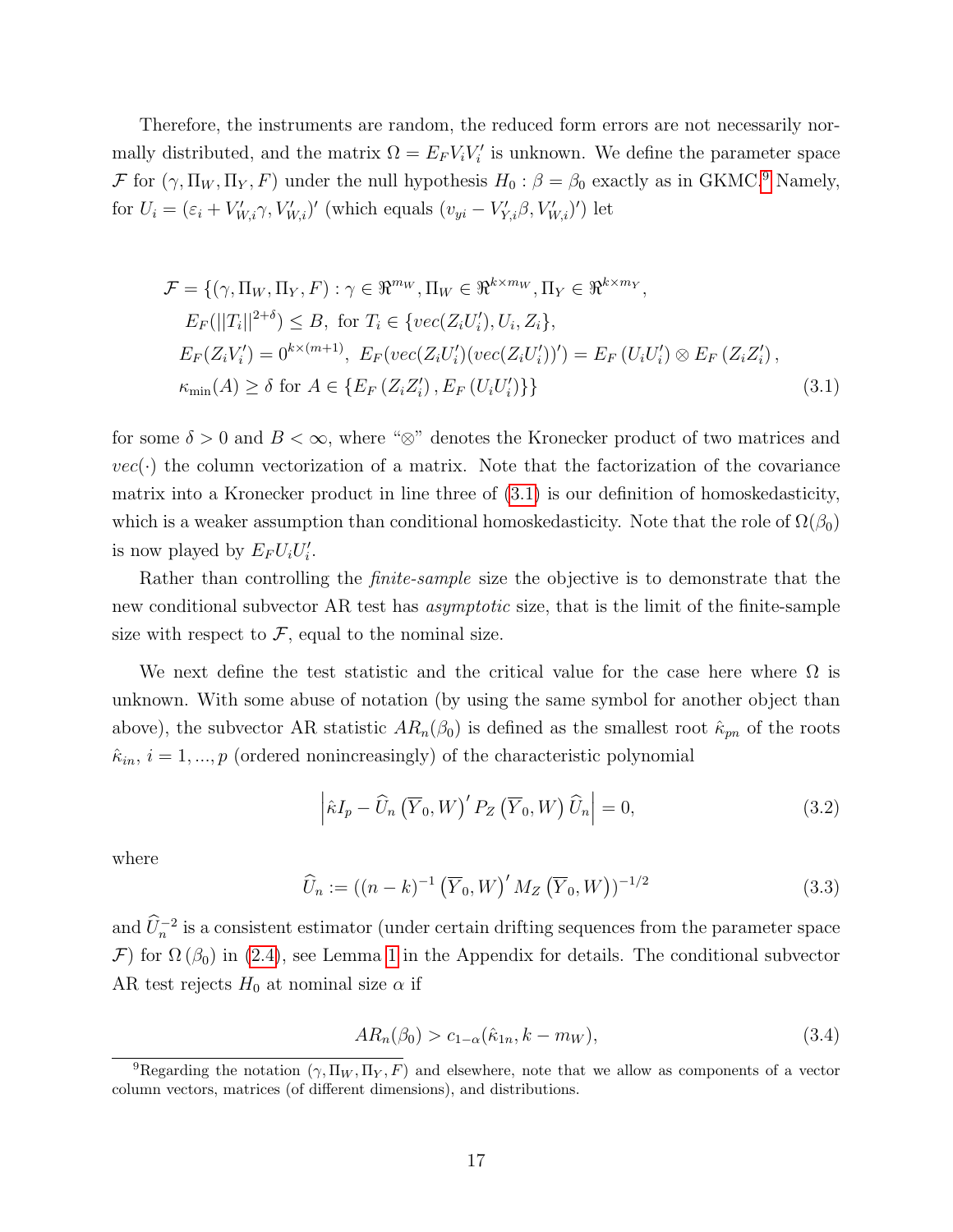<span id="page-18-1"></span>where  $c_{1-\alpha}(\cdot, \cdot)$  has been defined in [\(2.13\)](#page-9-1) and  $\hat{\kappa}_{1n}$  is the largest root of [\(3.2\)](#page-17-1).

**Theorem 5** Under Assumption B, the conditional subvector AR test in ([3.4](#page-17-2)) implemented at nominal size  $\alpha$  has asymptotic size equal to  $\alpha$  for the parameter space F defined in [\(3.1\)](#page-17-0) and for  $\alpha \in \{1\%, 5\%, 10\%\}$  and  $k - m_W \in \{1, ..., 20\}$ .

Comments. 1. The proof of Theorem [5](#page-18-1) is given in Section [A.4](#page-29-1) in the Appendix. It relies on showing that the limiting NRP is smaller or equal to  $\alpha$  along all relevant drifting sequences of parameters from  $\mathcal F$ . This is done by showing that the limiting NRPs equal finite-sample NRPs under Assumption A. Therefore the same comment applies to Theorem [5](#page-18-1) as the comment below Theorem [2.](#page-11-1) The analysis is substantially more complicated here than in GKMC, in part because the critical values are also random.

2. Theorem [5](#page-18-1) remains true if the conditional critical value  $c_{1-\alpha}(\hat{\kappa}_{1n}, k - m_W)$  of the subvector AR test is replaced by any other critical value,  $\tilde{c}_{1-\alpha}(\hat{k}_{1n}, k - m_W)$  say, where  $\tilde{c}_{1-\alpha}(\cdot, k - m_W)$  is a continuous non-decreasing function such that the corresponding test under Assumption A has finite-sample size equal to  $\alpha$ . In particular, besides the critical values obtained from Table 1 by interpolation also the critical values suggested in Section [2.6](#page-16-2) could be used.

# <span id="page-18-0"></span>4 Power loss for robustness to heteroskedasticity

The heteroskedasticity-robust version of the AR test of hypotheses on the full vector of the parameters is asymptotically equivalent to the standard AR test when the data is homoskedastic. This is because under homoskedasticity, the heteroskedastic  $(HAR)$  and homoskedastic  $(AR)$  test statistics are such that  $HAR - AR = o_p(1)$ , and also the critical values of both tests are the same. The same argument applies to heteroskedasticity-robust versions of other weak-identification robust tests, such as the CLR test. Therefore, at least asymptotically, there is no sacrifice of power for robustness to general forms of heteroskedasticity for full-vector inference. It is interesting to ask whether this property applies to the subvector case or whether, unlike the full-vector case, robustness to heteroskedasticity for subvector testing entails a loss of power when the data is homoskedastic.

We investigate this issue by comparing the power of our conditional subvector AR test against a comparable test that controls size under general forms of heteroskedasticity. We use a Bonferroni-type test as in [Chaudhuri and Zivot](#page-41-11) [\(2011\)](#page-41-11) and [Andrews](#page-41-12) [\(2017\)](#page-41-12), which controls asymptotic size under heteroskedasticity and is asymptotically efficient under strong instruments. The test requires two steps. The first step constructs a confidence set for  $\gamma$ of size  $1 - \alpha_1$ , and the second step performs a size  $\alpha_2$  subvector  $C(\alpha)$ -type test on  $\beta$  for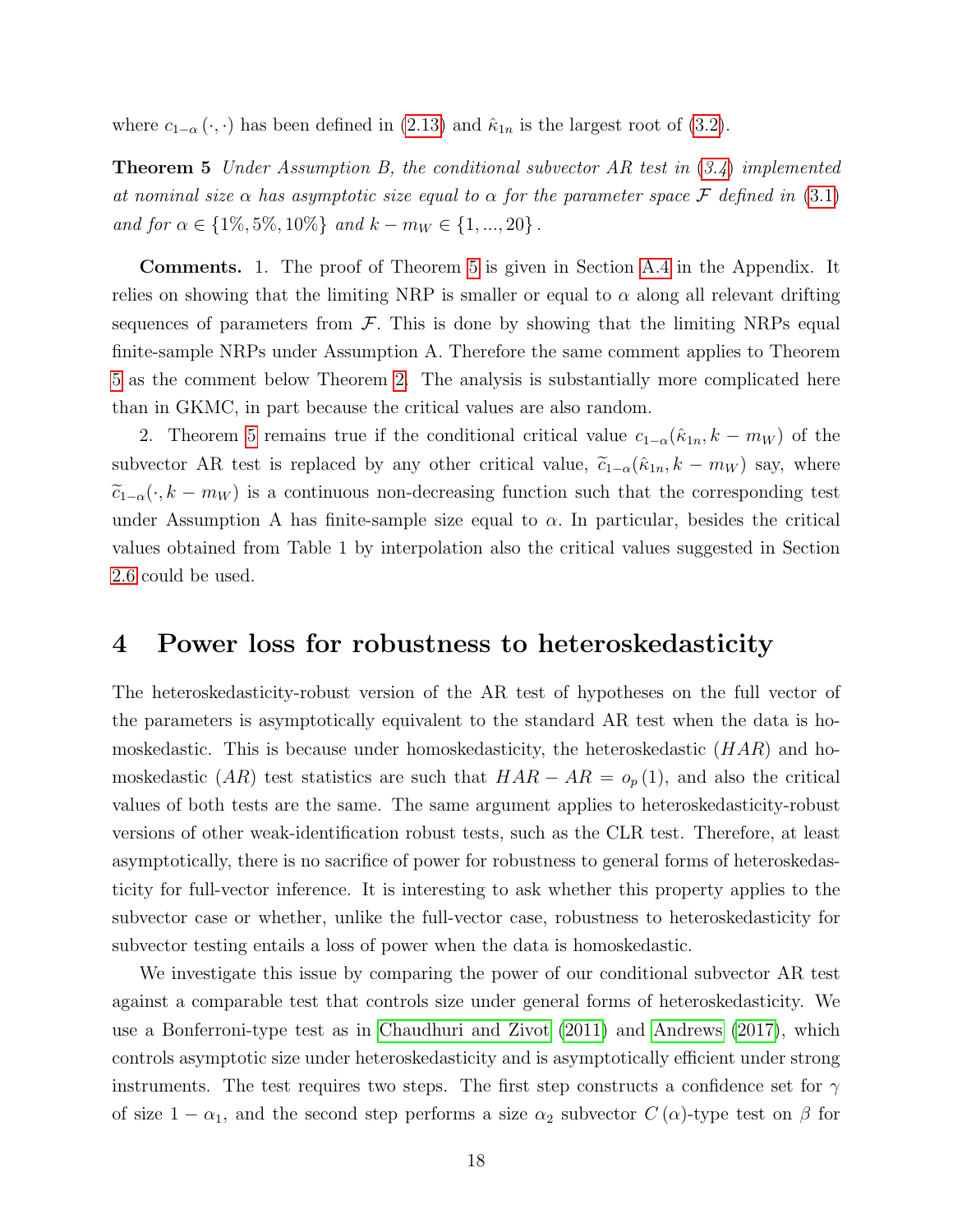each value of  $\gamma$  in the first-step confidence set. To avoid conservativeness under strong identification, the second-step size  $\alpha_2$  is chosen using the identification category selection (ICS) rule proposed by [Andrews](#page-41-12) [\(2017\)](#page-41-12), see Appendix D.4 in the SM for details. We report results only for the just-identified case, in which the various  $C(\alpha)$ -type tests all coincide. We use an AR test for the first step, for reasons discussed in [Andrews](#page-41-12) [\(2017\)](#page-41-12), and denote the resulting two-step test as  $\varphi_{ACZ}$ , see Appendix D.4 in the SM for details.

We compute the power of the three tests  $\varphi_{ACZ}$ ,  $\varphi_{GKMC}$ , and  $\varphi_c$  of [\(2.3\)](#page-5-1) in model [\(2.1\)](#page-5-2) with the following parameter settings:  $n = 250$ ,  $m_Y = m_W = 1$ ,  $k = 2$ ,  $V_i \sim \text{iid}N(0, \Omega)$  with

$$
\Omega = \begin{pmatrix} 1 & 0.8 & 0.8 \\ 0.8 & 1 & 0.3 \\ 0.8 & 0.3 & 1 \end{pmatrix},
$$

 $Z_i \sim \text{iid}N(0, I_2), \Pi_Y = \left(\pi_\beta\right)$  $\sqrt{kn}$  (1, -1)' and  $\Pi_W = \left(\pi_{\gamma}\right)^{n}$  $\sqrt{kn}$  (1, 1)'. The parameters  $\pi_{\beta}$  and  $\pi_{\gamma}$  govern the strength of identification of  $\beta$  and  $\gamma$ , respectively. We consider the three cases  $(\pi_{\beta}, \pi_{\gamma}) \in \{(4, 1), (4, 2), (4, 4)\}\$ corresponding to weak, moderate, and strong identification of  $\gamma$ . The first-step size of the  $\varphi_{ACZ}$  test is set to  $\alpha_1 = 0.5\%$  and  $\alpha_2$  is determined by the ICS rule described in Appendix D.4 in the SM. All tests are at nominal size  $\alpha = 5\%$ .

Figure [5](#page-20-0) reports the results based on 10,000 Monte Carlo replications. We notice that the power of the conditional subvector AR test  $\varphi_c$  is uniformly above the power of the heteroskedasticity robust  $\varphi_{ACZ}$  test, and the difference is decreasing in the strength of identification of  $\gamma$ . Notice that  $\varphi_{ACZ}$  seems to be dominated even by the unconditional subvector AR test  $\varphi_{GKMC}$ . This is because the second-step critical value of  $\varphi_{ACZ}$  is either equal to or higher than that of  $\varphi_{GKMC}$ .<sup>[10](#page-1-0)</sup> All in all, these results seem to indicate that there is a trade-off between power and robustness to heteroskedasticity in subvector testing.

# <span id="page-19-0"></span>5 Empirical illustration

We use an application from a well-cited study in experimental development economics to illustrate our method. In particular, we consider the homoskedastic linear IV regressions reported in [\(Tanaka et al., 2010,](#page-44-2) Table 5) – henceforth TCN. Using experimental data they collected from Vietnamese villages, TCN estimate linear IV regressions to study determinants of risk and time preferences. The dependent variable in their models is the curvature of the utility function, denoted by  $\sigma$  in their notation. They report two specifications, replicated in

<sup>&</sup>lt;sup>10</sup>It is equal when  $\alpha_2 = 5\%$ , which happens when  $\gamma$  is strongly identified, and it is higher when  $\alpha_2 = 4.5\%$ , which occurs frequently when  $\gamma$  is weakly identified.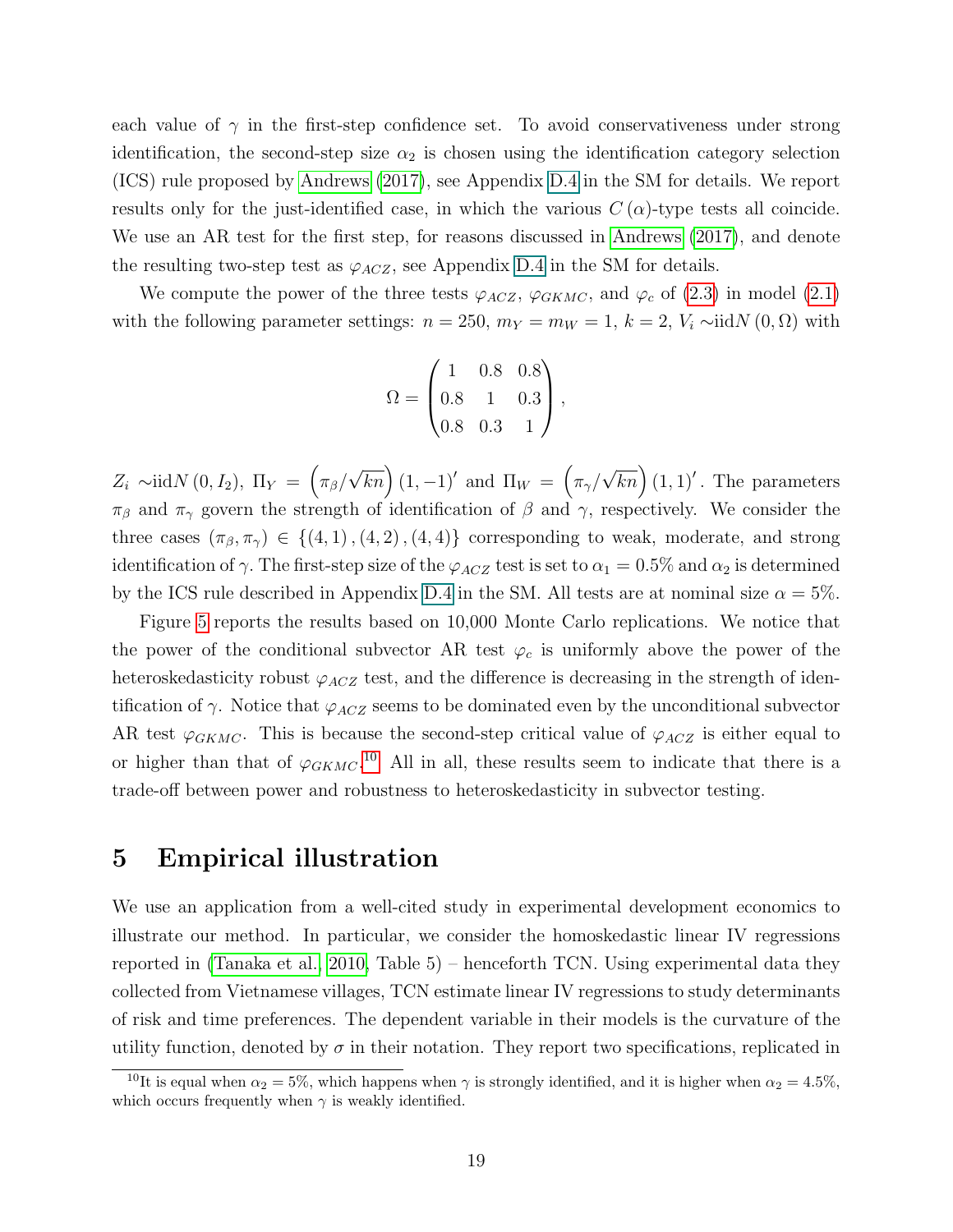<span id="page-20-0"></span>

Figure 5: Comparison of power of the two-step test of Chadhuri and Zivot (2011) and Andrews (2017)  $\varphi_{ACZ}$  against the subvector AR test  $\varphi_{GKMC}$  and the conditioanl subvector AR test  $\varphi_c$ .  $k = 2$ ,  $n = 250$  and 10000 Monte Carlo replications.

Table [2.](#page-21-0) Both specifications include the same exogenous covariates, Chinese, Age, Gender, Education, Distance to market, and South, and the same excluded exogenous variables used as instruments, Rainfall and "Head of Household can't work", but differ in the way household income enters the model. Income is treated as endogenous (indicated by  $(IV)$  in the table following TCN's original notation) to address the possible simultaneous causation of preferences and economic circumstances. The first specification contains a single endogenous regressor, Income, which is simply household income. The second specification uses, instead, a decomposition of household income into mean village income (Mean income), and relative income within the village (*Relative income*). It therefore contains two endogenous regressors. Their sample is random by design and TCN assume homoskedasticity. The coefficients in these models are interpreted in the usual way as the marginal effects of each variable on households' risk preferences. TCN are particularly interested in the effect of income on risk preference, but they also comment on other determinants, such as gender  $(=1$  for male).

We start with the first specification which contains a single endogenous regressor and is overidentified. We consider subvector tests and confidence intervals on single coefficients in the model. First, we note from Table [2](#page-21-0) that the first-stage  $F$  statistic is 5.96. An application of the well-known rule-of-thumb pretest for weak instruments of  $F > 10$  would lead one to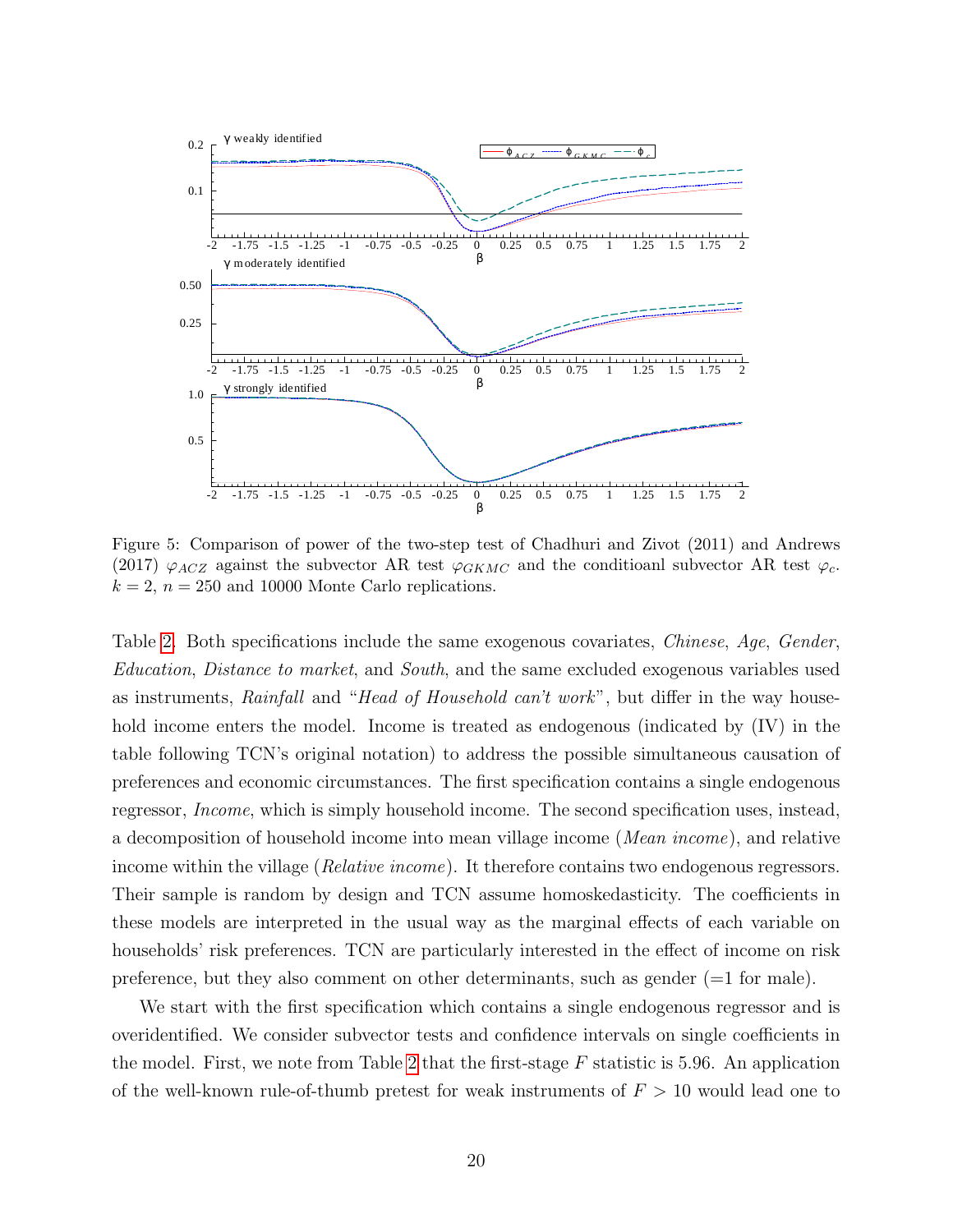<span id="page-21-0"></span>

|                              |          | Dependent variable                  |                    |                             |  |  |
|------------------------------|----------|-------------------------------------|--------------------|-----------------------------|--|--|
|                              |          | $\sigma$ (Value function curvature) |                    |                             |  |  |
|                              |          | Specification 1                     |                    | Specification 2             |  |  |
| Chinese                      | $-0.035$ | (0.143)                             | $-0.096$           | (0.138)                     |  |  |
| Age                          | $-0.006$ | $(0.003)$ **,†                      | $-0.006$           | $(0.002)$ ***,††            |  |  |
| Gender                       | 0.022    | (0.073)                             | $-0.006$           | (0.059)                     |  |  |
| Education                    | $-0.029$ | $(0.010)$ ***,†††                   | $-0.028$           | $(0.010)$ ***,††            |  |  |
| Income $(IV)$                | 0.010    | (0.006)                             |                    |                             |  |  |
| Relative income (IV)         |          |                                     | 0.049              | (0.148)                     |  |  |
| Mean income $(IV)$           |          |                                     | 0.010              | $(0.006)$ <sup>*</sup> , †† |  |  |
| Market                       | $-0.012$ | (0.017)                             | $-0.013$           | (0.015)                     |  |  |
| South                        | $-0.155$ | $(0.094)*$                          | $-0.148$           | $(0.080)^{*},\dagger$       |  |  |
| Constant                     | 0.980    | $(0.174)$ ***,††                    | 0.992              | $(0.160)$ ***,††            |  |  |
| First-stage $F$ statistic    | 5.963    | ${0.008}$                           |                    |                             |  |  |
| Sub. AR statistic (ID)       | 11.925   | ${0.008}$                           | 6.070              | ${0.014}$                   |  |  |
| Conditioning statistic       | $\infty$ |                                     | 93.10              |                             |  |  |
| 95% Confidence intervals     |          |                                     |                    |                             |  |  |
| Gender                       |          |                                     |                    |                             |  |  |
| Wald                         |          | $[-0.098, 0.143]$                   |                    |                             |  |  |
| cond. sub. AR                |          | $[-0.136, 0.302]$                   |                    |                             |  |  |
| uncond. sub. $AR$ ( $GKMC$ ) |          | $[-0.141, 0.307]$                   |                    |                             |  |  |
| Mean income                  |          |                                     |                    |                             |  |  |
| Wald                         |          |                                     |                    | $[-0.0006, 0.0211]$         |  |  |
| cond. sub. AR                |          |                                     | 0.0008, 0.0206     |                             |  |  |
| uncond. sub. $AR$ (GKMC)     |          |                                     | $-0.0005, 0.0222]$ |                             |  |  |

Table 2: Replication of [\(Tanaka et al., 2010,](#page-44-2) Table 5). Sample size is 181. Number of instruments is two, namely, Rainfall and "Head of Household can't work" (dummy). 2SLS point estimates reported with standard errors in parentheses. \*, \*\*, \*\*\* indicates 'significant' using t-test at 10%, 5%, and 1% level, resp.; †,††,† † † indicates 'significant' using conditional subvector AR test at 10%, 5%, and 1% level, resp.. Unconditional p-values in curly brackets.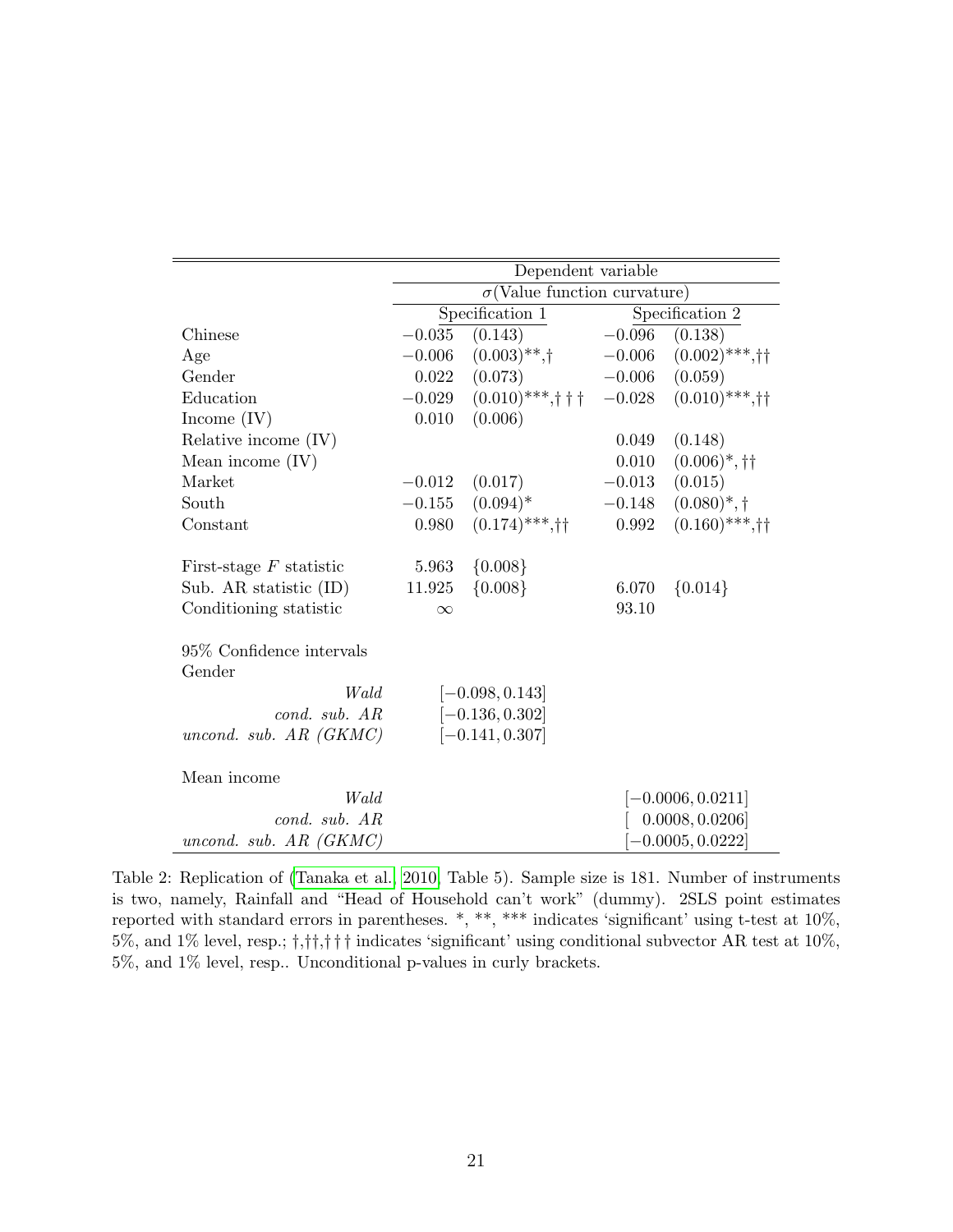conclude that the instruments are weak, and that  $t$  tests are unreliable. However, reliable inference can be based on the AR test irrespective of the outcome of the pretest. Here, both the conditional and the unconditional subvector AR tests for the coefficient of *Income* coincide with the usual AR test, since there are no endogenous regressors to partial out (in the notation of our paper,  $m_W = 0$  for hypotheses on that coefficient). We therefore turn to subvector inference on the coefficient of an exogenous regressor. For instance, let  $\beta$  denote the coefficient on Gender (the same procedure obviously applies to test hypotheses on the coefficients of each of the other exogenous regressors). The size- $\alpha$  conditional subvector AR test of the hypothesis  $H_0$ :  $\beta = \beta_0$  against  $H_1$ :  $\beta \neq \beta_0$  can be performed using the following steps:

#### <span id="page-22-0"></span>Algorithm 1.

- 1. Partial out exogenous regressors: Let X denote the exogenous regressors in the model other than *Gender* whose coefficient is under test.<sup>[11](#page-1-0)</sup> Set y equal to the residuals of the orthogonal projection of  $\sigma$  (the dependent variable) on X,  $y = M_X \sigma$ , where  $M_X = I - P_X$  and  $P_X = X(X'X)^{-1}X'$ . Similarly, set  $Y = M_X(Gender)$ ,  $W =$  $M_X(Income)$ , and  $Z = M_X(Gender, Rainfall, Head of household can't work)$ . Set  $n =$ (# of observations) – (# of variables in X) (=175) and  $k = \#$  of variables in Z (=3).
- 2. Compute the eigenvalues of the matrix  $ESS \cdot (n k) RSS^{-1}$ , where  $ESS := (\bar{Y}_0, W)' P_Z$  $(\bar{Y}_0, W)$ ,  $RSS := (\bar{Y}_0, W)' M_Z (\bar{Y}_0, W)$ , and  $\bar{Y}_0 = y - Y \beta_0$ . The smallest eigenvalue  $\hat{\kappa}_{2n}$  is the subvector AR statistic and the largest eigenvalue  $\hat{\kappa}_{1n}$  is the conditioning statistic.
- 3. Look up critical value  $c_{1-\alpha}(\hat{\kappa}_{1n}, k-m_W)$  corresponding to  $\hat{\kappa}_{1n}$  for  $k-m_W = 2$  in Table [4,](#page-38-0) and reject  $H_0$  if and only if  $\hat{\kappa}_{2n} > c_{1-\alpha}(\hat{\kappa}_{1n}, k - m_W)$ .

The unconditional subvector AR test in GKMC follows the same steps 1-2, but the final step is replaced with: Reject  $H_0$  if and only if  $\hat{\kappa}_{2n} > \chi^2_{2,1-\alpha}$ , where  $\chi^2_{2,1-\alpha}$  is the  $1-\alpha$  quantile of the  $\chi^2$  distribution with 2 degrees of freedom.

Table [2](#page-21-0) reports significance of each of the regressors using the conditional subvector AR test at the 1%, 5% and 10% levels and contrasts them to the nonrobust results reported by TCN using t tests. Only education is significant at the 1% level, while age is significant at the 10% instead of 5% level, and the rest of the covariates are not significant at the 10% level.

 $11X$  consists of *Constant, Chinese, Age, Education, Distance to market, and South.*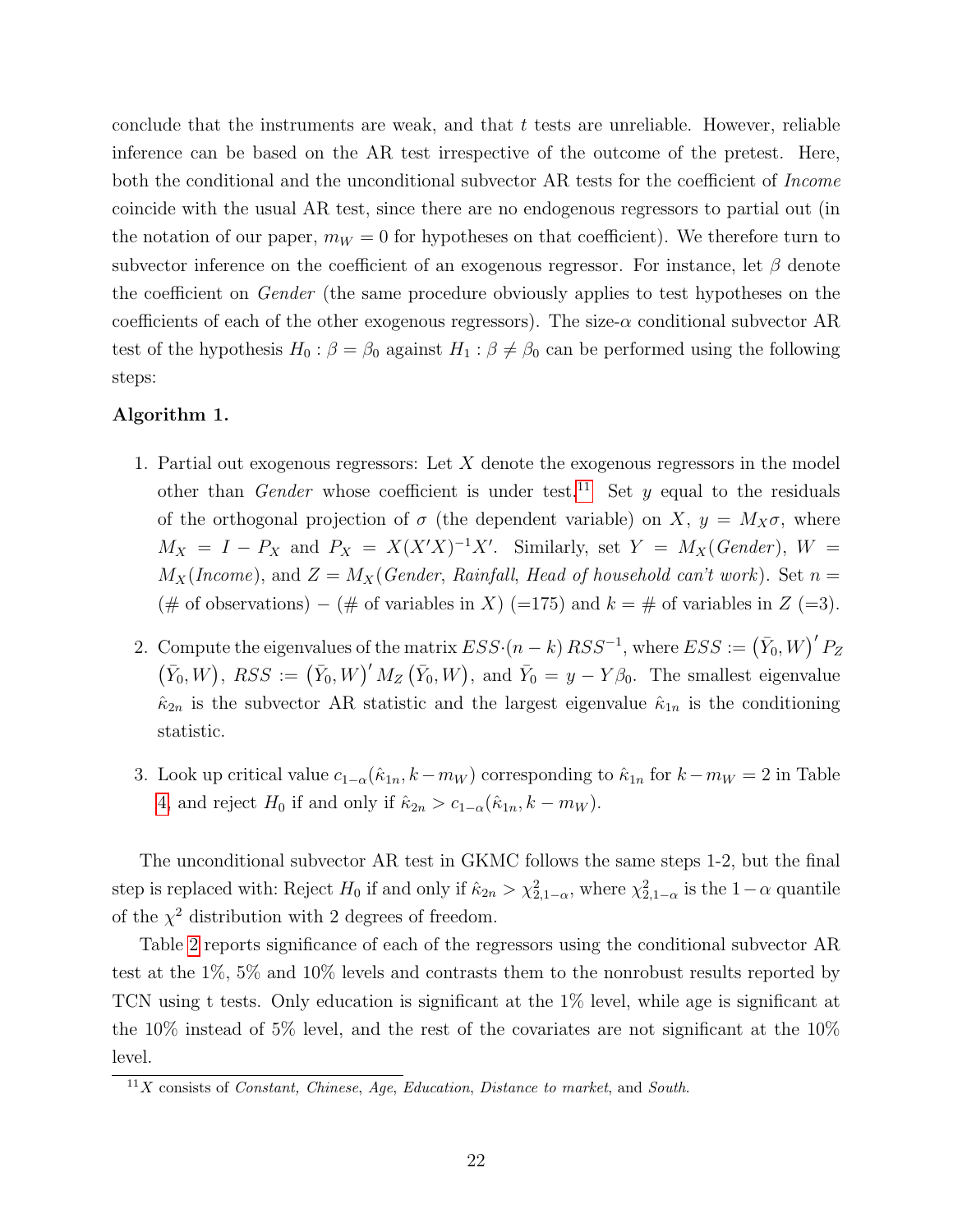A  $(1 - \alpha)$ -level confidence set for  $\beta$  can be obtained by grid search over a sufficiently large range of values for  $\beta_0$ . An illustration of this approach is given in Figure [6.](#page-24-0)

Before discussing Figure [6,](#page-24-0) we note that both the conditional and unconditional subvector AR confidence sets can be unbounded when the instruments are sufficiently weak. The hypothesis of an unbounded confidence set is mathematically equivalent to the hypothesis that the  $k \times (m_Y + m_W)$  coefficient matrix on the instruments in the first-stage regression  $-(\Pi_Y, \Pi_W)$  in the notation of equation  $(2.1)$  – is of reduced rank, see [Kleibergen](#page-43-0) [\(2015\)](#page-43-0). In other words, the hypothesis that the confidence set is bounded is equivalent to the hypothesis that the model is identified. This can be tested using a conditional subvector AR test by applying Algorithm [1](#page-22-0) replacing  $\bar{Y}_0$  with Y in step 2. The resulting test statistic is reported in the row "Sub. AR (ID) statistic" in Table [2,](#page-21-0) with the corresponding conditioning statistic in the row "conditioning statistic", and unconditional (GKMC) p-value in curly brackets.<sup>[12](#page-1-0)</sup> (The value of the "sub. AR (ID) statistic" for specification 2 is obtained using Algorithm [2](#page-23-0) similarly replacing  $\bar{Y}_0$  with Y in step 2). The  $(1 - \alpha)$ -level conditional and unconditional subvector AR confidence sets are unbounded if and only if this test fails to reject at level  $\alpha$ . The p-value 0.008 of the identification subvector AR test indicates that the 99% confidence sets on the parameters are bounded. If, instead, one used the first-stage  $F$  rule to discard the model, because  $F < 10$  (effectively concluding it is unidentified), the resulting inference (unbounded confidence intervals) would be grossly inefficient.

The graph on the left in Figure [6](#page-24-0) plots the subvector AR statistic for the coefficient of Gender in the first specification, together with the conditional and unconditional 10%, 5% and 1% critical values. Note that the conditional critical values vary with  $\beta_0$  as the conditioning statistic changes. The resulting 95% confidence intervals are reported in Table [2.](#page-21-0) We notice that the conditional confidence interval is shorter than the corresponding one in GKMC as expected, though the difference is small. Both confidence intervals are wide and include zero, thus corroborating the finding reported in TCN that there are no significant effects of gender on risk preferences.

Next, turn to the second specification in Table [2,](#page-21-0) with two endogenous regressors, Relative income and Mean income. A conditional subvector AR test of the coefficient on Mean income can be implemented with the following modification of Algorithm [1.](#page-22-0)

#### <span id="page-23-0"></span>Algorithm 2.

 $12$ In the present example where Y is an exogenous variable (Gender) and W consists of only one endogenous variable (Income), it turns out that  $\hat{\kappa}_{1n} = \infty$  and hence the conditional subvector AR test of identification coincides with the unconditional one. Moreover,  $\hat{\kappa}_{2n} = 2F$  where F is the standard first-stage F statistic for testing the exclusion of the additional instruments (Rainfall and Head of household can't work) from the first-stage regression for W.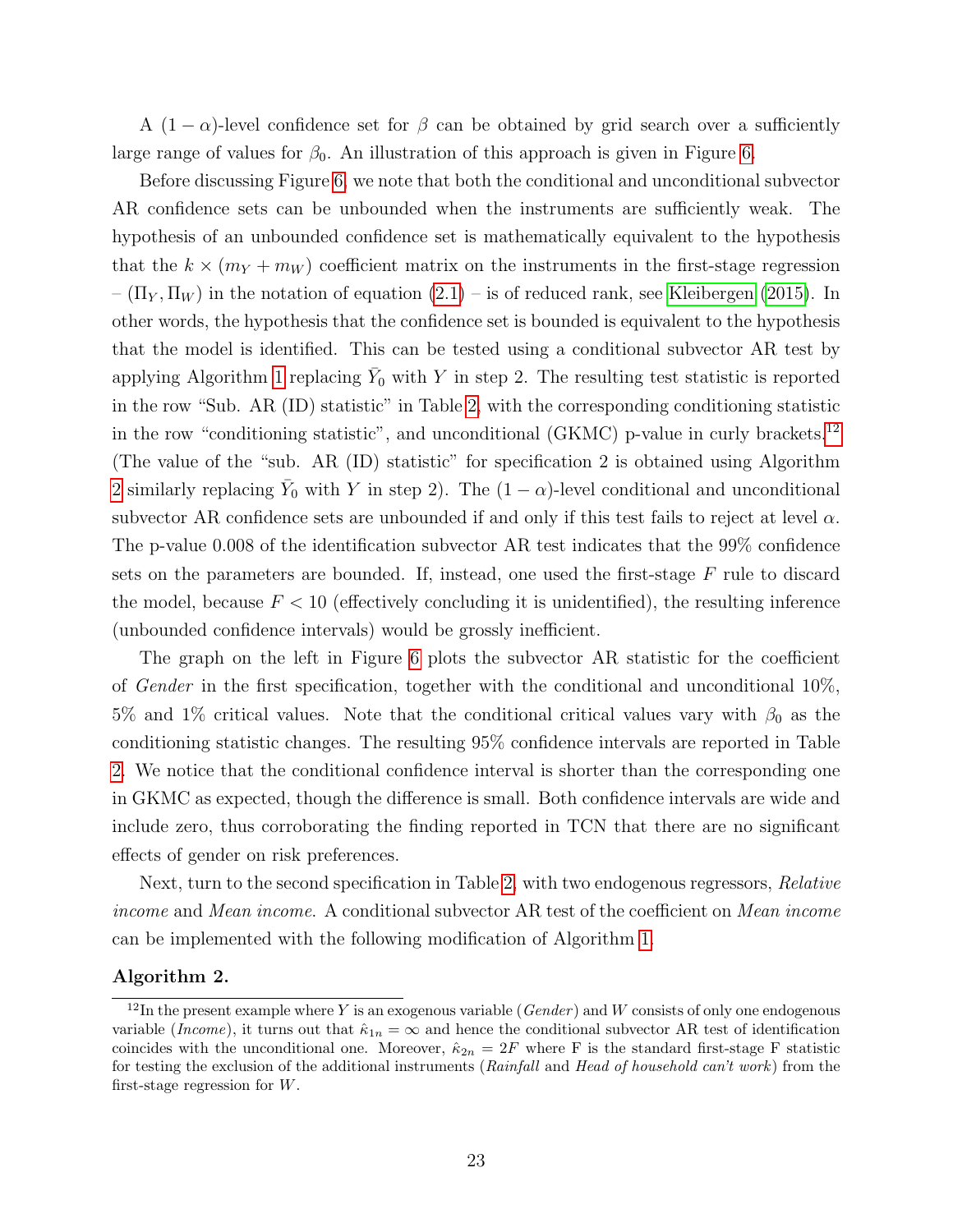<span id="page-24-0"></span>

Figure 6: Subvector AR statistic (solid) for Gender in specification 1 of Table [2,](#page-21-0) and Mean income in specification 2 of Table [2,](#page-21-0) with conditional (dashed) and unconditional (dotted) critical values. Vertical lines indicate 95% confidence intervals reported in Table [2.](#page-21-0)

- 1. Partial out all of the included exogenous regressors  $X$ <sup>[13](#page-1-0)</sup> Set  $y = M_X \sigma$ ,  $Y = M_X(Mean)$ Income),  $W = M_X(Relative\ income), Z = M_X(Rainfall, Head\ of\ household\ can't$ *work*). Set  $n = 174$  and  $k = 2$ .
- 2-3. Same as in Algorithm [1,](#page-22-0) but for  $k m_W = 1$ .

The significance of each coefficient in the second specification is reported in Table [2.](#page-21-0) The results mostly agree with the conclusions from the non-robust t tests, except for the significance of Mean income, which is stronger using our method (5% instead of 10%).

The graph on the right in Figure [6](#page-24-0) plots the subvector AR statistic for the coefficient of Mean income in the second specification, alongside conditional and unconditional critical values. The resulting 95% confidence intervals are reported in Table [2.](#page-21-0) We notice that the GKMC test fails to reject the null hypothesis that the coefficient is zero at the 5% level, while the conditional test does. Moreover, it is remarkable that the conditional subvector AR confidence interval is even smaller than the nonrobust Wald confidence interval. Therefore, use of our conditional subvector AR test strengthens the results reported in TCN. Finally, notice that both the conditional and the unconditional subvector AR confidence sets are unbounded at 99% coverage, but the latter contains the entire real line, while the former excludes two intervals, thus being non-convex.

All of the above results together took less than 5 seconds to compute (using grids of 10000 points for the graphs) on a standard computer. This application is yet another example of a setting where one can do informative inference, i.e., not leading to unbounded confidence sets, using weak-instrument-robust methods, as opposed to unreliable inference using Wald/t tests.

 $13X$  consists of *Constant, Chinese, Age, Gender, Education, Distance to market, and South.*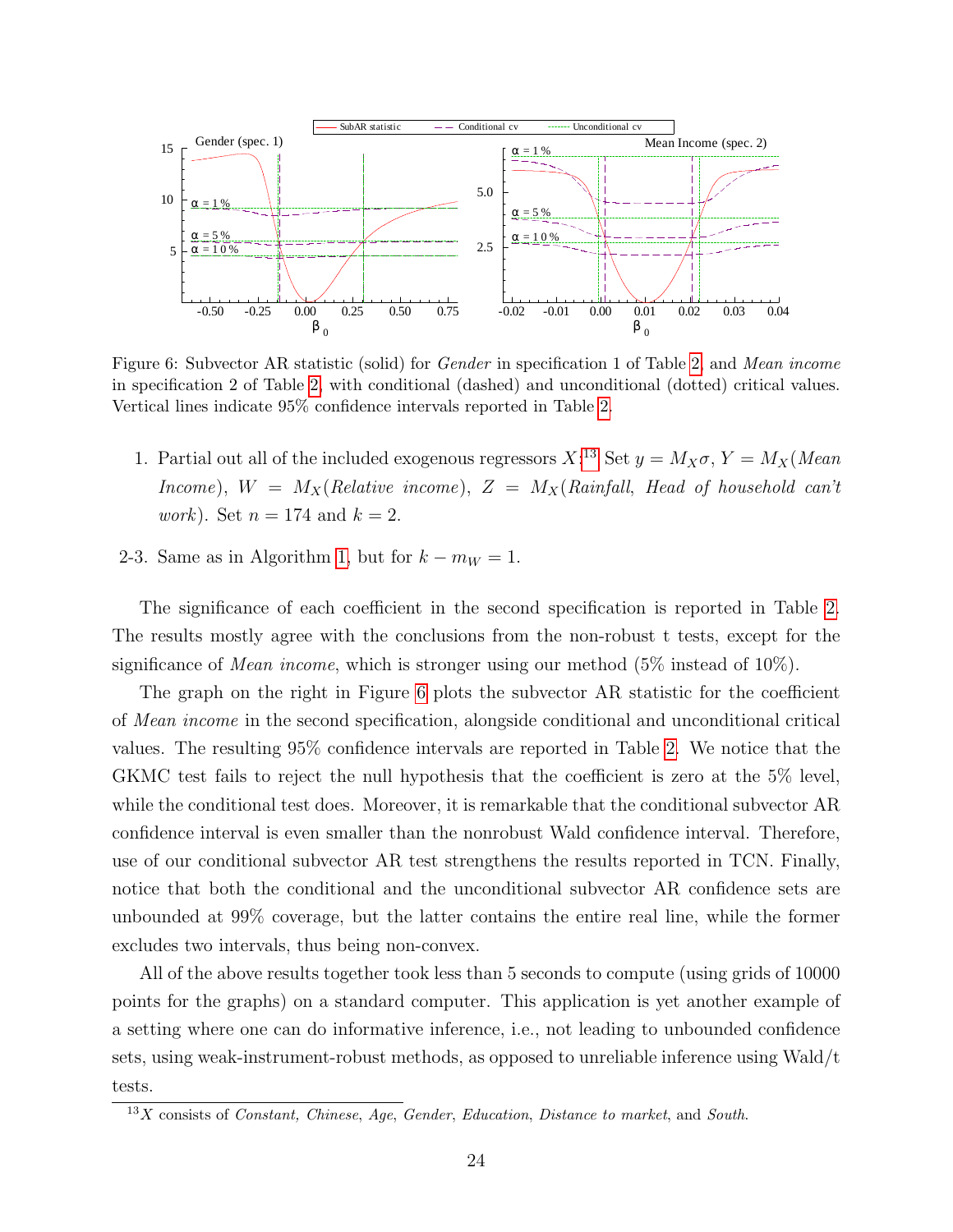# <span id="page-25-0"></span>6 Conclusion

We show that the subvector AR test of GKMC is inadmissible by developing a new conditional subvector AR test that has correct size and uses data-dependent critical values that are always smaller than the  $\chi^2_{k-m_W}$  critical values in GKMC. The critical values are increasing in a conditioning statistic that relates to the strength of identification of the parameters not under test. Our proposed test has considerably higher power under weak identification than the GKMC procedure. We show, using an empirical example, that the implementation of our method is easy and fast, and can make a difference to empirical conclusions in practice, in the sense that effects that are insignificant using GKMC become significant using our new method. A crucial assumption maintained throughout the paper is homoskedasticity. If one allows for arbitrary forms of heteroskedasticity both the GKMC test and the new conditional subvector AR test suffer from size distortion. We are currently working on extending these methods to heteroskedastic settings, which is a much harder problem.

# Appendix

## A Proofs and derivations

#### A.1 Proofs of Theorems [1](#page-7-1) and [3](#page-15-0)

**Proof of Theorem [1](#page-7-1):** The monotonicity follows from [\(Perlman and Olkin, 1980,](#page-43-7) Theorem 3.5). The proof relies on the following result, available in [\(Muirhead, 2009,](#page-43-6) Theorem 10.3.8), which states that a  $2\times 2$  non-central Wishart matrix with noncentrality matrix of rank 1 can be expressed as  $T'T$ , where

$$
T=\begin{pmatrix} t_{11} & t_{12} \\ 0 & t_{22} \end{pmatrix},
$$

 $t_{11}^2 \sim \chi_k^2(\kappa_1)$  (non-central  $\chi^2$  with noncentrality parameter  $\kappa_1$ ),  $t_{22}^2 \sim \chi_{k-1}^2$ ,  $t_{12} \sim N(0, 1)$ , and  $t_{11}, t_{12}, t_{22}$  are mutually independent. The minimum eigenvalue of  $T'T$ ,  $\hat{\kappa}_{\text{min}}$ , is given by

$$
\hat{\kappa}_{\min} = \frac{t_{11}^2 + t_{12}^2 + t_{22}^2 - \sqrt{\left(t_{11}^2 + t_{12}^2 + t_{22}^2\right)^2 - 4t_{11}^2 t_{22}^2}}{2}.
$$

It is straightforward to show that  $\hat{\kappa}_{min} \leq t_{22}^2$ , which establishes the upper bound in the distribution of  $\hat{\kappa}_{min}$  in GKMC. It is also straightforward to establish that  $\hat{\kappa}_{min}$  is monotonically increasing in  $t_{11}^2$ , and since  $t_{11}^2$  is stochastically increasing in  $\kappa_1$  (see, e.g., [\(Johnson and Kotz, 1970,](#page-43-19) ch. 28)), then  $\hat{\kappa}_{\text{min}}$  is stochastically increasing in  $\kappa_1$ , as shown formally in [\(Perlman and Olkin, 1980,](#page-43-7) Theorem 3.5). Finally,  $\hat{\kappa}_{\min} - t_{22}^2 \stackrel{p}{\to} 0$  as  $\kappa_1 \to \infty$  (because  $t_{11}^2 \stackrel{p}{\to} \infty$ ), and therefore,  $\hat{\kappa}_{\min} \stackrel{d}{\to} \chi^2_{k-1}$ , as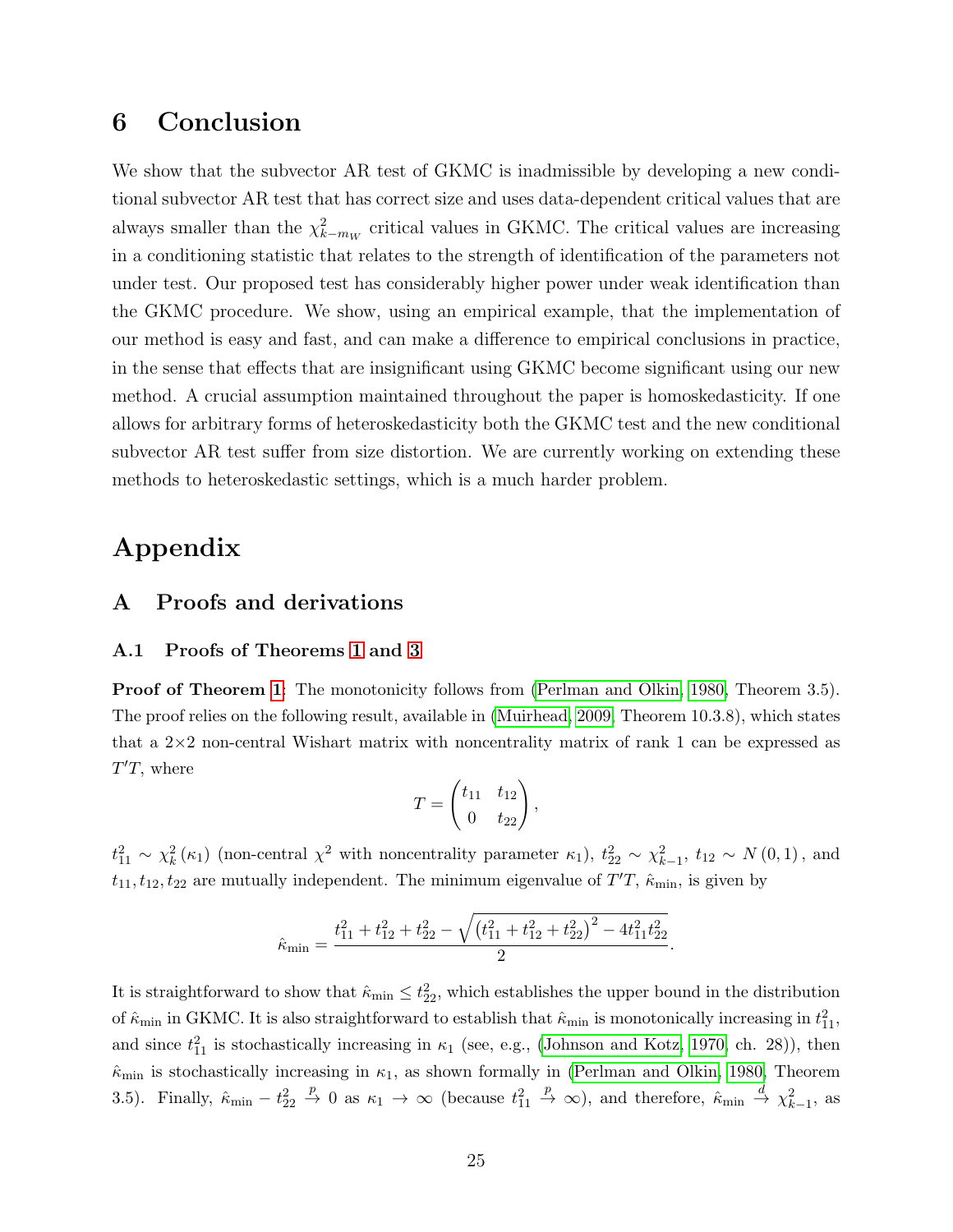required.  $\Box$ 

#### **Proof of Theorem [3](#page-15-0):** Using  $(2.18)$  and  $(2.21)$  we have

<span id="page-26-1"></span>
$$
\tilde{\Xi} := \Xi O = \begin{pmatrix} \tilde{\Xi}_{11} & \tilde{\Xi}_{12} \\ 0 & \tilde{\Xi}_{22} \end{pmatrix},\tag{A.1}
$$

where

$$
\tilde{\Xi}_{11} := (\Xi_{11} - \Xi_{12}\Xi_{22}^{-1}\Xi_{21}) \left(I_2 + \Xi_{21}'\Xi_{22}^{-1}\Xi_{22}\Xi_{21}\right)^{-1/2}.
$$
\n(A.2)

Moreover, since  $\Xi_{21}$  and  $\Xi_{22}$  are independent of  $\Xi_{11}$  and  $\Xi_{12}$ , and  $O'O = I_{m_W+1}$ , conditional on O,  $\tilde{\Xi}_{11} \in \Re^{(k-m_W+1)\times 2}$  is Gaussian with covariance matrix  $I_{2(k-m_W+1)}$  and mean

$$
\tilde{\mathcal{M}}_{11} := \left( \mathcal{M}_{11} - \mathcal{M}_{12} \Xi_{22}^{-1} \Xi_{21} \right) \left( I_2 + \Xi_{21}' \Xi_{22}^{-1} \Xi_{22}^{-1} \Xi_{21} \right)^{-1/2} \n= \mathcal{M}_{11} \left( I_2 + \Xi_{21}' \Xi_{22}^{-1} \Xi_{22}^{-1} \Xi_{21} \right)^{-1/2}.
$$
\n(A.3)

Since  $\rho(M_{11}) \leq 1$  by [\(2.20\)](#page-14-2), the same holds for  $\rho(\tilde{M}_{11})$ . Hence, conditional on  $O, \tilde{\Xi}'_{11}\tilde{\Xi}_{11} \sim$  $\mathcal{W}_2(k-m_W+1,I_2,\tilde{\mathcal{M}}'_{11}\tilde{\mathcal{M}}_{11})$  with  $\rho\left(\tilde{\mathcal{M}}'_{11}\tilde{\mathcal{M}}_{11}\right)\leq 1.$   $\Box$ 

#### <span id="page-26-0"></span>A.2 Joint distribution of the vector of eigenvalues of eigenproblem [\(2.7\)](#page-6-1)

We study the joint distribution of the vector of eigenvalues  $(\hat{\kappa}_1, ..., \hat{\kappa}_{m_W})$  of the eigenproblem that defines the subvector statistic  $AR_n(\beta_0)$  when the hypothesized  $\beta_0$  does not necessarily equal the true slope parameter  $\beta$ . Recall the model [\(2.1\)](#page-5-2) and the eigenproblem of the subvector AR statistic [\(2.7\)](#page-6-1). Pre/post-multiplying [\(2.7\)](#page-6-1) by

<span id="page-26-2"></span>
$$
\left| \begin{pmatrix} 1 & 0 \\ -\gamma & I_{mw} \end{pmatrix} \right| \text{ yields } 0 = \left| \kappa \Sigma - (u, W)' P_Z(u, W) \right| \tag{A.4}
$$

an equivalent eigenproblem, where

$$
u := y - Y\beta_0 - W\gamma = \varepsilon + Y(\beta - \beta_0), \ \Sigma := \begin{pmatrix} \sigma_{uu} & \Sigma_{uV_W} \\ \Sigma'_{uV_W} & \Sigma_{V_WV_W} \end{pmatrix},
$$
(A.5)

and  $\sigma_{uu}$  and  $\Sigma'_{uV_W} \in \mathbb{R}^{m_W}$  denote the variance of u and the covariance between u and  $V_W$ , respectively. Note that u does not equal the structural error  $\varepsilon$  in [\(2.1\)](#page-5-2) unless  $\beta = \beta_0$ . Note that for

$$
C := \begin{pmatrix} \sigma_{uu}^{-1/2} & 0 \\ -\Sigma_{V_W V_W.u}^{-1/2} \Sigma_{uV_W}' \sigma_{uu}^{-1} & \Sigma_{V_W V_W.u}^{-1/2} \end{pmatrix} \text{ with } \Sigma_{V_W V_W.u} := \Sigma_{V_W V_W} - \Sigma_{uV_W}' \Sigma_{uV_W} \sigma_{uu}^{-1} \in \mathbb{R}^{m_W \times m_W},
$$
\n(A.6)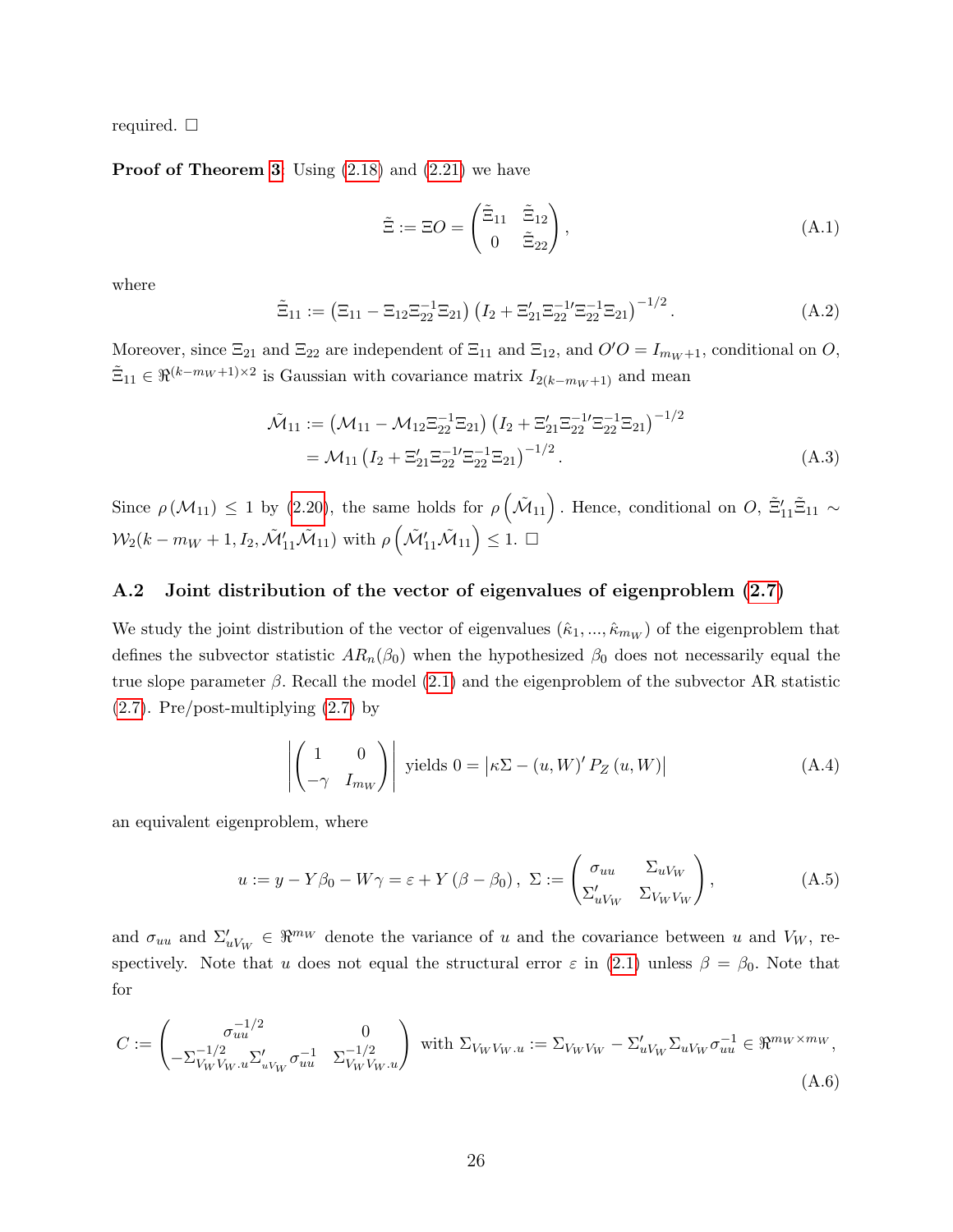$C\Sigma C' = I_p$  holds. Therefore, pre and postmultiplying [\(A.4\)](#page-26-2) by |C| leads to

$$
0 = \left| \kappa I_p - \left( u/\sigma_{uu}^{1/2}, \left( W - u \frac{\Sigma_{uV_W}}{\sigma_{uu}} \right) \Sigma_{V_W V_W, u}^{-1/2} \right)' P_Z \left( u/\sigma_{uu}^{1/2}, \left( W - u \frac{\Sigma_{uV_W}}{\sigma_{uu}} \right) \Sigma_{V_W V_W, u}^{-1/2} \right) \right| \tag{A.7}
$$

or

$$
0 = \left| \kappa I_{1+m_W} - \left( \frac{\xi_u' \xi_u}{\xi_{W,u} \xi_u} \frac{\xi_u' \xi_{W,u}}{\xi_{W,u} \xi_{W,u}} \right) \right|,
$$
\n(A.8)

where

$$
\xi_u := \left(Z'Z\right)^{-1/2} Z' u / \sigma_{uu}^{1/2} \in \mathbb{R}^k \text{ and } \xi_{W.u} := \left(Z'Z\right)^{-1/2} Z' \left(W - u \frac{\Sigma_{uV_W}}{\sigma_{uu}}\right) \Sigma_{V_W V_W.u}^{-1/2} \in \mathbb{R}^{k \times m_W}.
$$
\n(A.9)

Now,

$$
E (\xi_u) = E (Z'Z)^{-1/2} Z'Y (\beta - \beta_0) / \sigma_{uu}^{1/2}
$$
  
=  $(Z'Z)^{1/2} \Pi_Y (\beta - \beta_0) / \sigma_{uu}^{1/2}$  and  

$$
E (\xi_{W.u}) = (Z'Z)^{1/2} \left( \Pi_W - \Pi_Y (\beta - \beta_0) \frac{\Sigma_{uV_W}}{\sigma_{uu}} \right) \Sigma_{V_W V_W.u}^{-1/2}.
$$
 (A.10)

Hence,

$$
\Xi := [\xi_u, \xi_{W,u}] \sim N \left( \mathcal{M}, I_{kp} \right) \text{ and } \Xi' \Xi \sim \mathcal{W}_p \left( k, I_p, \mathcal{M}' \mathcal{M} \right), \text{ where}
$$

$$
\mathcal{M} := \left( Z' Z \right)^{1/2} \left[ \Pi_Y \left( \beta - \beta_0 \right) / \sigma_{uu}^{1/2}, \left( \Pi_W - \Pi_Y \left( \beta - \beta_0 \right) \frac{\Sigma_u V_W}{\sigma_{uu}} \right) \Sigma_{V_W V_W, u}^{-1/2} \right]. \tag{A.11}
$$

Case 1) Assume that  $H_0$  in [\(2.3\)](#page-5-1) holds. In that case  $u = \varepsilon$  and we write

<span id="page-27-0"></span>
$$
\Sigma = \begin{pmatrix} \sigma_{\varepsilon \varepsilon} & \Sigma_{\varepsilon V_W} \\ \Sigma_{\varepsilon V_W} & \Sigma_{V_W V_W} \end{pmatrix} \tag{A.12}
$$

and  $\Sigma_{V_W V_W \dots \varepsilon} := \Sigma_{V_W V_W} - \Sigma_{\varepsilon V_W} \Sigma_{\varepsilon V_W} \sigma_{\varepsilon \varepsilon}^{-1}$ . Defining

<span id="page-27-1"></span>
$$
\Theta_W := \left(Z'Z\right)^{1/2} \Pi_W \Sigma_{V_W V_W, \varepsilon}^{-1/2} \in \Re^{k \times m_W},\tag{A.13}
$$

it follows that  $\mathcal{M} = (0^k, \Theta_W)$ .

Case 2) Assume instead that  $H'_0$  in [\(2.17\)](#page-12-0) holds. Note that

<span id="page-27-2"></span>
$$
A = Z'Z \left[ \Pi_Y \left( \beta - \beta_0 \right) + \Pi_W \gamma, \Pi_W \right] \tag{A.14}
$$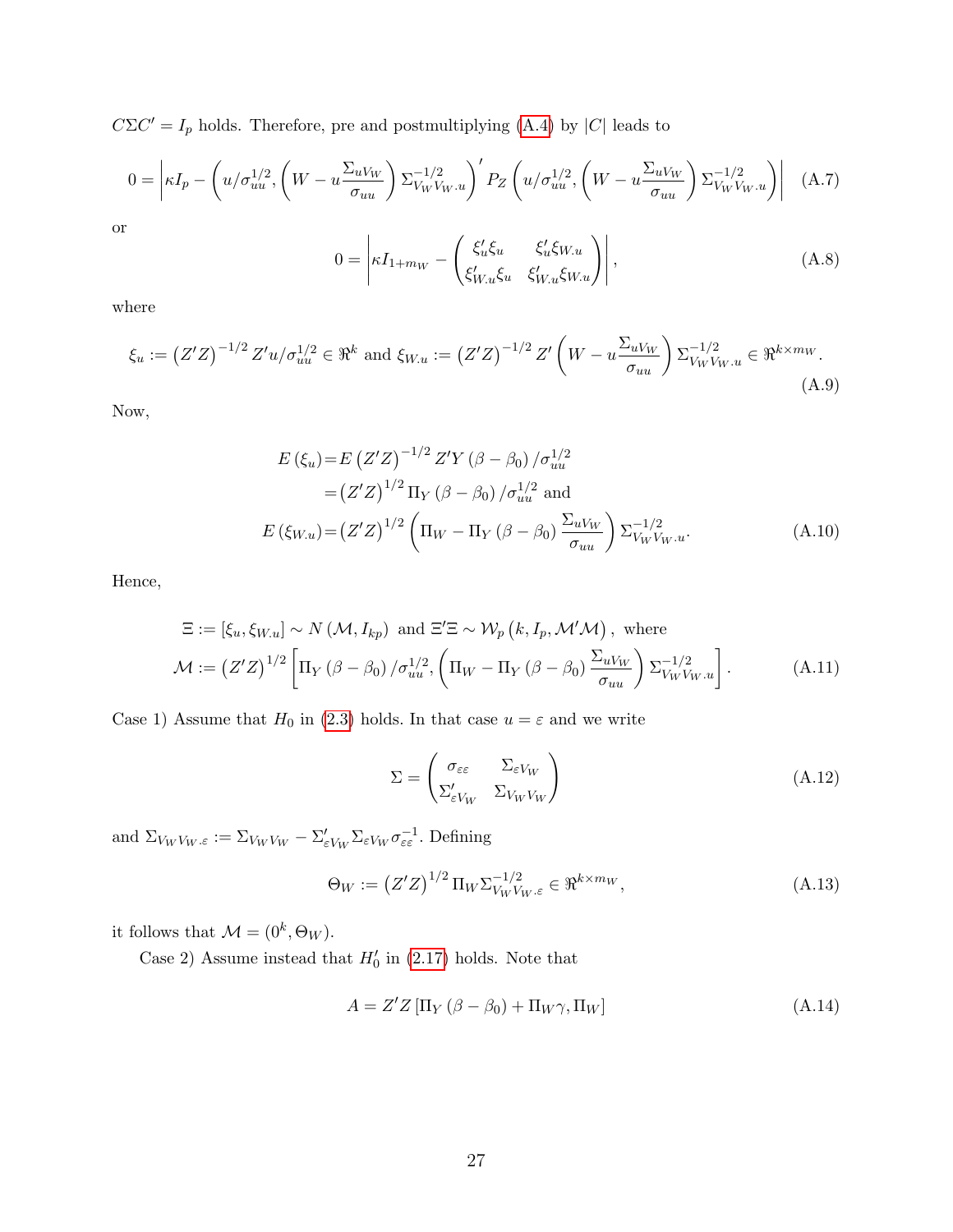and therefore for  $M$  defined in  $(A.11)$ 

$$
\mathcal{M} = (Z'Z)^{-1/2} A T \text{ for } T := \begin{pmatrix} 1/\sigma_{uu}^{1/2} & -\frac{\Sigma_{uV_W}}{\sigma_{uu}^{1/2}} \Sigma_{V_W V_W, u}^{-1/2} \\ -\gamma/\sigma_{uu}^{1/2} & (I_{m_W} + \gamma \frac{\Sigma_{uV_W}}{\sigma_{uu}^{1/2}}) \Sigma_{V_W V_W, u}^{-1/2} \end{pmatrix} .
$$
 (A.15)

Because  $(Z'Z)^{-1/2}$  and T are both of full rank it follows that  $\rho(M) = \rho(A)^{14}$  $\rho(M) = \rho(A)^{14}$  $\rho(M) = \rho(A)^{14}$ .

### <span id="page-28-0"></span>A.3 The approximate conditional distribution

This section replicates the analysis in Muirhead (1978, Section 6). As a special case of [\(James,](#page-43-20) [1964,](#page-43-20) eq. (68)), the joint density of the eigenvalues  $\hat{\kappa}_1$  and  $\hat{\kappa}_2$  of  $\Xi' \Xi \sim \mathcal{W}_2(k, I_2, \mathcal{M}'\mathcal{M})$  can be written as

$$
f_{\hat{\kappa}_{1},\hat{\kappa}_{2}}(x_{1},x_{2};\kappa_{1},\kappa_{2}) = \frac{\pi^{2}}{2^{k}\Gamma_{2}(k/2)\Gamma_{2}(1)}exp\left(-\frac{1}{2}(x_{1}+x_{2})\right)x_{1}^{\frac{k-3}{2}}x_{2}^{\frac{k-3}{2}}(x_{1}-x_{2})
$$
(A.16)  

$$
\times exp\left(-\frac{1}{2}(\kappa_{1}+\kappa_{2})\right) {}_{0}F_{1}^{(2)}\left(\frac{1}{2}k;\frac{1}{4}\begin{pmatrix} \kappa_{1} & 0\\ 0 & \kappa_{2} \end{pmatrix}, \begin{pmatrix} x_{1} & 0\\ 0 & x_{2} \end{pmatrix}\right)
$$

for  $x_1 \ge x_2 \ge 0$ , where  $\Gamma_m(a) := \pi^{m(m-1)/4} \prod_{i=1}^m \Gamma(a - \frac{1}{2})$  $\frac{1}{2}$   $(i-1)$  and  ${}_0F_1^{(2)}$  $j_1^{(2)}$  is the hypergeometric function of two matrix arguments. Thus,  $\Gamma_2(a) := \pi^{1/2} \Gamma(a) \Gamma(a - \frac{1}{2})$  $(\frac{1}{2}), \Gamma_2(1) := \pi^{1/2} \Gamma(1) \Gamma(\frac{1}{2}) = \pi$ and  $\Gamma_2(k/2) = \pi^{1/2} \Gamma(k/2) \Gamma(\frac{k-1}{2})$ . So, the joint density [\(A.16\)](#page-28-1) can also be written as

<span id="page-28-1"></span>
$$
\frac{\pi^{1/2}}{2^k \Gamma(k/2) \Gamma(\frac{k-1}{2})} exp\left(-\frac{1}{2}(x_1 + x_2)\right) x_1^{\frac{k-3}{2}} x_2^{\frac{k-3}{2}} (x_1 - x_2)
$$
\n
$$
\times exp\left(-\frac{1}{2}(\kappa_1 + \kappa_2)\right) {}_0F_1^{(2)}\left(\frac{1}{2}k; \frac{1}{4}\binom{\kappa_1}{0} \frac{0}{\kappa_2}\right), \binom{x_1}{0} x_2
$$
\n(A.17)

Under the assumption that  $\kappa_1 > \kappa_2 = 0$ , where  $\kappa_1$  is large, Leach (1969) has shown that

$$
{}_{0}F_{1}^{(2)}\left(\frac{1}{2}k;\frac{1}{4}\left(\begin{array}{c} \kappa_{1} & 0\\ 0 & \kappa_{2} \end{array}\right),\left(\begin{array}{c} x_{1} & 0\\ 0 & x_{2} \end{array}\right)\right) \sim \frac{2^{\frac{k-2}{2}}}{\pi}\Gamma\left(k/2\right)\exp\left((x_{1}\kappa_{1})^{\frac{1}{2}}\right) \times \left(\kappa_{1}x_{1}\right)^{\frac{2-k}{4}}\left(\kappa_{1}\left(x_{1}-x_{2}\right)\right)^{-\frac{1}{2}}.
$$
\n(A.18)

Substituting equation [\(A.18\)](#page-28-2) into equation [\(A.17\)](#page-28-3) gives an asymptotic representation for the density

<span id="page-28-3"></span><span id="page-28-2"></span>
$$
\widetilde{T}:=\begin{pmatrix}1 & -c'\\ -\gamma & \Sigma_{V_WV_W,u}^{-1/2}+\gamma c'\end{pmatrix}
$$

is of full rank, where  $c' := \sum_{u \mid w} \sum_{v \mid w} \frac{1}{2} \sum_{u \mid u} \frac{1}{2} \sum_{u \mid u} \frac{1}{2}$ . But whenever  $\widetilde{T}(a_1, a'_2)' = 0^p$  it follows that  $a_1 - c' a_2 = 0$ and  $-\gamma a_1 + \sum_{V_W V_W}^{-1/2} a_2 + \gamma c' a_2 = 0^m w$ . Inserting the former into the latter equality yields  $\sum_{V_W V_W}^{-1/2} a_2 = 0^m w$ and thus  $a_2 = 0^{m_W}$ . The latter implies  $a_1 = 0$ . Finally,  $(Z'Z)^{-1/2}$  is of full rank by Assumption A 2.

<sup>&</sup>lt;sup>14</sup>To see the former, note that T is of full rank iff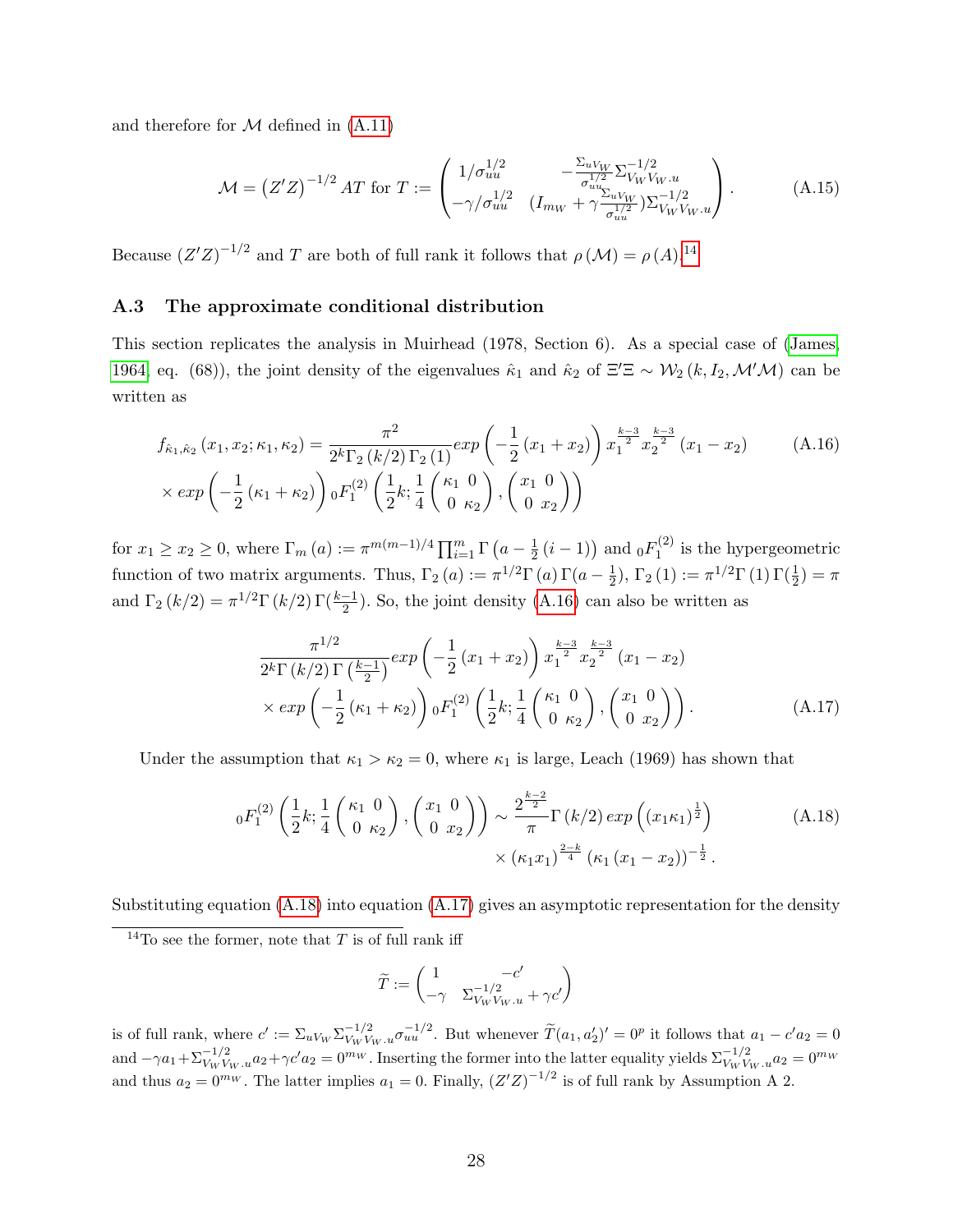function of  $\hat{\kappa}_1$  and  $\hat{\kappa}_2$  under the assumption that  $\kappa_1$  is large,

$$
\frac{\pi^{-1/2}}{2^{\frac{k+2}{2}}\Gamma(\frac{k-1}{2})} \exp\left(-\frac{1}{2}\kappa_1\right) \kappa_1^{-\frac{k}{4}} \hat{\kappa}_1^{\frac{k-4}{4}} \exp\left[-\frac{1}{2}x_1 + (x_1\kappa_1)^{\frac{1}{2}}\right] \times \exp\left(-\frac{1}{2}x_2\right) x_2^{\frac{k-3}{2}} (x_1 - x_2)^{\frac{1}{2}}.
$$
\n(A.19)

This is a special case of Muirhead (1978, (6.5)) with his k, m, and n corresponding to  $1, p = 2$ , and k, respectively, and using  $\kappa_2 = 0$ . Integrating the second line of [\(A.19\)](#page-29-2) w.r.t.  $x_2$  yields

<span id="page-29-2"></span>
$$
\int_0^{\hat{\kappa}_1} \exp\left(-\frac{1}{2}x_2\right) x_2^{\frac{k-3}{2}} (x_1 - x_2)^{\frac{1}{2}} dx_2
$$
\n
$$
= \frac{\pi^{\frac{1}{2}}}{2} x_1^{k/2} \frac{\Gamma\left(\frac{k-1}{2}\right)}{\Gamma\left(\frac{k+2}{2}\right)} {}_1F_1\left(\frac{k-1}{2}, \frac{k+2}{2}; -\frac{x_1}{2}\right), \tag{A.20}
$$

where  $_1F_1(a, c; z)$  is the confluent hypergeometric function. Combined with [\(A.19\)](#page-29-2), the approximate conditional distribution of  $\hat{\kappa}_2$  given  $\hat{\kappa}_1$  is

$$
f_{\hat{\kappa}_2|\hat{\kappa}_1}^*\left(x_2|\hat{\kappa}_1\right) = \frac{\Gamma\left(\frac{k+2}{2}\right)}{\Gamma\left(\frac{k-1}{2}\right)} \frac{2 \exp\left(-\frac{1}{2}x_2\right) x_2^{\frac{k-3}{2}} \left(\hat{\kappa}_1 - x_2\right)^{\frac{1}{2}}}{\hat{\kappa}_1^{\frac{k}{2}} \sqrt{\pi} \, {}_1F_1\left(\frac{k-1}{2}, \frac{k+2}{2}; -\frac{\frac{k}{2}}{2}\right)}.
$$
\n(A.21)

The last equation reduces to [\(2.12\)](#page-8-0) if we use the definition of the density of  $\chi^2_{k-1}$ ,  $f_{\chi^2_{k-1}}(x_2)$  = 1  $2^{\frac{k-1}{2}}\Gamma(\frac{k-1}{2})$  $x_2^{\frac{k-3}{2}}e^{-\frac{x_2}{2}}$ . Hence, the integrating constant  $g(\hat{\kappa}_1)$  in the approximate conditional density  $(2.12)$  is given by

<span id="page-29-0"></span>
$$
g\left(\hat{\kappa}_1\right) = \frac{\Gamma\left(\frac{k+2}{2}\right)2^{\frac{k+1}{2}}}{\hat{\kappa}_1^{\frac{k}{2}}\sqrt{\pi} \; {}_1F_1\left(\frac{k-1}{2}, \frac{k+2}{2}; -\frac{\hat{\kappa}_1}{2}\right)}.\tag{A.22}
$$

The result that  $c_{1-\alpha}(\infty, k-1) = \chi^2_{k-1,1-\alpha}$  follows from the fact that  $\lim_{\hat{\kappa}_1 \to \infty} f^*_{\hat{\kappa}_2|\hat{\kappa}_1}(\cdot|\hat{\kappa}_1) =$  $f_{\chi^2_{k-1}}(\cdot)$ . This can be proven using the property that  ${}_1F_1(a,c;-z)z^a \to \Gamma(c)/\Gamma(c-a)$  as  $z \to \infty$ (Olver, 1997, p. 257, eq. 10.08). It follows that  $\frac{2^{\frac{k+1}{2}}(x_1-x_2)^{1/2}\Gamma(\frac{k+2}{2})}{k}$  $x_1^{\frac{k}{2}} \sqrt{\pi} \, {}_1F_1\left(\frac{k-1}{2},\frac{k+2}{2};-\frac{x_1}{2}\right)$  $\to \frac{\frac{k+1}{2}\Gamma(\frac{k+2}{2}-\frac{k-1}{2})}{k-1}$  $\frac{\Gamma\left(\frac{k+2}{2}-\frac{k-1}{2}\right)}{\sqrt{\pi}2^{\frac{k-1}{2}}}=\frac{2\Gamma\left(\frac{3}{2}\right)}{\sqrt{\pi}}$  $= 1$  as  $x_1 \rightarrow \infty$ .

#### <span id="page-29-1"></span>A.4 Proof of Theorem [5](#page-18-1)

Uniformity Reparametrization To prove that the new subvector AR test has asymptotic size bounded by the nominal size  $\alpha$  we use a general result in Andrews, Cheng, and Guggenberger (2011, ACG from now on). To describe it, consider a sequence of arbitrary tests  $\{\varphi_n : n \geq 1\}$  of a certain null hypothesis and denote by  $RP_n(\lambda)$  the null rejection probability of  $\varphi_n$  when the DGP is pinned down by the parameter vector  $\lambda \in \Lambda$ , where  $\Lambda$  denotes the parameter space of  $\lambda$ . By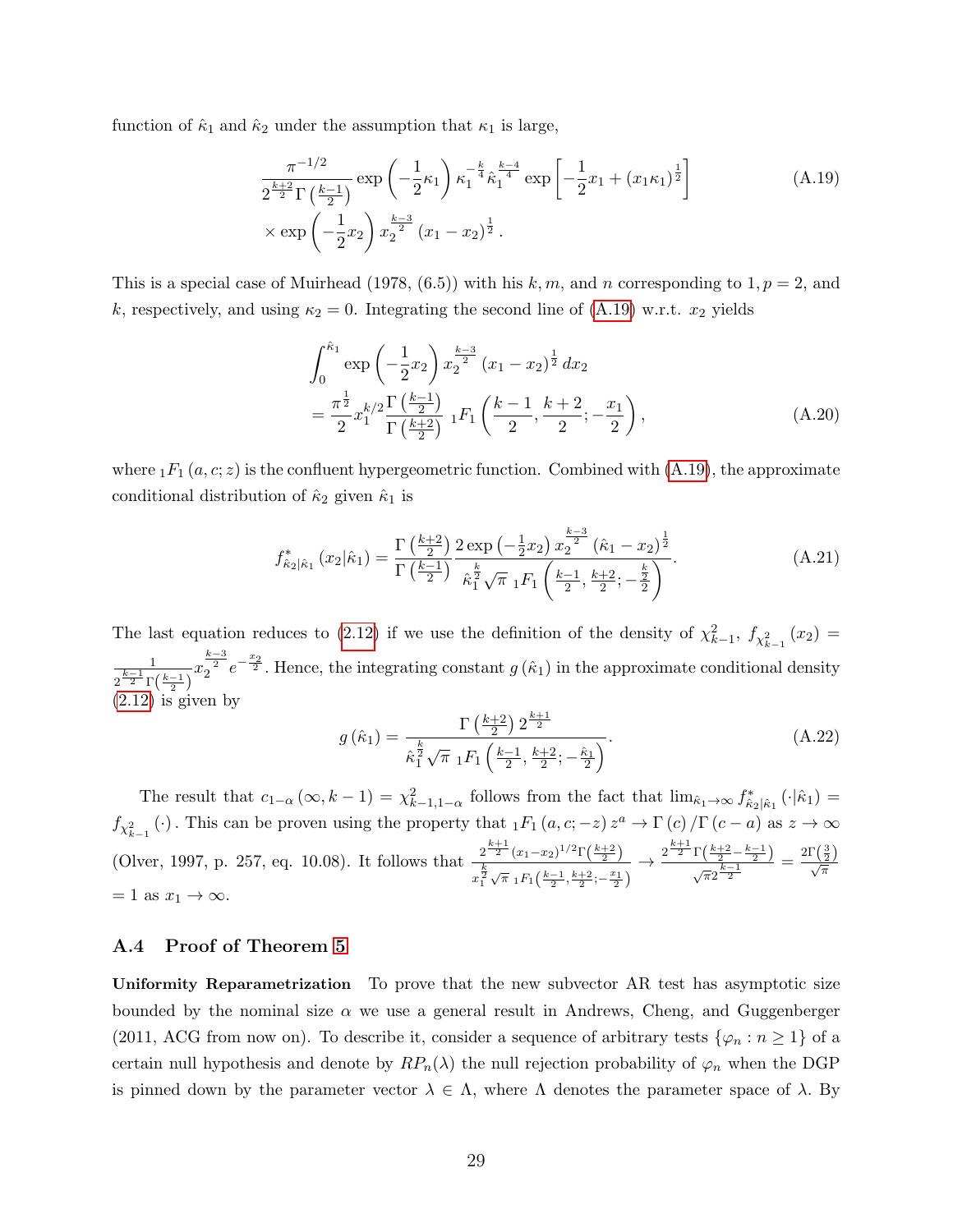definition, the asymptotic size of  $\varphi_n$  is defined as

<span id="page-30-0"></span>
$$
AsySz = \limsup_{n \to \infty} \sup_{\lambda \in \Lambda} RP_n(\lambda). \tag{A.23}
$$

Let  $\{h_n(\lambda): n \geq 1\}$  be a sequence of functions on  $\Lambda$ , where  $h_n(\lambda) = (h_{n,1}(\lambda), ..., h_{n,J}(\lambda))'$  with  $h_{n,1}(\lambda) \in \Re \ \forall j = 1, ..., J$ . Define

$$
H = \{ h \in (\Re \cup \{\pm \infty\})^J : h_{w_n}(\lambda_{w_n}) \to h \text{ for some subsequence } \{w_n\}
$$
  
of  $\{n\}$  and some sequence  $\{\lambda_{w_n} \in \Lambda : n \ge 1\}$  (A.24)

**Assumption B in ACG:** For any subsequence  $\{w_n\}$  of  $\{n\}$  and any sequence  $\{\lambda_{w_n} \in \Lambda : n \geq 1\}$  for which  $h_{w_n}(\lambda_{w_n}) \to h \in H$ ,  $RP_{w_n}(\lambda_{w_n}) \to [RP^-(h), RP^+(h)]$  for some  $RP^-(h), RP^+(h) \in (0,1)$ .<sup>[15](#page-1-0)</sup>

The assumption states, in particular, that along certain drifting sequences of parameters  $\lambda_{w_n}$ indexed by a localization parameter  $h$  the NRP of the test cannot asymptotically exceed a certain threshold  $RP^+(h)$  indexed by h.

<span id="page-30-1"></span>**Proposition 1** (ACG, Theorem 2.1(a) and Theorem 2.2) Suppose Assumption B in ACG holds. Then,  $\inf_{h \in H} RP^{-}(h) \leq AsySz \leq \sup_{h \in H} RP^{+}(h)$ .

We next verify Assumption B in ACG for the subvector AR test and establish that  $\sup_{h\in H}RP^+(h)$ α when the test is implemented at nominal size α. To do so, we use Andrews and Guggenberger (2015, AG from now on), namely Proposition 12.5 in AG, to derive the joint limiting distribution of the eigenvalues  $\hat{\kappa}_{in}$ ,  $i = 1, ..., p$  in [\(3.2\)](#page-17-1). We reparameterize the null distribution F to a vector λ. The vector  $\lambda$  is chosen such that for a subvector of  $\lambda$  convergence of a drifting subsequence of the subvector (after suitable renormalization) yields convergence in distribution of the test statistic and the critical value. For given  $F$  define

$$
Q_F := (E_F Z_i Z_i')^{1/2} \text{ and } U_F := \Omega(\beta_0)^{-1/2} := (E_F U_i U_i')^{-1/2}.
$$
 (A.25)

Let

 $B_F$  denote a  $p \times p$  orthogonal matrix of eigenvectors of  $U_F'(\Pi_W \gamma, \Pi_W)' Q_F' Q_F(\Pi_W \gamma, \Pi_W) U_F$ (A.26)

ordered so that the p corresponding eigenvalues  $(\eta_{1F}, ..., \eta_{pF})$  are nonincreasing. Let

 $C_F$  denote a  $k \times k$  orthogonal matrix of eigenvectors of  $Q_F(\Pi_W\gamma,\Pi_W)U_F U'_F(\Pi_W\gamma,\Pi_W)'Q'_F$ .<sup>[16](#page-1-0)</sup> (A.27)

<sup>&</sup>lt;sup>15</sup>By definition, the notation  $x_n \to [x_{1,\infty}, x_{2,\infty}]$  means that  $x_{1,\infty} \leq \liminf_{n\to\infty} x_n \leq \limsup_{n\to\infty} x_n \leq$  $x_{2,\infty}$ 

<sup>&</sup>lt;sup>16</sup>The matrices  $B_F$  and  $C_F$  are not uniquely defined. We let  $B_F$  denote one choice of the matrix of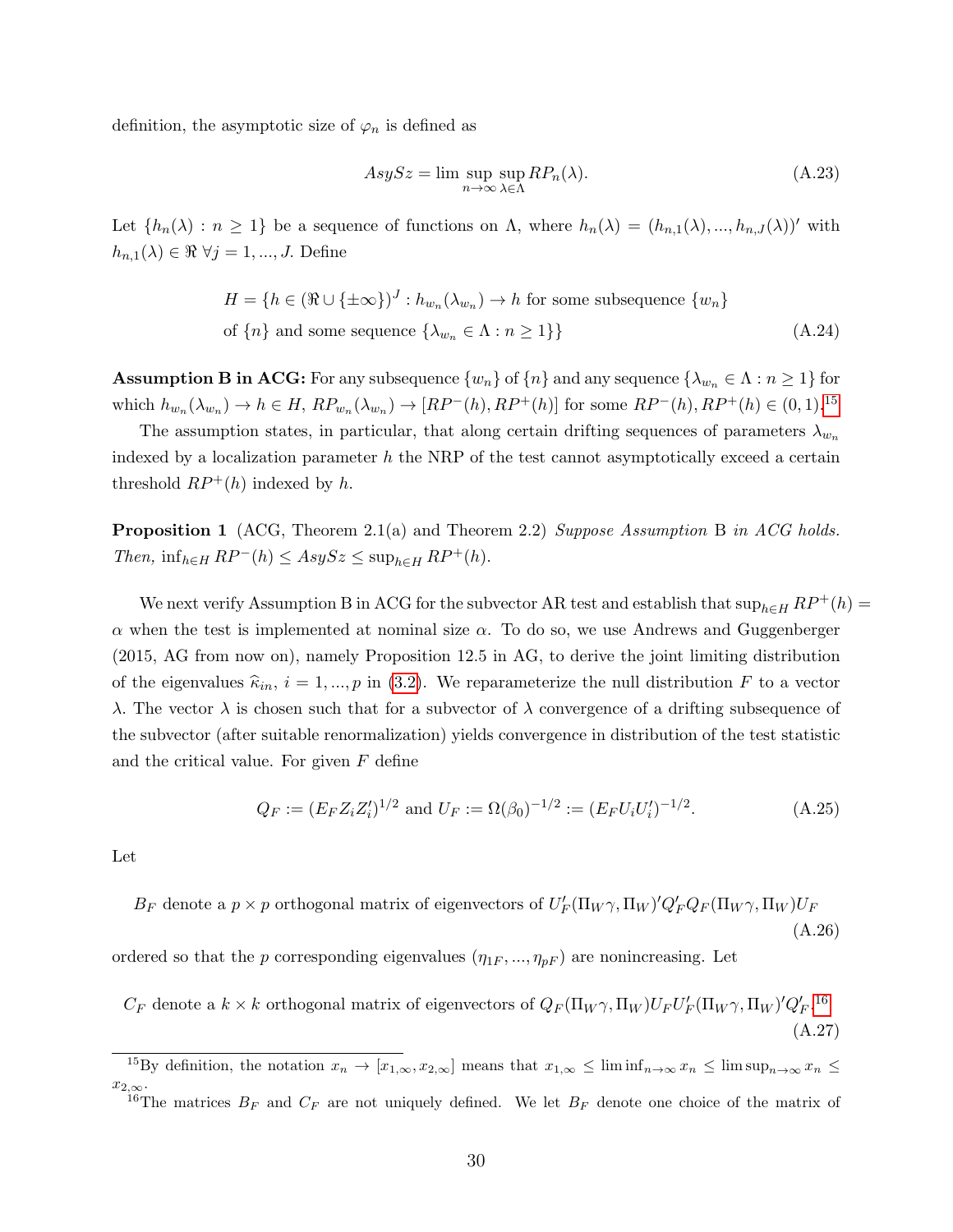The corresponding k eigenvalues are  $(\eta_{1F}, ..., \eta_{pF}, 0, ..., 0)$ . Let

<span id="page-31-3"></span>
$$
(\tau_{1F}, ..., \tau_{pF})
$$
 denote the singular values of  $Q_F(\Pi_W \gamma, \Pi_W)U_F \in \mathbb{R}^{k \times p}$ , (A.28)

which are nonnegative, ordered so that  $\tau_{jF}$  is nonincreasing. (Some of these singular values may be zero.) As is well-known, the squares of the p singular values of a  $k \times p$  matrix A equal the p largest eigenvalues of  $A'A$  and  $AA'$ . In consequence,  $\eta_{jF} = \tau_{jF}^2$  for  $j = 1, ..., p$ . In addition,  $\eta_{jF} = 0$ for  $j = p + 1, ..., k$ .

Define the elements of  $\lambda$  to be<sup>[17](#page-1-0)</sup>

$$
\lambda_{1,F} := (\tau_{1F}, ..., \tau_{pF})' \in \mathbb{R}^p,
$$
  
\n
$$
\lambda_{2,F} := B_F \in \mathbb{R}^{p \times p},
$$
  
\n
$$
\lambda_{3,F} := C_F \in \mathbb{R}^{k \times k},
$$
  
\n
$$
\lambda_{4,F} := (\lambda_{4,1F}, ..., \lambda_{4,p-1F})' := \left(\frac{\tau_{2F}}{\tau_{1F}}, ..., \frac{\tau_{pF}}{\tau_{p-1F}}\right)' \in [0,1]^{p-1}, \text{ where } 0/0 := 0,
$$
  
\n
$$
\lambda_{5,F} := Q_F \in \mathbb{R}^{k \times k},
$$
  
\n
$$
\lambda_{6,F} := U_F \in \mathbb{R}^{p \times p},
$$
  
\n
$$
\lambda_{7,F} := F, \text{ and}
$$
  
\n
$$
\lambda := \lambda_F := (\lambda_{1,F}, ..., \lambda_{7,F}).
$$
  
\n(A.29)

The parameter space  $\Lambda$  for  $\lambda$  and the function  $h_n(\lambda)$  (that appears in Assumption B in ACG) are defined by

<span id="page-31-1"></span><span id="page-31-0"></span>
$$
\Lambda := \{ \lambda : \lambda = (\lambda_{1,F}, ..., \lambda_{7,F}) \text{ for some } F \in \mathcal{F} \},
$$
  

$$
h_n(\lambda) := (n^{1/2} \lambda_{1,F}, \lambda_{2,F}, \lambda_{3,F}, ..., \lambda_{6,F}).
$$
 (A.30)

We define  $\lambda$  and  $h_n(\lambda)$  as in [\(A.29\)](#page-31-0) and [\(A.30\)](#page-31-1) because, as shown below, the asymptotic distributions of the test statistic and conditional critical values under a sequence  $\{F_n : n \geq 1\}$  for which  $h_n(\lambda_{F_n}) \to h$  depend on  $\lim_{n \to \infty} n^{1/2} \lambda_{1,F_n}$  and  $\lim_{n \to \infty} \lambda_{m,F_n}$  for  $m = 2, ..., 9$ . Note that we can view  $h \in (\Re \cup \{\pm \infty\})^J$  (for an appropriately chosen finite  $J \in \mathbb{N}$ ).

For notational convenience, for any subsequence  $\{w_n : n \geq 1\},\$ 

<span id="page-31-2"></span>
$$
\{\lambda_{w_n,h} : n \ge 1\} \text{ denotes a sequence } \{\lambda_{w_n} \in \Lambda : n \ge 1\} \text{ for which } h_{w_n}(\lambda_{w_n}) \to h. \tag{A.31}
$$

eigenvectors of  $U'_F(\Pi_W\gamma,\Pi_W)Q'_FQ_F(\Pi_W\gamma,\Pi_W)U_F$  and analogously for  $C_F$ .

Note that the role of  $E_F G_i$  in AG, Section 12, is played by  $(\Pi_W \gamma, \Pi_W) \in R^{k \times p}$  and the role of  $W_F$  is played by  $Q_F$ .

<sup>&</sup>lt;sup>17</sup>For simplicity, as above, when writing  $\lambda = (\lambda_{1,F},...,\lambda_{10,F})$  or  $\lambda_{5,F} = (\lambda_{5,1,F},...,\lambda_{5,3,F})$  (and likewise in similar expressions) we allow the elements to be scalars, vectors, matrices, and distributions.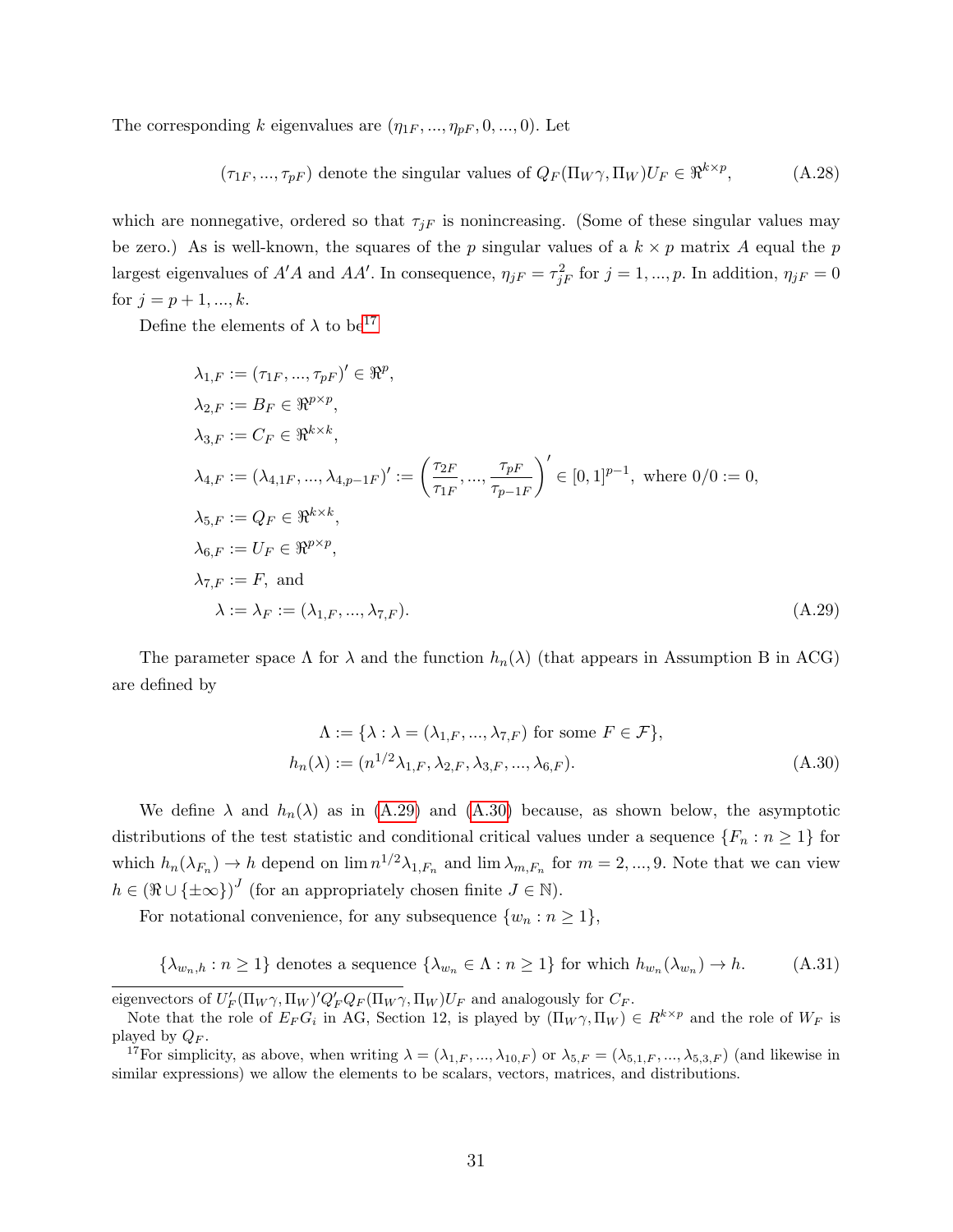It follows that the set H defined in [\(A.24\)](#page-30-0) is given as the set of all  $h \in (\Re \cup \{\pm \infty\})^J$  such that there exists  $\{\lambda_{w_n,h} : n \geq 1\}$  for some subsequence  $\{w_n : n \geq 1\}.$ 

We decompose h analogously to the decomposition of the first six components of  $\lambda$ :  $h =$  $(h_1, ..., h_6)$ , where  $\lambda_{m,F}$  and  $h_m$  have the same dimensions for  $m = 1, ..., 6$ . We further decompose the vector  $h_1$  as  $h_1 = (h_{1,1},...,h_{1,p})'$ , where the elements of  $h_1$  could equal  $\infty$ . Again, by definition, under a sequence  $\{\lambda_{n,h} : n \geq 1\}$ , we have

<span id="page-32-1"></span>
$$
n^{1/2}\tau_{jF_n} \to h_{1,j} \ge 0 \,\,\forall j = 1, ..., p, \,\,\lambda_{m,F_n} \to h_m \,\,\forall m = 2, ..., 6. \tag{A.32}
$$

Note that  $h_{1,p} = \tau_{pF_n} = 0$  because  $\rho(\Pi_W \gamma, \Pi_W) < p$ . By Lyapunov-type WLLNs and CLTs, using the moment restrictions imposed in [\(3.1\)](#page-17-0), we have under  $\lambda_{n,h}$ 

$$
n^{-1/2}vec(Z'U) = \begin{pmatrix} n^{-1/2}Z'(\varepsilon + V_W\gamma_n) \\ vec\left(n^{-1/2}Z'V_W\right) \end{pmatrix} \underset{d}{\rightarrow} \begin{pmatrix} \xi_{\varepsilon,h} \\ \xi_{V_W,h} \end{pmatrix} \sim N\left(0^{pk \times 1}, h_6^{-2} \otimes h_5^2\right),
$$
  

$$
\lambda_{5,F}^{-1}(n^{-1}Z'Z) \underset{p}{\rightarrow} I_k,
$$
 (A.33)

where the random vector  $(\xi_{\varepsilon,h}, \xi'_{V_W, h})'$  is defined here.

Asymptotic Distributions Let  $q = q_h \in \{0, ..., p-1\}$  be such that

<span id="page-32-3"></span>
$$
h_{1,j} = \infty \text{ for } 1 \le j \le q_h \text{ and } h_{1,j} < \infty \text{ for } q_h + 1 \le j \le p,\tag{A.34}
$$

where  $h_{1,j} := \lim_{n \to \infty} n^{1/2} \tau_{jF_n} \geq 0$  for  $j = 1, ..., p$  by [\(A.32\)](#page-32-1) and the distributions  $\{F_n : n \geq 1\}$ correspond to  $\{\lambda_{n,h} : n \geq 1\}$  defined in [\(A.31\)](#page-31-2). This value q exists because  $\{h_{1,j} : j \leq p\}$  are nonincreasing in j (since  $\{\tau_{jF} : j \leq p\}$  are nonincreasing in j, as defined in [\(A.28\)](#page-31-3)). Note that q is the number of singular values of  $Q_{F_n}(\Pi_{W_n}\gamma_n, \Pi_{W_n})U_{F_n} \in \mathbb{R}^{k \times p}$  that diverge to infinity when multiplied by  $n^{1/2}$ . Note again that  $q < p$  because  $\rho(\Pi_{Wn} \gamma_n, \Pi_{Wn}) < p$ .

An analogue to Lemma 12.4 in AG is given by the following statement. Define

<span id="page-32-2"></span>
$$
\widehat{D}_n := (Z'Z)^{-1}Z'\left(\overline{Y}_0, W\right) \text{ and } \widehat{Q}_n := (n^{-1}Z'Z)^{1/2}.
$$
\n(A.35)

<span id="page-32-0"></span>**Lemma 1** Under all sequences  $\{\lambda_{n,h} : n \geq 1\}$  with  $\lambda_{n,h} \in \Lambda$ ,  $n^{1/2}(\widehat{D}_n - (\Pi_{Wn} \gamma_n, \Pi_{Wn})) \to_d \overline{D}_h$ , where

$$
\overline{D}_h \sim h_5^{-2}(\xi_{\varepsilon,h}, vec_{k,m_W}^{-1}(\xi_{V_W,h})) \in \Re^{k \times p},
$$

 $\widehat{U}_n^{-2}-\Omega\left(\beta_0\right)\to_p 0^{p\times p},\ and \ \widehat{Q}_n-Q_{F_n}\to_p 0^{k\times k},\ where\ vec_{k,m_W}^{-1}(\cdot)\ denotes\ the\ inverse\ vec\ operation$ that transforms a km<sub>W</sub> vector into a  $k \times m_W$  matrix and  $U_n$  is defined in ([3.3](#page-17-3)).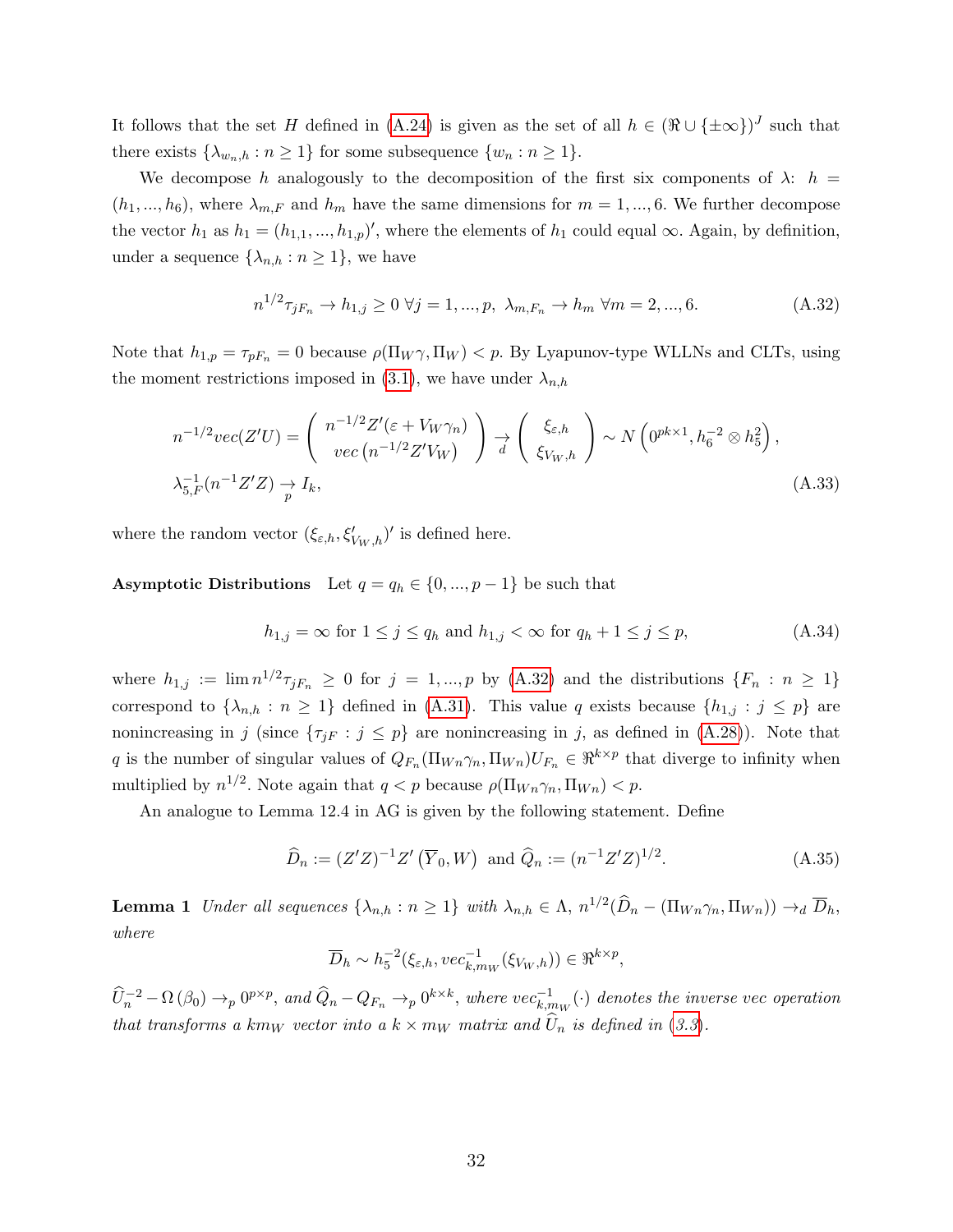Proof of Lemma [1:](#page-32-0) We have

$$
n^{1/2}(\widehat{D}_n - (\Pi_{Wn}\gamma_n, \Pi_{Wn}))
$$
  
=  $n^{1/2}((Z'Z)^{-1}Z'(y - Y\beta_0, W) - (\Pi_{Wn}\gamma_n, \Pi_{Wn}))$   
=  $n^{1/2}((Z'Z)^{-1}Z'(Z\Pi_{Wn}\gamma_n + V_W\gamma_n + \varepsilon, Z\Pi_{Wn} + V_W) - (\Pi_{Wn}\gamma_n, \Pi_{Wn}))$   
=  $(n^{-1}Z'Z)^{-1}n^{-1/2}Z'(V_W\gamma_n + \varepsilon, V_W) \rightarrow_d \overline{D}_h,$  (A.36)

where the first equality uses the definition of  $\hat{D}_n$  in [\(A.35\)](#page-32-2), the second equality uses the formulas in [\(2.1\)](#page-5-2), and the convergence results holds by the (triangular array) CLT and WLLN in [\(A.33\)](#page-32-3). Also,

$$
\widehat{U}_n^{-2} = (n - k)^{-1} \left(\overline{Y}_0, W\right)' M_Z \left(\overline{Y}_0, W\right)
$$
  
\n
$$
= (n - k)^{-1} (V_W \gamma_n + \varepsilon, V_W)' M_Z (V_W \gamma_n + \varepsilon, V_W)
$$
  
\n
$$
= (n - k)^{-1} (V_W \gamma_n + \varepsilon, V_W)' (V_W \gamma_n + \varepsilon, V_W) + o_p(1),
$$
\n(A.37)

where the first equality uses the formulas in [\(2.1\)](#page-5-2) and the fact that  $M_ZZ = 0^{n \times k}$  and the second equality follows directly from [\(A.33\)](#page-32-3). Because  $\Omega(\beta_0) = E(V'_{W,i}\gamma + \varepsilon_i, V'_{W,i})'(V'_{W,i}\gamma + \varepsilon_i, V'_{W,i})$  and application of WLLNs as in [\(A.33\)](#page-32-3) yields the desired convergence result. Likewise, an application of a WLLN using the uniform moment conditions on  $Z_i$  in  $\mathcal F$  in [\(3.1\)](#page-17-0) and the continuous mapping theorem immediately imply the desired result  $\widehat{Q}_n - Q_{F_n} \to_p 0^{k \times k}$ .  $\Box$ 

Note that the matrix  $n\widehat{U}_n\widehat{D}'_n\widehat{Q}_n\widehat{D}_n\widehat{U}_n$  equals the matrix  $\widehat{U}_n(\overline{Y}_0, W)'P_Z(\overline{Y}_0, W)\widehat{U}_n$  that appears in [\(3.2\)](#page-17-1). Thus,  $\hat{\kappa}_{in}$  for  $i = 1, ..., p$  equals the *i*th eigenvalue of  $n\hat{U}'_n\hat{D}'_n\hat{Q}'_n\hat{Q}_n\hat{D}_n\hat{U}_n$ , ordered nonincreasingly, and  $\widehat{\kappa}_{pn}$  is the subvector AR test statistic. To describe the limiting distribution of  $(\widehat{\kappa}_{1n}, ..., \widehat{\kappa}_{pn})$  we need additional notation, namely:

<span id="page-33-0"></span>
$$
h_2 = (h_{2,q}, h_{2,p-q}), h_3 = (h_{3,q}, h_{3,k-q}),
$$
  
\n
$$
h_{1,p-q}^{\circ} := \begin{bmatrix} 0^{q \times (p-q)} \\ Diag\{h_{1,q+1}, ..., h_{1,p-1}, 0\} \\ 0^{(k-p) \times (p-q)} \end{bmatrix} \in \mathbb{R}^{k \times (p-q)},
$$
  
\n
$$
\overline{\Delta}_h := (\overline{\Delta}_{h,q}, \overline{\Delta}_{h,p-q}) \in \mathbb{R}^{k \times p}, \overline{\Delta}_{h,q} := h_{3,q} \in \mathbb{R}^{k \times q},
$$
  
\n
$$
\overline{\Delta}_{h,p-q} := h_3 h_{1,p-q}^{\circ} + h_5 \overline{D}_h h_6 h_{2,p-q} \in \mathbb{R}^{k \times (p-q)},
$$
\n(A.38)

where  $h_{2,q} \in \mathbb{R}^{p \times q}$ ,  $h_{2,p-q} \in \mathbb{R}^{p \times (p-q)}$ ,  $h_{3,q} \in \mathbb{R}^{k \times q}$ ,  $h_{3,k-q} \in \mathbb{R}^{k \times (k-q)}$ ,  $\overline{\Delta}_{h,q} \in \mathbb{R}^{k \times q}$ , and  $\overline{\Delta}_{h,p-q} \in$  $\Re^{k \times (p-q)}$ .<sup>[18](#page-1-0)</sup>

Let  $T_n := B_{F_n} S_n$  and  $S_n := Diag\{(n^{1/2}\tau_{1F_n})^{-1}, ..., (n^{1/2}\tau_{qF_n})^{-1}, 1, ..., 1\} \in \Re^{p \times p}$ . The same proof as the one of Lemma 12.4 in AG shows that  $n^{1/2}Q_{F_n}\widehat{D}_nU_{F_n}T_n \to_d \overline{\Delta}_h$  under all sequences

<sup>&</sup>lt;sup>18</sup>There is some abuse of notation here. E.g.,  $h_{2,q}$  and  $h_{2,p-q}$  denote different matrices even if  $p-q$  equals  $q$ .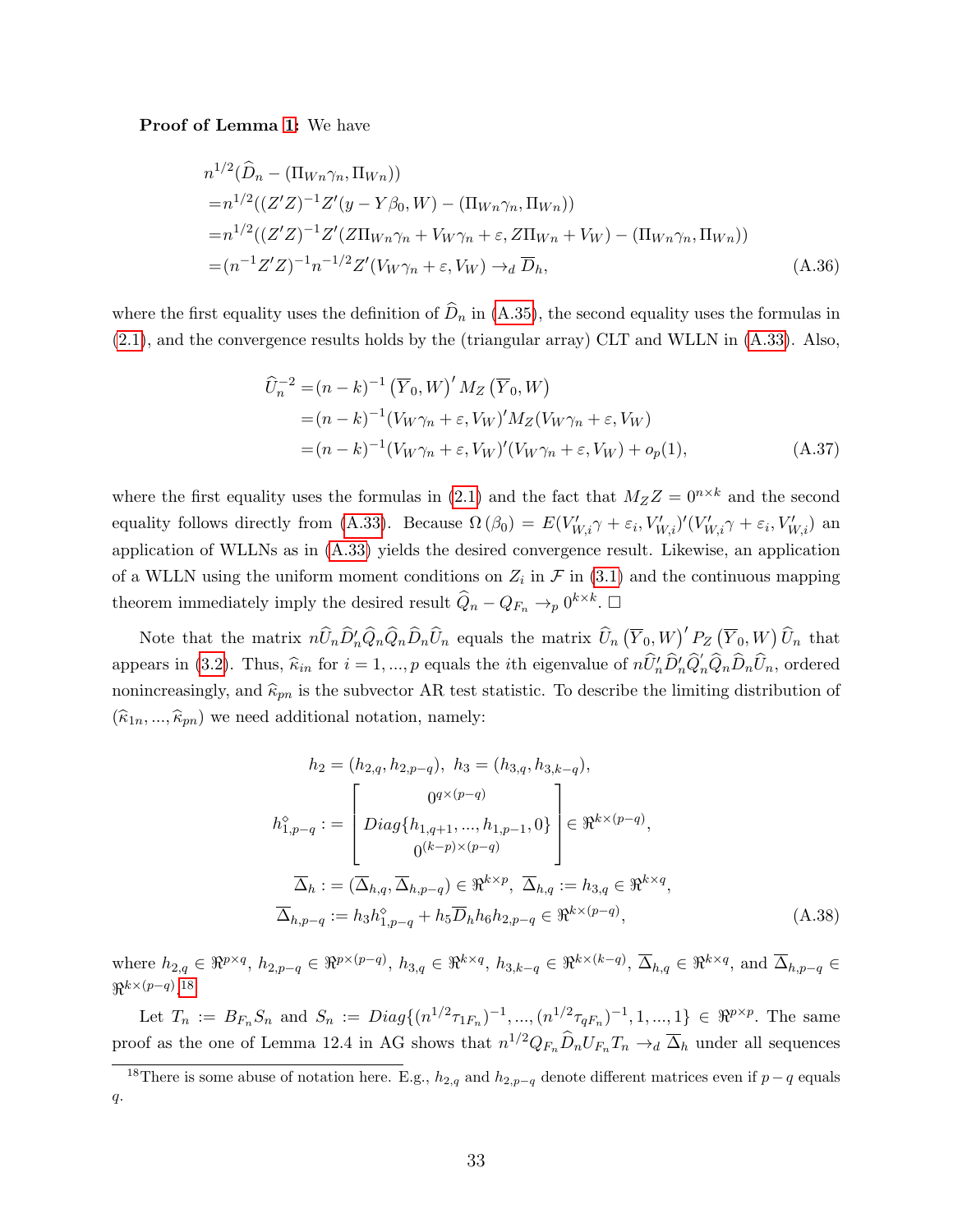<span id="page-34-0"></span> $\{\lambda_{n,h} : n \geq 1\}$  with  $\lambda_{n,h} \in \Lambda$ . The following proposition is an analogue to Proposition 12.5 in AG.

**Proposition 2** Under all sequences  $\{\lambda_{n,h} : n \geq 1\}$  with  $\lambda_{n,h} \in \Lambda$ ,

(a)  $\widehat{\kappa}_{in} \rightarrow_p \infty$  for all  $j \leq q$ ,

(b) the (ordered) vector of the smallest p-q eigenvalues of  $n\widehat{U}'_n\widehat{D}'_n\widehat{Q}_n\widehat{Q}_n\widehat{D}_n\widehat{U}_n$ , i.e.,  $(\widehat{\kappa}_{(q+1)n},...,\widehat{\kappa}_{(q+1)n})$  $(\widehat{\kappa}_{pn})'$ , converges in distribution to the (ordered) p−q vector of the eigenvalues of  $\overline{\Delta}'_{h,p-q}h_{3,k-q}h'_{3,k-q}$  $\times \overline{\Delta}_{h,p-q} \in \Re^{(p-q)\times(p-q)},$ 

(c) the convergence in parts (a) and (b) holds jointly with the convergence in Lemma [1](#page-32-0), and

(d) under all subsequences  $\{w_n\}$  and all sequences  $\{\lambda_{w_n,h} : n \geq 1\}$  with  $\lambda_{w_n,h} \in \Lambda$ , the results in parts (a)-(c) hold with n replaced with  $w_n$ .

Comments. 1. The proof of Proposition [2](#page-34-0) follows directly from Proposition 12.5 in AG. Note that Assumption WU in AG is fulfilled with the roles of  $W_{2F}$ ,  $W_{F}$ ,  $U_{2F}$ , and  $U_{F}$  in AG played here by  $Q_F$ ,  $Q_F$ ,  $U_F = \Omega(\beta_0)^{-1/2}$ , and  $U_F$  while the roles of  $W_1$  and  $U_1$  in AG are played by the identity function. The roles of  $\widehat{W}_{2n}$  and  $\widehat{W}_n$  in AG are both played by  $\widehat{Q}_n$  and those of both  $\widehat{U}_{2n}$ and  $\hat{U}_n$  by  $\hat{U}_n$ . Lemma [1](#page-32-0) shows consistency  $\widehat{W}_{2n} - W_{2F_n} \to_p 0^{k \times k}$  and  $\hat{U}_{2n} - U_{2F_n} \to_p 0^{p \times p}$  under sequences  $\{\lambda_{n,h} : n \geq 1\}$  with  $\lambda_{n,h} \in \Lambda$  and trivially the functions  $W_1$  and  $U_1$  are continuous in our case. Note that by the restrictions in  $\mathcal F$  in [\(3.1\)](#page-17-0) the requirements in the parameter space  $\mathcal F_{WU}$  in AG, namely " $\kappa_{\min}(Q_F)$  and  $\kappa_{\min}(U_F)$  are uniformly bounded away from zero and  $||Q_F||$  and  $||U_F||$ are uniformly bounded away from infinity", are fulfilled.

2. Proposition [2](#page-34-0) yields the desired joint limiting distribution of the  $p$  eigenvalues in  $(3.2)$ . Using repeatedly the general formula  $(C' \otimes A)vec(B) = vec(ABC)$  for three conformable matrices  $A, B, C$ , we have

$$
vec(h_5\overline{D}_h h_6) = vec(h_5^{-1}(\xi_{\varepsilon,h}, vec_{k,m_W}^{-1}(\xi_{V_W,h})) \quad h_6)
$$
  
=  $(h_6 \otimes h_5^{-1}) \begin{pmatrix} \xi_{\varepsilon,h} \\ \xi_{V_W,h} \end{pmatrix}$   
~ $\sim vec(v_1, ..., v_p),$  (A.39)

where, by definition,  $v_j$ ,  $j = 1, ..., p$  are i.i.d. normal k-vectors with zero mean and covariance matrix  $I_k$ , and the distributional statement follows by straightforward calculations using  $(A.33)$ . Therefore, by Lemma [1,](#page-32-0) the definition of  $\overline{\Delta}_{h,p-q}$  in [\(A.38\)](#page-33-0), and by noting that

$$
h'_{3,k-q}h_3h_{1,p-q}^{\diamond} = \begin{pmatrix} Diag\{h_{1,q+1},...,h_{1,p-1},0\} \\ 0^{(k-p)\times(p-q)} \end{pmatrix}
$$
 (A.40)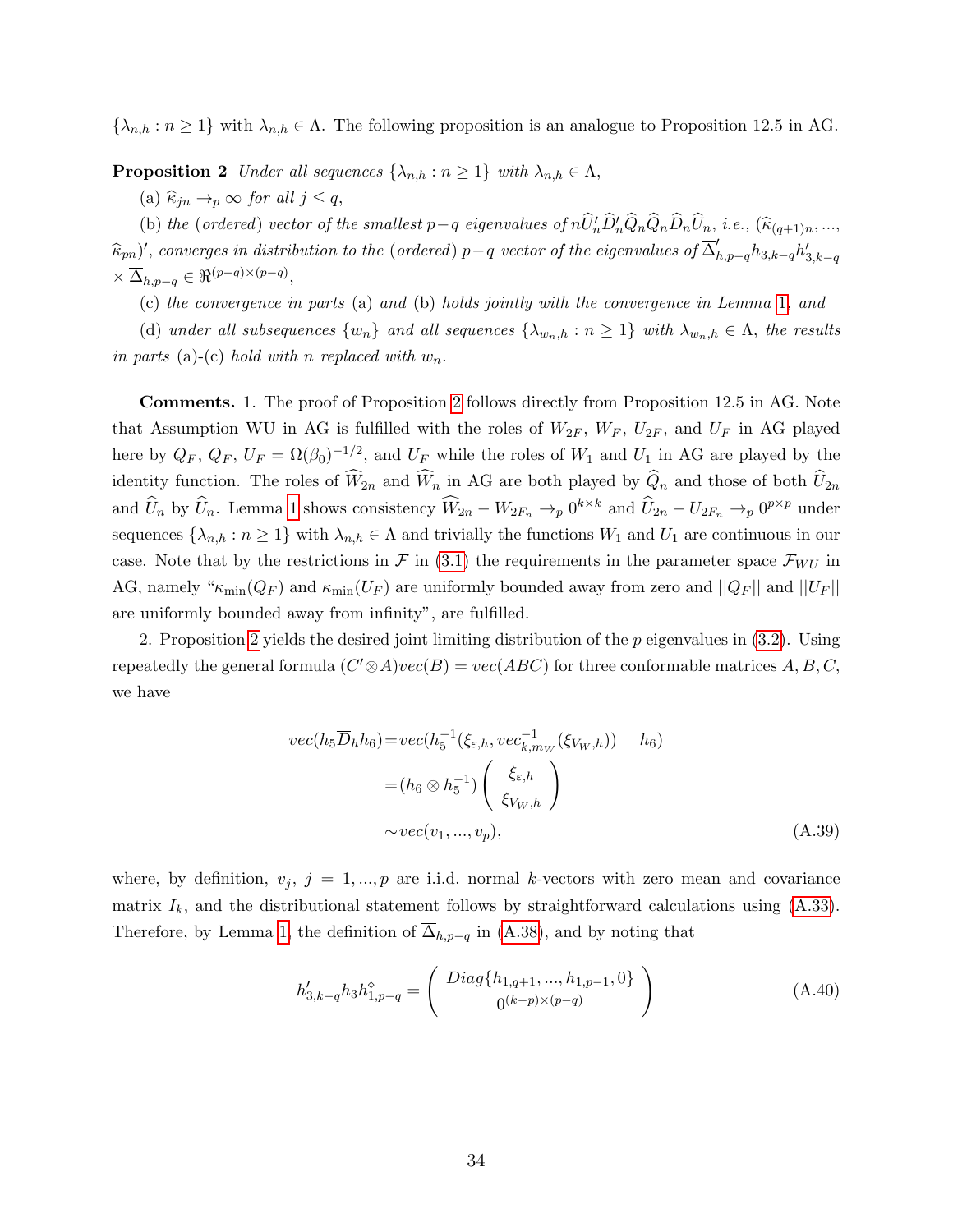we obtain

<span id="page-35-0"></span>
$$
h'_{3,k-q} \overline{\Delta}_{h,p-q} = \begin{pmatrix} Diag\{h_{1,q+1},...,h_{1,p-1},0\} \\ 0^{(k-p)\times(p-q)} \end{pmatrix} + h'_{3,k-q}(v_1,...,v_p)h_{2,p-q}
$$
  

$$
\sim \begin{pmatrix} Diag\{h_{1,q+1},...,h_{1,p-1},0\} \\ 0^{(k-p)\times(p-q)} \end{pmatrix} + (w_1,...,w_{p-q}), \qquad (A.41)
$$

where, by definition,  $w_j$ ,  $j = 1, ..., p-q$  are i.i.d. normal  $(k-q)$ -vectors with zero mean and covariance matrix  $I_{k-q}$ . The distributional equivalence in the second line holds because  $(v_1, ..., v_p)h_{2,p-q} \sim$  $(\widetilde{v}_1, ..., \widetilde{v}_{p-q})$ , where  $\widetilde{v}_j$ ,  $j = 1, ..., p-q$  are i.i.d.  $N(0^k, I_k)$  as  $h_{2,p-q}$  has orthogonal columns of length 1. Analogously,  $h'_{3,k-q}(\tilde{v}_1, ..., \tilde{v}_{p-q}) \sim (w_1, ..., w_{p-q})$  because  $h_{3,k-q}$  has orthogonal columns of length 1.

E.g. when  $q = p - 1 = m_W$  (which could be called the "strong IV" case), we obtain from [\(A.41\)](#page-35-0)  $h'_{3,k-q} \overline{\Delta}_{h,p-q} = w_1 \in \Re^{k-m_W}$ . Therefore  $\overline{\Delta}_{h,p-q}' h_{3,k-q} h'_{3,k-q} \overline{\Delta}_{h,p-q} \sim \chi^2_{k-m_W}$  and thus by part (b) of Proposition [2](#page-34-0) the limiting distribution of the subvector AR statistic is  $\chi^2_{k-m_W}$  in that case, while all the larger roots in  $(3.2)$  converge in probability to infinity by part  $(a)$ .

**Proof of Theorem [5.](#page-18-1)** By construction, for  $\alpha \in (0,1)$ ,  $c_{1-\alpha}(z, k-m_W)$  is an increasing continuous function in z on  $(0, \infty)$ , where  $c_{1-\alpha}(z, k - m_W)$  is defined in  $(2.13)$  with  $\hat{\kappa}_1$  replaced by z. Furthermore,  $c_{1-\alpha}(z, k-m_W) \to \chi^2_{k-m_W, 1-\alpha}$  as  $z \to \infty$ . Thus, defining  $c_{1-\alpha}(\infty, k-m_W) := \chi^2_{k-m_W, 1-\alpha}$ , we can view  $c_{1-\alpha}(z, k - m_W)$  as a continuous function in z on  $(0, \infty]$ . Finally, for  $\alpha \in (0, 1)$  we have  $P(\hat{\kappa}_p = c_{1-\alpha}(\hat{\kappa}_1, k - m_W)) = 0$  whenever  $\hat{\kappa}_p$  and  $\hat{\kappa}_1$  are the smallest and largest eigenvalues of the Wishart matrix  $\Xi'\Xi \sim \mathcal{W}_p(k, I_p, \mathcal{M}'\mathcal{M})$  and any choice of eigenvalues  $(\kappa_1, ..., \kappa_{m_W}, 0)$  of  $\mathcal{M}'\mathcal{M} \in \Re^{p \times p}$ .

According to Proposition [1](#page-30-1) in order to show that  $AsySz \leq \alpha$  it is sufficient to establish that  $RP^+(h) \leq \alpha$  for all  $h \in H$ , where  $RP^+(h)$  appears in Assumption B in ACG. We therefore need to establish that for every drifting sequence  $\{\lambda_{w_n,h} \in \Lambda : n \geq 1\}$  the null rejection probability of the conditional subvector AR test  $RP_{w_n}(\lambda_{w_n,h})$  satisfies  $RP_{w_n}(\lambda_{w_n,h}) \to [RP^-(h), RP^+(h)]$  for some  $RP^+(h) \leq \alpha$ . We also show that under strong IV sequences the limiting rejection probability equals  $\alpha$  which then implies that the asymptotic size equals  $\alpha$ . For notational simplicity we write n instead of  $w_n$ .

By the discussion below Proposition [2](#page-34-0) when  $q = p - 1 = m_W$ , the strong IV case,  $AR_n(\beta_0) \rightarrow_d$  $\chi^2_{k-m_W}$  under  $\{\lambda_{n,h} \in \Lambda : n \geq 1\}$  while the largest root  $\hat{\kappa}_{1n}$  goes off to infinity in probability. Thus, by the definition of convergence in distribution and the features of  $c_{1-\alpha}(z, k-m_W)$  described above

$$
RP_n(\lambda_{n,h}) = P_{F_n}(AR_n(\beta_0) > c_{1-\alpha}(\hat{\kappa}_{1n}, k - m_W)) \to RP^+(h) = P(\chi^2_{k-m_W} > \chi^2_{k-m_W, 1-\alpha}) = \alpha.
$$
\n(A.42)

When  $0 < q < m_W$ , then, just like above, the largest root  $\hat{\kappa}_{1n}$  goes off to infinity in probability and  $c_{1-\alpha}(\hat{\kappa}_{1n}, k - m_W) \to_p \chi^2_{k-m_W, 1-\alpha}$ . By Proposition [2\(](#page-34-0)b) the limiting distribution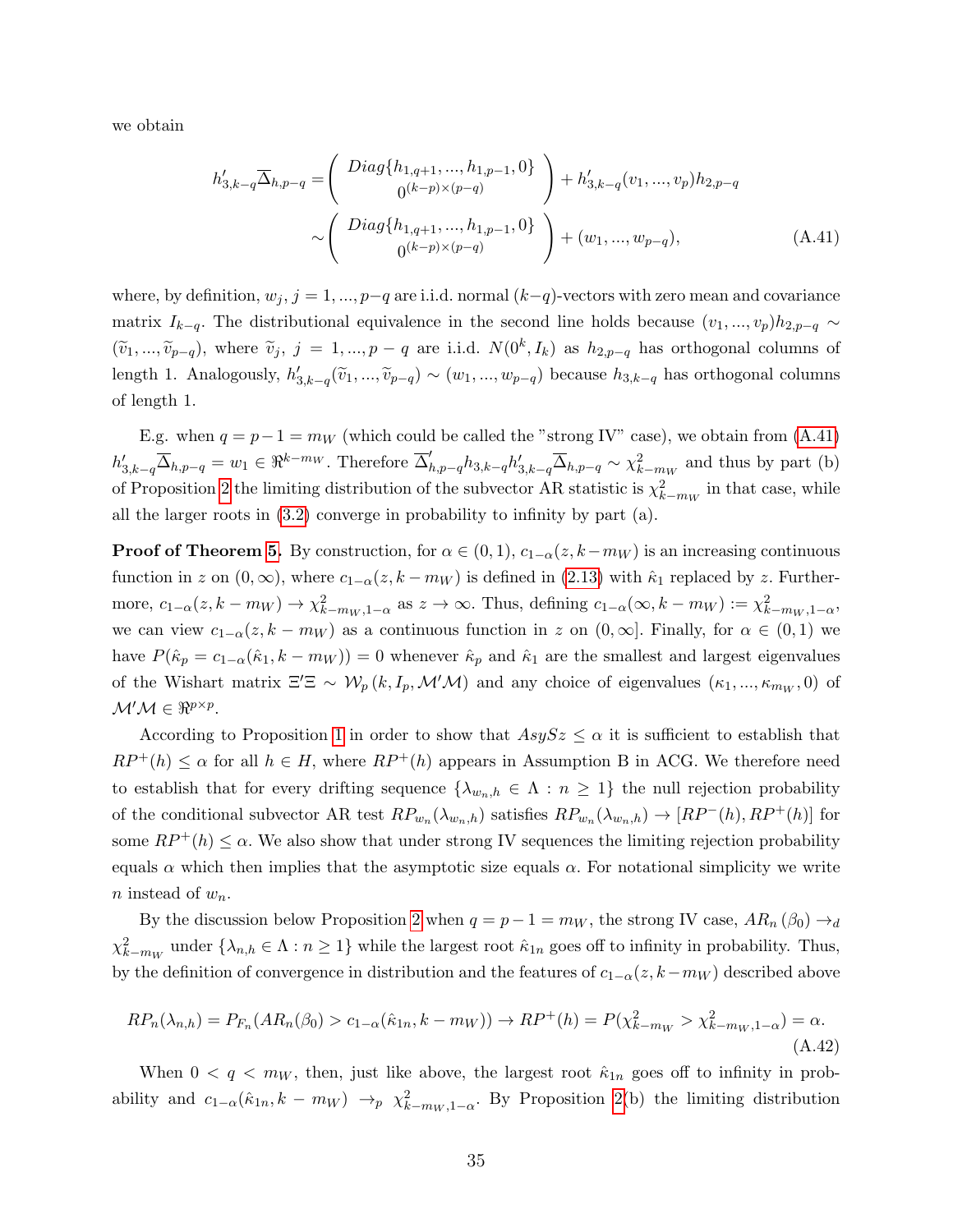of  $\hat{\kappa}_{pn} = AR_n(\beta_0)$  in [\(3.2\)](#page-17-1) equals the distribution of the smallest eigenvalue,  $\kappa(p-q)$  say, of  $\overline{\Delta}_{h,p-q}' h_{3,k-q} h'_{3,k-q} \overline{\Delta}_{h,p-q} \in \Re^{p-q \times p-q}$ , where  $h'_{3,k-q} \overline{\Delta}_{h,p-q} = (\tilde{w}_1, ..., \tilde{w}_{p-q})$ , where  $\tilde{w}_j \in \Re^{k-q}$  for  $j = 1, ..., p - q$  are independent  $N(m_j, I_{k-q})$  with  $m_j = (0^{j-1}, h_{1,q+j}, 0^{k-q-j})'$  for  $j < p - q$  and  $m_{p-q} = 0^{k-q}$ , respectively. Therefore,

$$
RP_n(\lambda_{n,h}) = P_{F_n}(AR_n(\beta_0) > c_{1-\alpha}(\hat{\kappa}_{1n}, k - m_W)) \to RP^+(h) = P(\kappa(p-q) > \chi^2_{k-m_W, 1-\alpha}), \text{ (A.43)}
$$

where the convergence holds by the features of  $c_{1-\alpha}(z, k - m_W)$  described above. Consider a finite-sample scenario as in [\(2.9\)](#page-6-3) in Section [2](#page-5-0) with the roles of  $k, p$ ,  $\Xi$  and M played by  $k - q$ ,  $p$  $q, h'_{3,k-q} \overline{\Delta}_{h,p-q}$ , and  $(m_1, ..., m_{p-q})$ , respectively. From the discussion below Theorem [3](#page-15-0) we know that  $P(\kappa(p-q) > c_{1-\alpha}(\kappa(1), k-m_W)) \leq \alpha$  for any choice of  $\kappa(1) \geq 0$ , where  $\kappa(1)$  denotes the largest eigenvalue of  $\overline{\Delta}_{h,p-q}' h_{3,k-q} h_{3,k-q}' \overline{\Delta}_{h,p-q}$ . But given that  $c_{1-\alpha}(\kappa(1), k-m_W)$  is increasing in  $\kappa(1)$ and converges to  $\chi^2_{k-m_W,1-\alpha}$  as  $\kappa(1) \to \infty$ , it must also hold that  $P(\kappa(p-q) > \chi^2_{k-m_W,1-\alpha}) \leq \alpha$ .

By Proposition [2\(](#page-34-0)b) when  $q = 0$ , the limiting distribution of the two roots  $(\widehat{\kappa}_{1n}, AR_n(\beta_0))$ in [\(3.2\)](#page-17-1) equals the distribution of the largest and smallest eigenvalues,  $\kappa(1)$  and  $\kappa(p)$  say, of  $\overline{\Delta}_{h,p}' h_{3,k} h'_{3,k} \overline{\Delta}_{h,p} \in \Re^{p \times p}$ , where  $h'_{3,k} \overline{\Delta}_{h,p} = (\tilde{w}_1, ..., \tilde{w}_p)$ , where  $\tilde{w}_j \in \Re^k$  for  $j = 1, ..., p$  are independent  $N(m_j, I_k)$  with  $m_j = (0^{j-1}, h_{1,j}, 0^{k-j})'$  for  $j < p$  and  $m_p = 0^k$ , respectively. Con-sider a finite-sample scenario as in [\(2.9\)](#page-6-3) in Section [2](#page-5-0) with the roles of  $\Xi$  and M played by  $h'_{3,k}\overline{\Delta}_{h,p}$  and  $(m_1,...,m_p)$ , respectively. From the discussion below Theorem [3](#page-15-0) we know that  $P(\kappa(p) > c_{1-\alpha}(\kappa(1), k - m_W)) \leq \alpha$ . Therefore,

$$
RP_n(\lambda_{n,h}) = P_{F_n}(AR_n(\beta_0) > c_{1-\alpha}(\hat{\kappa}_{1n}, k - m_W)) \to RP^+(h) = P(\kappa(p) > c_{1-\alpha}(\kappa(1), k - m_W)) \le \alpha,
$$
\n(A.44)

where the convergence holds again from the features of  $c_{1-\alpha}(z, k - m_W)$  described above.  $\Box$ 

#### <span id="page-36-0"></span>B Tables of critical values

10%, 5% and 1% conditional critical values  $c_{1-\alpha}$  ( $\hat{\kappa}_1$ , k –  $m_W$ ) were computed by numerically integrating the density [\(2.12\)](#page-8-0) at different values of the conditioning variable  $\hat{\kappa}_1$  for the cases  $k - m_W = 1, ..., 5$ . The results are reported in Tables [3](#page-37-0) to [7.](#page-42-0) Tables of critical values for the cases  $k - m_W = 6, ..., 20$  are reported in Appendix C in the SM. The conditional quantiles are rounded upwards to one decimal place, and the initial value of  $\hat{\kappa}_1$  in each table is the smallest  $\hat{\kappa}_1$ for which the rounded quantile is less than  $\hat{\kappa}_1$ .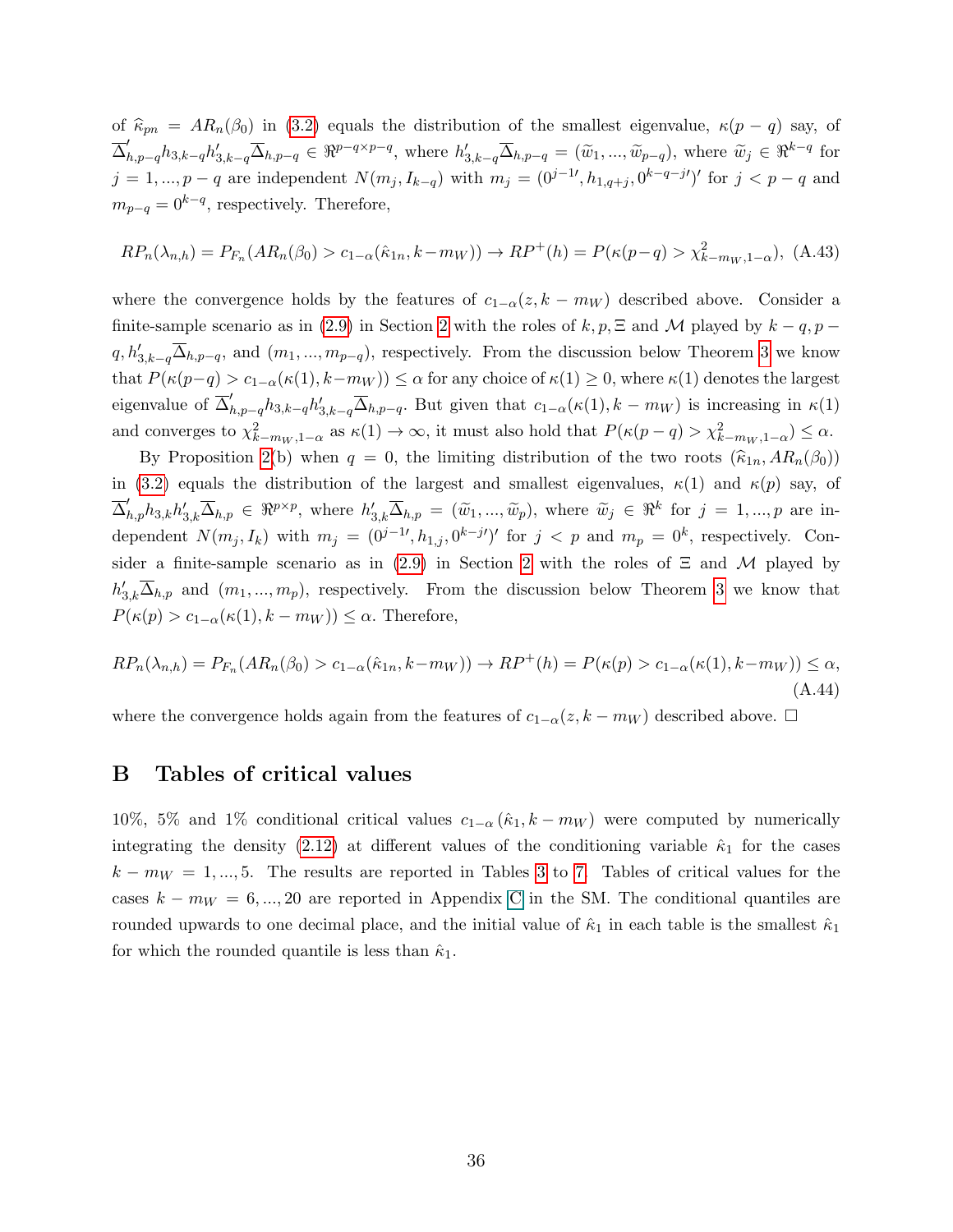<span id="page-37-0"></span>

|                  |               |                  |               |                  |               |                  | $k - m_W = 1$ |                  |               |                  |           |                  |                        |  |  |
|------------------|---------------|------------------|---------------|------------------|---------------|------------------|---------------|------------------|---------------|------------------|-----------|------------------|------------------------|--|--|
|                  | $\alpha=10\%$ |                  |               |                  |               |                  |               |                  |               |                  |           |                  |                        |  |  |
| $\hat{\kappa}_1$ | $\rm{cv}$     | $\hat{\kappa}_1$ | $\rm{cv}$     | $\hat{\kappa}_1$ | $\rm{cv}$     | $\hat{\kappa}_1$ | cv            | $\hat{\kappa}_1$ | cv            | $\hat{\kappa}_1$ | $\rm{cv}$ | $\hat{\kappa}_1$ | $\overline{\text{cv}}$ |  |  |
| 0.3              | $\rm 0.2$     | 0.9              | 0.6           | 1.7              | 1.0           | 2.7              | 1.4           | 4.0              | 1.8           | 6.4              | $2.2\,$   | $15.2\,$         | $2.6\,$                |  |  |
| 0.4              | 0.3           | 1.1              | 0.7           | 1.9              | 1.1           | 3.0              | 1.5           | 4.5              | 1.9           | 7.4              | 2.3       | 27.6             | 2.7                    |  |  |
| 0.5              | 0.4           | 1.3              | 0.8           | 2.1              | 1.2           | 3.3              | 1.6           | 5.0              | 2.0           | 8.8              | 2.4       | 1000             | 2.703                  |  |  |
| 0.7              | 0.5           | 1.5              | 0.9           | 2.4              | 1.3           | 3.6              | 1.7           | 5.6              | 2.1           | 11.0             | $2.5\,$   | $\infty$         | 2.706                  |  |  |
|                  |               |                  |               |                  |               |                  |               |                  |               |                  |           |                  |                        |  |  |
|                  | $\alpha=5\%$  |                  |               |                  |               |                  |               |                  |               |                  |           |                  |                        |  |  |
| $\hat{\kappa}_1$ | $\mathrm{cv}$ | $\hat{\kappa}_1$ | $\mathrm{cv}$ | $\hat{\kappa}_1$ | $\mathrm{cv}$ | $\hat{\kappa}_1$ | $\mathrm{cv}$ | $\hat{\kappa}_1$ | $\mathrm{cv}$ | $\hat{\kappa}_1$ | $\rm{cv}$ | $\hat{\kappa}_1$ | $\rm{cv}$              |  |  |
| 0.5              | 0.4           | $1.3\,$          | 1.0           | $2.3\,$          | 1.6           | 3.6              | $2.2\,$       | $5.5\,$          | $2.8\,$       | 9.8              | 3.4       | $\infty$         | $3.841\,$              |  |  |
| 0.6              | 0.5           | 1.5              | 1.1           | 2.5              | 1.7           | $3.9\,$          | 2.3           | 6.0              | 2.9           | 11.4             | 3.5       |                  |                        |  |  |
| 0.7              | 0.6           | 1.6              | 1.2           | 2.7              | 1.8           | 4.1              | 2.4           | 6.5              | 3.0           | 13.9             | 3.6       |                  |                        |  |  |
| 0.9              | 0.7           | 1.8              | 1.3           | 2.9              | 1.9           | 4.4              | 2.5           | 7.0              | 3.1           | 18.5             | 3.7       |                  |                        |  |  |
| 1.0              | 0.8           | 2.0              | 1.4           | 3.1              | 2.0           | 4.8              | 2.6           | 7.8              | 3.2           | 29.7             | 3.8       |                  |                        |  |  |
| 1.2              | 0.9           | 2.1              | 1.5           | 3.4              | 2.1           | $5.1\,$          | 2.7           | 8.6              | 3.3           | 1000             | 3.838     |                  |                        |  |  |
|                  |               |                  |               |                  |               |                  |               |                  |               |                  |           |                  |                        |  |  |
| $\alpha = 1\%$   |               |                  |               |                  |               |                  |               |                  |               |                  |           |                  |                        |  |  |
| $\hat{\kappa}_1$ | $\mathrm{cv}$ | $\hat{\kappa}_1$ | $\rm{cv}$     | $\hat{\kappa}_1$ | $\rm{cv}$     | $\hat{\kappa}_1$ | $\mathrm{cv}$ | $\hat{\kappa}_1$ | $\mathrm{cv}$ | $\hat{\kappa}_1$ | $\rm{cv}$ | $\hat{\kappa}_1$ | $\rm{cv}$              |  |  |
| 1.0              | 0.9           | 2.0              | 1.8           | $3.2\,$          | 2.7           | 4.5              | 3.6           | 6.2              | 4.5           | 9.0              | 5.4       | 19.3             | 6.3                    |  |  |
| 1.1              | 1.0           | 2.1              | 1.9           | 3.3              | 2.8           | 4.7              | 3.7           | 6.5              | 4.6           | $\,9.5$          | $5.5\,$   | 23.8             | 6.4                    |  |  |
| $1.2\,$          | 1.1           | 2.2              | 2.0           | 3.4              | $2.9\,$       | 4.8              | $3.8\,$       | 6.7              | 4.7           | 10.0             | 5.6       | 32.2             | $6.5\,$                |  |  |
| 1.3              | 1.2           | 2.4              | 2.1           | 3.6              | 3.0           | 5.0              | 3.9           | 7.0              | 4.8           | 10.6             | 5.7       | 53.1             | 6.6                    |  |  |
| 1.4              | 1.3           | 2.5              | $2.2\,$       | 3.7              | 3.1           | $5.2\,$          | 4.0           | 7.2              | 4.9           | 11.3             | 5.8       | 1000             | 6.628                  |  |  |
| $1.5\,$          | 1.4           | 2.6              | $2.3\,$       | 3.9              | 3.2           | $5.4\,$          | 4.1           | 7.5              | 5.0           | 12.2             | $5.9\,$   | $\infty$         | 6.635                  |  |  |
| 1.6              | 1.5           | 2.8              | 2.4           | 4.0              | 3.3           | 5.6              | 4.2           | 7.9              | 5.1           | 13.3             | 6.0       |                  |                        |  |  |
| 1.8              | 1.6           | 2.9              | $2.5\,$       | 4.2              | 3.4           | 5.8              | 4.3           | 8.2              | $5.2\,$       | 14.7             | 6.1       |                  |                        |  |  |
| $1.9\,$          | 1.7           | 3.0              | 2.6           | 4.3              | 3.5           | 6.0              | 4.4           | 8.6              | 5.3           | 16.6             | 6.2       |                  |                        |  |  |

Table 3:  $1 - \alpha$  quantile of the conditional distribution, with density given in [\(2.12\)](#page-8-0), cv=c<sub>1-α</sub> ( $\hat{\kappa}_1$ , k – m<sub>W</sub>) at different values of the conditioning variable  $\hat{\kappa}_1$ . Computed by numerical integration.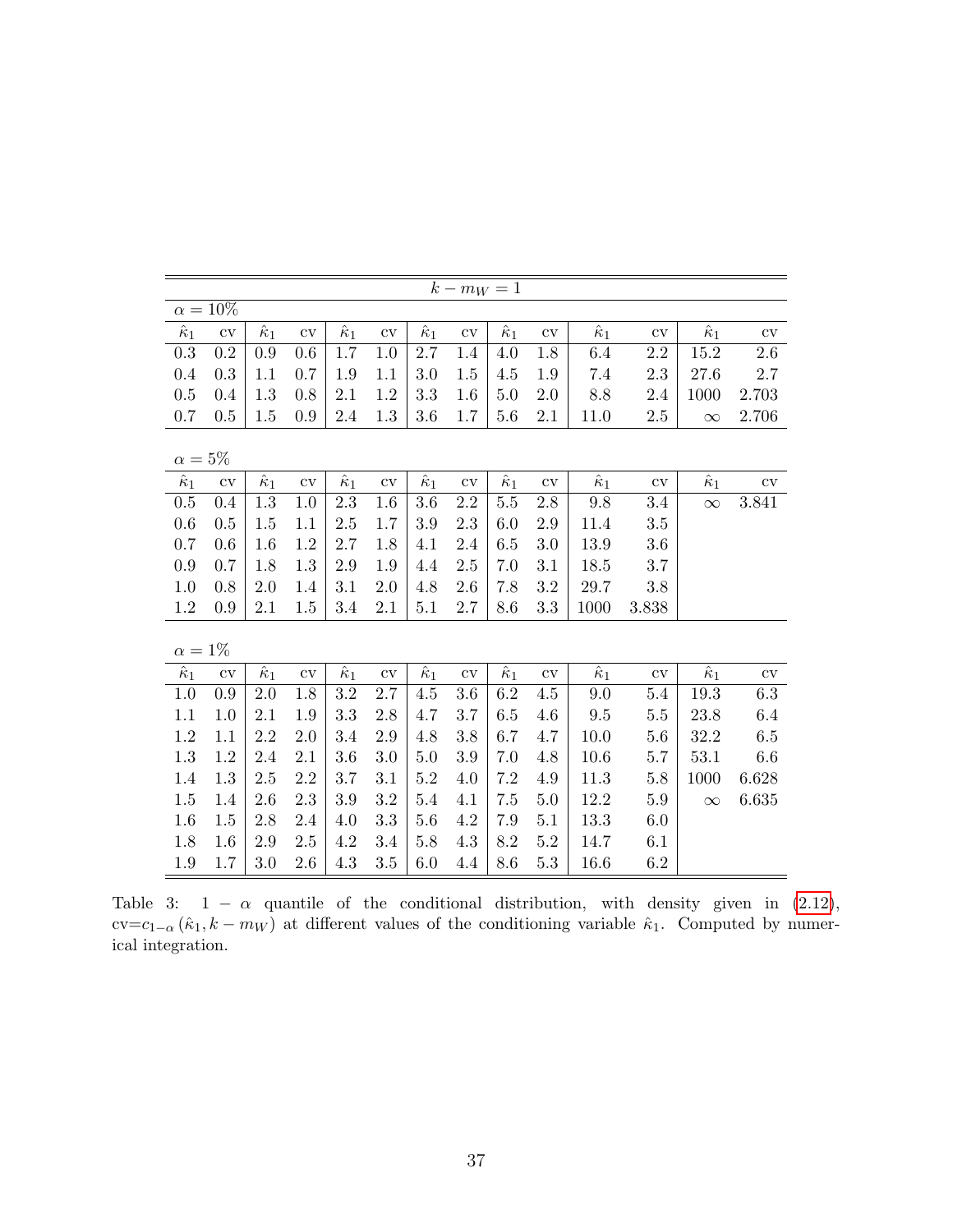<span id="page-38-0"></span>

|                  |                        |                  |           |                             |               |                  |               | $k - m_W = 2$    |               |                             |                        |                             |               |
|------------------|------------------------|------------------|-----------|-----------------------------|---------------|------------------|---------------|------------------|---------------|-----------------------------|------------------------|-----------------------------|---------------|
|                  | $\alpha = 10\%$        |                  |           |                             |               |                  |               |                  |               |                             |                        |                             |               |
| $\hat{\kappa}_1$ | $\overline{\text{cv}}$ | $\hat{\kappa}_1$ | $\rm{cv}$ | $\overline{\hat{\kappa}_1}$ | $\mathrm{cv}$ | $\hat{\kappa}_1$ | $\rm{cv}$     | $\hat{\kappa}_1$ | $\rm{cv}$     | $\overline{\hat{\kappa}_1}$ | $\overline{\text{cv}}$ | $\overline{\hat{\kappa}_1}$ | $\mathrm{cv}$ |
| 0.5              | 0.4                    | 1.4              | 1.1       | $2.5\,$                     | 1.8           | 3.9              | 2.5           | 5.7              | 3.2           | 9.2                         | 3.9                    | 47.2                        | 4.6           |
| $0.6\,$          | 0.5                    | 1.6              | $1.2\,$   | 2.7                         | 1.9           | 4.1              | 2.6           | 6.1              | 3.3           | $10.1\,$                    | 4.0                    | 1000                        | 4.601         |
| 0.7              | 0.6                    | 1.7              | 1.3       | $2.9\,$                     | 2.0           | 4.3              | 2.7           | 6.5              | 3.4           | 11.2                        | 4.1                    | $\infty$                    | 4.605         |
| 0.8              | 0.7                    | 1.9              | 1.4       | 3.1                         | 2.1           | 4.6              | 2.8           | 6.9              | 3.5           | 12.7                        | 4.2                    |                             |               |
| 1.0              | 0.8                    | 2.0              | 1.5       | 3.3                         | 2.2           | 4.8              | 2.9           | 7.3              | 3.6           | 15.0                        | 4.3                    |                             |               |
| 1.1              | 0.9                    | 2.2              | 1.6       | 3.5                         | 2.3           | 5.1              | 3.0           | 7.9              | 3.7           | 18.6                        | 4.4                    |                             |               |
| $1.3\,$          | 1.0                    | 2.4              | 1.7       | $3.7\,$                     | 2.4           | 5.4              | 3.1           | 8.5              | 3.8           | 25.9                        | 4.5                    |                             |               |
|                  |                        |                  |           |                             |               |                  |               |                  |               |                             |                        |                             |               |
| $\alpha=5\%$     |                        |                  |           |                             |               |                  |               |                  |               |                             |                        |                             |               |
| $\hat{\kappa}_1$ | $\rm{cv}$              | $\hat{\kappa}_1$ | cv        | $\hat{\kappa}_1$            | cv            | $\hat{\kappa}_1$ | $\mathrm{cv}$ | $\hat{\kappa}_1$ | $\mathrm{cv}$ | $\hat{\kappa}_1$            | $\rm{cv}$              | $\hat{\kappa}_1$            | $\rm{cv}$     |
| 0.7              | 0.6                    | 1.6              | 1.4       | 2.7                         | 2.2           | 4.0              | 3.0           | $5.5\,$          | 3.8           | 7.8                         | 4.6                    | 13.0                        | 5.4           |
| $0.8\,$          | 0.7                    | 1.8              | 1.5       | $2.9\,$                     | $2.3\,$       | $4.2\,$          | 3.1           | $5.8\,$          | $3.9\,$       | $8.2\,$                     | 4.7                    | 14.5                        | $5.5\,$       |
| $\rm 0.9$        | 0.8                    | 1.9              | 1.6       | $3.0\,$                     | 2.4           | 4.3              | 3.2           | 6.0              | 4.0           | 8.6                         | 4.8                    | 16.5                        | 5.6           |
| 1.0              | 0.9                    | 2.0              | 1.7       | $3.2\,$                     | $2.5\,$       | 4.5              | 3.3           | 6.3              | 4.1           | 9.1                         | 4.9                    | 19.5                        | $5.7\,$       |
| 1.1              | 1.0                    | 2.2              | 1.8       | 3.3                         | 2.6           | 4.7              | 3.4           | 6.5              | 4.2           | 9.7                         | 5.0                    | 24.7                        | 5.8           |
| 1.3              | 1.1                    | 2.3              | 1.9       | 3.5                         | 2.7           | 4.9              | 3.5           | 6.8              | 4.3           | 10.3                        | 5.1                    | 35.4                        | 5.9           |
| 1.4              | 1.2                    | 2.4              | 2.0       | 3.6                         | $2.8\,$       | 5.1              | 3.6           | 7.1              | 4.4           | 11.0                        | 5.2                    | 1000                        | 5.985         |
| 1.5              | 1.3                    | 2.6              | 2.1       | 3.8                         | 2.9           | 5.3              | 3.7           | $7.5\,$          | 4.5           | 11.9                        | $5.3\,$                | $\infty$                    | 5.991         |
|                  |                        |                  |           |                             |               |                  |               |                  |               |                             |                        |                             |               |
| $\alpha=1\%$     |                        |                  |           |                             |               |                  |               |                  |               |                             |                        |                             |               |
| $\hat{\kappa}_1$ | $\mathrm{cv}$          | $\hat{\kappa}_1$ | $\rm{cv}$ | $\hat{\kappa}_1$            | $\mathrm{cv}$ | $\hat{\kappa}_1$ | $\rm{cv}$     | $\hat{\kappa}_1$ | cv            | $\hat{\kappa}_1$            | $\rm{cv}$              | $\hat{\kappa}_1$            | cv            |
| 1.6              | 1.5                    | 2.9              | 2.7       | 4.6                         | 4.1           | 6.5              | 5.5           | $9.2\,$          | 6.9           | 15.3                        | 8.3                    | $\infty$                    | 9.210         |
| 1.7              | 1.6                    | 3.1              | $2.9\,$   | 4.8                         | 4.3           | 6.9              | 5.7           | 9.7              | 7.1           | 17.5                        | 8.5                    |                             |               |
| $1.8\,$          | 1.7                    | 3.3              | 3.1       | 5.1                         | 4.5           | $7.2\,$          | 5.9           | $10.3\,$         | 7.3           | 21.1                        | 8.7                    |                             |               |
| $2.0\,$          | 1.9                    | 3.6              | 3.3       | 5.4                         | 4.7           | 7.5              | 6.1           | 11.0             | 7.5           | 28.3                        | 8.9                    |                             |               |
| 2.2              | 2.1                    | 3.8              | 3.5       | 5.6                         | 4.9           | 7.9              | 6.3           | 11.7             | 7.7           | 49.5                        | 9.1                    |                             |               |
| 2.4              | 2.3                    | 4.1              | 3.7       | 5.9                         | 5.1           | 8.3              | 6.5           | 12.6             | 7.9           | 89.0                        | 9.2                    |                             |               |
| 2.7              | 2.5                    | 4.3              | 3.9       | 6.2                         | 5.3           | 8.7              | 6.7           | 13.8             | 8.1           | 1000                        | 9.201                  |                             |               |

Table 4:  $1 - \alpha$  quantile of the conditional distribution, with density given in  $(2.12)$ ,cv=c<sub>1-α</sub>  $(\hat{\kappa}_1, k - m_W)$  at different values of the conditioning variable  $\hat{\kappa}_1$ . Computed by numerical integration.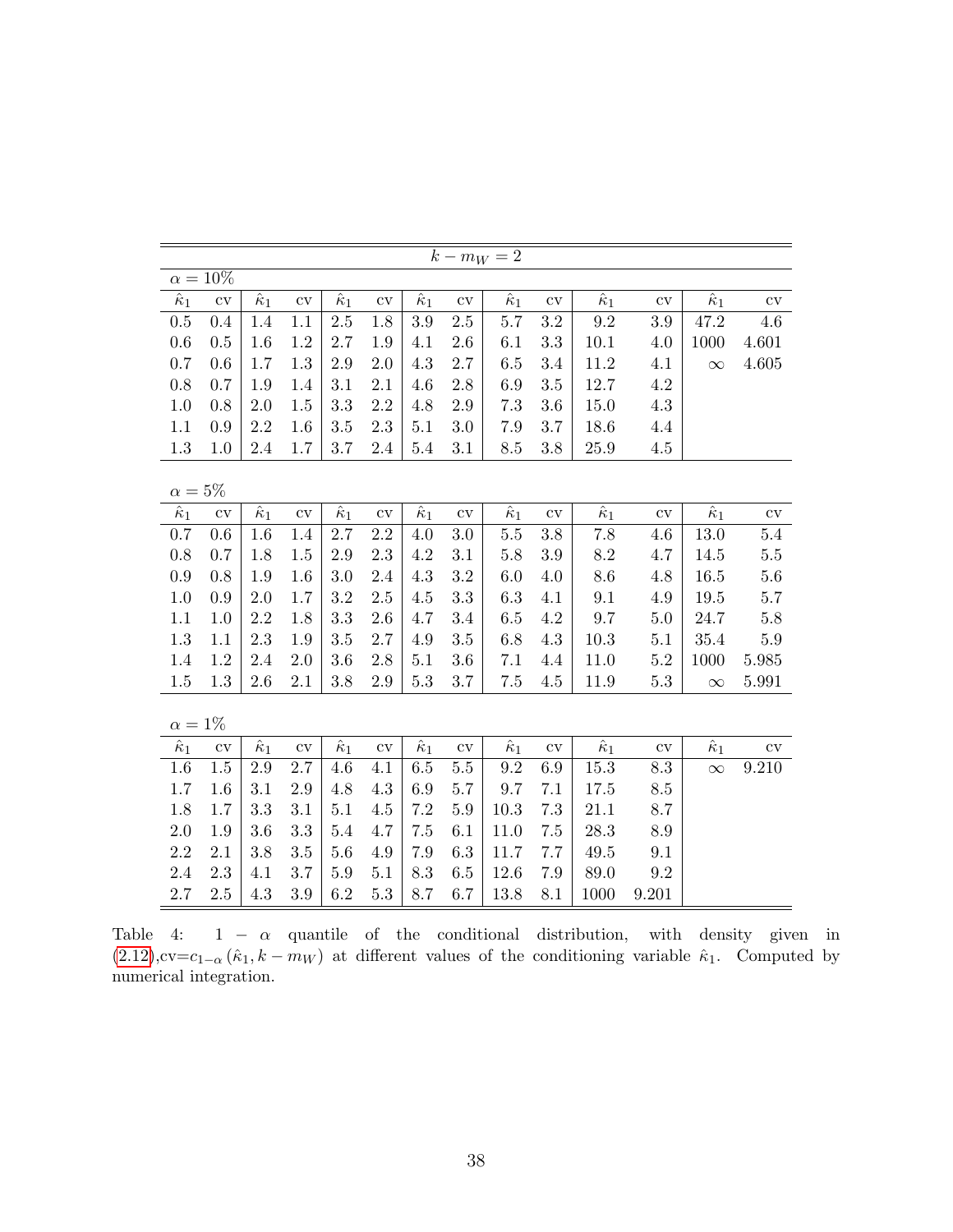|                  |                        |                  |                        |                  |               |                  | $k - m_W = 3$          |                  |               |                  |                     |                  |                        |
|------------------|------------------------|------------------|------------------------|------------------|---------------|------------------|------------------------|------------------|---------------|------------------|---------------------|------------------|------------------------|
|                  | $\alpha=10\%$          |                  |                        |                  |               |                  |                        |                  |               |                  |                     |                  |                        |
| $\hat{\kappa}_1$ | $\overline{\text{cv}}$ | $\hat{\kappa}_1$ | $\overline{\text{cv}}$ | $\hat{\kappa}_1$ | $\rm{cv}$     | $\hat{\kappa}_1$ | $\overline{\text{cv}}$ | $\hat{\kappa}_1$ | $\rm{cv}$     | $\hat{\kappa}_1$ | $\overline{\rm cv}$ | $\hat{\kappa}_1$ | $\overline{\text{cv}}$ |
| 0.6              | 0.5                    | $1.7\,$          | 1.4                    | $2.9\,$          | 2.3           | 4.4              | 3.2                    | 6.2              | 4.1           | 9.1              | 5.0                 | 18.8             | $5.9\,$                |
| $0.7\,$          | 0.6                    | 1.8              | 1.5                    | 3.1              | 2.4           | 4.6              | 3.3                    | $6.5\,$          | 4.2           | 9.6              | 5.1                 | $22.6\,$         | $6.0\,$                |
| $0.8\,$          | 0.7                    | 1.9              | 1.6                    | 3.2              | $2.5\,$       | 4.7              | 3.4                    | 6.8              | 4.3           | 10.2             | $5.2\,$             | 29.6             | 6.1                    |
| 0.9              | 0.8                    | 2.1              | 1.7                    | 3.4              | 2.6           | 4.9              | 3.5                    | 7.0              | 4.4           | 10.8             | 5.3                 | 46.0             | 6.2                    |
| $1.0\,$          | 0.9                    | 2.2              | 1.8                    | $3.5\,$          | 2.7           | 5.1              | $3.6\,$                | $7.3\,$          | 4.5           | 11.5             | 5.4                 | 1000             | 6.245                  |
| $1.2\,$          | 1.0                    | 2.3              | 1.9                    | 3.7              | 2.8           | 5.3              | 3.7                    | $7.6\,$          | 4.6           | 12.3             | $5.5\,$             | $\infty$         | 6.251                  |
| $1.3\,$          | 1.1                    | $2.5\,$          | 2.0                    | 3.9              | 2.9           | 5.6              | $3.8\,$                | 8.0              | 4.7           | 13.3             | 5.6                 |                  |                        |
| 1.4              | 1.2                    | 2.6              | $2.1\,$                | 4.0              | 3.0           | 5.8              | $3.9\,$                | 8.3              | 4.8           | 14.6             | $5.7\,$             |                  |                        |
| $1.5\,$          | 1.3                    | 2.8              | $2.2\,$                | $4.2\,$          | 3.1           | $6.0\,$          | 4.0                    | 8.7              | 4.9           | 16.3             | $5.8\,$             |                  |                        |
|                  |                        |                  |                        |                  |               |                  |                        |                  |               |                  |                     |                  |                        |
| $\alpha=5\%$     |                        |                  |                        |                  |               |                  |                        |                  |               |                  |                     |                  |                        |
| $\hat{\kappa}_1$ | $\rm{cv}$              | $\hat{\kappa}_1$ | $\overline{\text{cv}}$ | $\hat{\kappa}_1$ | $\rm{cv}$     | $\hat{\kappa}_1$ | $\overline{\text{cv}}$ | $\hat{\kappa}_1$ | $\rm{cv}$     | $\hat{\kappa}_1$ | $\rm{cv}$           | $\hat{\kappa}_1$ | $\rm{cv}$              |
| 0.9              | 0.8                    | 2.1              | 1.9                    | $3.5\,$          | 3.0           | 5.1              | 4.1                    | 7.1              | 5.2           | 10.2             | 6.3                 | 20.9             | 7.4                    |
| $1.0\,$          | 0.9                    | 2.3              | 2.0                    | 3.7              | 3.1           | 5.3              | 4.2                    | 7.4              | $5.3\,$       | $10.6\,$         | 6.4                 | $24.5\,$         | $7.5\,$                |
| $1.1\,$          | 1.0                    | 2.4              | 2.1                    | 3.8              | 3.2           | $5.5\,$          | 4.3                    | 7.6              | 5.4           | $11.1\,$         | $6.5\,$             | 30.4             | 7.6                    |
| $1.2\,$          | 1.1                    | 2.5              | 2.2                    | 3.9              | 3.3           | 5.6              | 4.4                    | 7.8              | $5.5\,$       | 11.6             | 6.6                 | 41.9             | 7.7                    |
| $1.3\,$          | 1.2                    | 2.6              | $2.3\,$                | 4.1              | 3.4           | 5.8              | 4.5                    | 8.1              | $5.6\,$       | 12.1             | 6.7                 | $73.6\,$         | $7.8\,$                |
| 1.4              | 1.3                    | 2.7              | 2.4                    | 4.2              | 3.5           | 6.0              | 4.6                    | 8.3              | $5.7\,$       | 12.8             | 6.8                 | 1000             | 7.807                  |
| $1.5\,$          | 1.4                    | $2.9\,$          | $2.5\,$                | 4.4              | 3.6           | 6.2              | 4.7                    | 8.6              | $5.8\,$       | 13.5             | 6.9                 | $\infty$         | 7.815                  |
| 1.6              | 1.5                    | 3.0              | 2.6                    | 4.5              | 3.7           | 6.3              | 4.8                    | $8.9\,$          | $5.9\,$       | 14.4             | $7.0\,$             |                  |                        |
| 1.8              | 1.6                    | 3.1              | $2.7\,$                | 4.7              | 3.8           | $6.5\,$          | 4.9                    | 9.2              | 6.0           | 15.4             | $7.1\,$             |                  |                        |
| $1.9\,$          | 1.7                    | 3.3              | 2.8                    | 4.8              | 3.9           | 6.7              | $5.0\,$                | 9.5              | 6.1           | 16.7             | $7.2\,$             |                  |                        |
| $2.0\,$          | 1.8                    | $3.4\,$          | $2.9\,$                | 5.0              | 4.0           | 6.9              | $5.1\,$                | 9.8              | 6.2           | 18.5             | $7.3\,$             |                  |                        |
|                  |                        |                  |                        |                  |               |                  |                        |                  |               |                  |                     |                  |                        |
| $\alpha=1\%$     |                        |                  |                        |                  |               |                  |                        |                  |               |                  |                     |                  |                        |
| $\hat{\kappa}_1$ | $\mathrm{cv}$          | $\hat{\kappa}_1$ | $\mathrm{cv}$          | $\hat{\kappa}_1$ | $\mathrm{cv}$ | $\hat{\kappa}_1$ | $\rm{cv}$              | $\hat{\kappa}_1$ | $\mathrm{cv}$ | $\hat{\kappa}_1$ | $\mathrm{cv}$       | $\hat{\kappa}_1$ | $_{\rm cv}$            |
| $2.2\,$          | $2.1\,$                | 3.7              | 3.5                    | $5.5\,$          | 5.1           | 7.6              | 6.7                    | $10.3\,$         | 8.3           | 15.1             | $\rm 9.9$           | 1000             | 11.334                 |
| $2.3\,$          | 2.2                    | 3.9              | 3.7                    | $5.8\,$          | $5.3\,$       | 7.9              | 6.9                    | 10.7             | 8.5           | 16.3             | 10.1                | $\infty$         | 11.345                 |
| $2.4\,$          | 2.3                    | 4.1              | 3.9                    | 6.0              | $5.5\,$       | 8.2              | 7.1                    | 11.2             | 8.7           | 17.7             | 10.3                |                  |                        |
| $2.6\,$          | $2.5\,$                | 4.4              | 4.1                    | 6.3              | 5.7           | 8.5              | 7.3                    | 11.6             | 8.9           | 19.8             | $10.5$              |                  |                        |
| $2.8\,$          | $2.7\,$                | 4.6              | 4.3                    | 6.5              | $5.9\,$       | 8.8              | $7.5\,$                | 12.2             | 9.1           | 22.9             | $10.7\,$            |                  |                        |
| $3.0\,$          | 2.9                    | 4.8              | 4.5                    | 6.8              | 6.1           | 9.2              | $7.7\,$                | 12.8             | 9.3           | 28.3             | 10.9                |                  |                        |
| $\!3.2\!$        | 3.1                    | 5.0              | 4.7                    | 7.1              | 6.3           | 9.5              | 7.9                    | $13.4\,$         | $\,9.5$       | 40.3             | 11.1                |                  |                        |
| $3.5\,$          | 3.3                    | 5.3              | 4.9                    | 7.3              | 6.5           | 9.9              | 8.1                    | 14.2             | 9.7           | 85.4             | 11.3                |                  |                        |

Table 5:  $1 - \alpha$  quantile of the conditional distribution, with density given in  $(2.12)$ ,cv=c<sub>1-α</sub>  $(\hat{\kappa}_1, k - m_W)$  at different values of the conditioning variable  $\hat{\kappa}_1$ . Computed by numerical integration.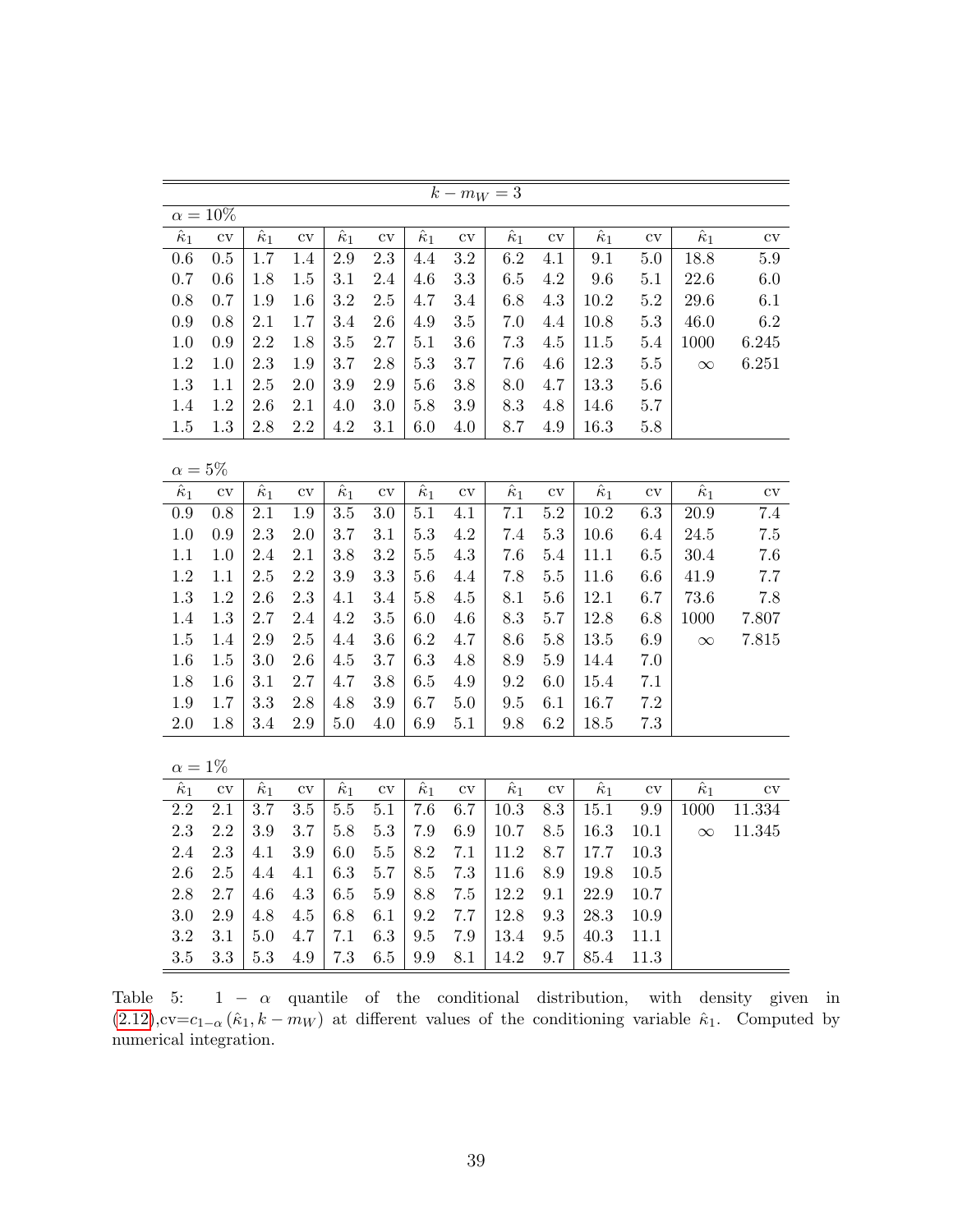|                  | $k - m_W = 4$          |                  |               |                             |                        |                  |                        |                  |                        |                  |                        |                  |                        |  |
|------------------|------------------------|------------------|---------------|-----------------------------|------------------------|------------------|------------------------|------------------|------------------------|------------------|------------------------|------------------|------------------------|--|
|                  | $\alpha = 10\%$        |                  |               |                             |                        |                  |                        |                  |                        |                  |                        |                  |                        |  |
| $\hat{\kappa}_1$ | $\overline{\text{cv}}$ | $\hat{\kappa}_1$ | $\rm{cv}$     | $\hat{\kappa}_1$            | $\overline{\text{cv}}$ | $\hat{\kappa}_1$ | $\overline{\text{cv}}$ | $\hat{\kappa}_1$ | $\overline{\text{cv}}$ | $\hat{\kappa}_1$ | $\overline{\text{cv}}$ | $\hat{\kappa}_1$ | $\overline{\text{cv}}$ |  |
| 0.8              | 0.7                    | $2.1\,$          | 1.8           | $3.5\,$                     | 2.9                    | $5.2\,$          | 4.0                    | $7.2\,$          | 5.1                    | $10.3\,$         | 6.2                    | 19.7             | $7.\overline{3}$       |  |
| $0.9\,$          | 0.8                    | $2.2\,$          | 1.9           | 3.7                         | 3.0                    | 5.3              | 4.1                    | $7.4\,$          | $5.2\,$                | $10.7\,$         | 6.3                    | 22.4             | 7.4                    |  |
| 1.0              | 0.9                    | 2.3              | $2.0\,$       | 3.8                         | 3.1                    | $5.5\,$          | $4.2\,$                | 7.7              | $5.3\,$                | 11.1             | 6.4                    | 26.6             | $7.5\,$                |  |
| 1.1              | 1.0                    | 2.5              | $2.1\,$       | 3.9                         | $\!3.2\!$              | 5.7              | 4.3                    | $7.9\,$          | 5.4                    | 11.6             | $6.5\,$                | 33.9             | 7.6                    |  |
| $1.2\,$          | 1.1                    | 2.6              | 2.2           | 4.1                         | $\!3.3$                | $5.8\,$          | 4.4                    | $8.2\,$          | $5.5\,$                | $12.1\,$         | $6.6\,$                | 49.3             | $7.7\,$                |  |
| $1.3\,$          | 1.2                    | $2.7\,$          | $2.3\,$       | 4.2                         | $3.4\,$                | 6.0              | $4.5\,$                | 8.4              | $5.6\,$                | 12.7             | 6.7                    | 1000             | 7.772                  |  |
| $1.5\,$          | 1.3                    | $2.8\,$          | 2.4           | 4.4                         | $3.5\,$                | 6.2              | 4.6                    | 8.7              | $5.7\,$                | $13.4\,$         | 6.8                    | $\infty$         | 7.779                  |  |
| $1.6\,$          | 1.4                    | 3.0              | 2.5           | $4.5\,$                     | $3.6\,$                | 6.4              | 4.7                    | 9.0              | $5.8\,$                | 14.2             | 6.9                    |                  |                        |  |
| $1.7\,$          | $1.5\,$                | $3.1\,$          | $2.6\,$       | 4.7                         | $3.7\,$                | 6.6              | 4.8                    | 9.3              | $5.9\,$                | 15.1             | $7.0\,$                |                  |                        |  |
| $1.8\,$          | 1.6                    | $3.2\,$          | 2.7           | 4.8                         | 3.8                    | 6.8              | 4.9                    | 9.6              | 6.0                    | 16.3             | $7.1\,$                |                  |                        |  |
| $1.9\,$          | 1.7                    | $3.4\,$          | $2.8\,$       | $5.0\,$                     | $3.9\,$                | 7.0              | 5.0                    | 9.9              | 6.1                    | 17.7             | $7.2\,$                |                  |                        |  |
|                  |                        |                  |               |                             |                        |                  |                        |                  |                        |                  |                        |                  |                        |  |
| $\alpha=5\%$     |                        |                  |               |                             |                        |                  |                        |                  |                        |                  |                        |                  |                        |  |
| $\hat{\kappa}_1$ | $\operatorname{cv}$    | $\hat{\kappa}_1$ | $\mathrm{cv}$ | $\hat{\kappa}_1$            | $\rm{cv}$              | $\hat{\kappa}_1$ | $\mathrm{cv}$          | $\hat{\kappa}_1$ | $\rm{cv}$              | $\hat{\kappa}_1$ | $\rm{cv}$              | $\hat{\kappa}_1$ | $\mathrm{cv}$          |  |
| 1.2              | 1.1                    | 2.5              | $2.3\,$       | 4.2                         | 3.7                    | 6.2              | 5.1                    | $8.6\,$          | $6.5\,$                | $12.5\,$         | 7.9                    | 39.9             | 9.3                    |  |
| $1.3\,$          | 1.2                    | 2.7              | $2.5\,$       | 4.5                         | $3.9\,$                | $6.5\,$          | $5.3\,$                | 9.0              | 6.7                    | $13.4\,$         | 8.1                    | 57.4             | 9.4                    |  |
| 1.4              | 1.3                    | 3.0              | 2.7           | 4.7                         | 4.1                    | 6.8              | $5.5\,$                | 9.4              | 6.9                    | 14.5             | 8.3                    | 1000             | 9.478                  |  |
| 1.6              | 1.5                    | 3.2              | $2.9\,$       | 5.0                         | 4.3                    | 7.1              | 5.7                    | $\,9.9$          | $7.1\,$                | 15.9             | 8.5                    | $\infty$         | 9.488                  |  |
| 1.8              | 1.7                    | 3.5              | 3.1           | $5.3\,$                     | 4.5                    | 7.4              | $5.9\,$                | $10.5\,$         | 7.3                    | 17.9             | 8.7                    |                  |                        |  |
| $2.1\,$          | $1.9\,$                | 3.7              | $\!3.3$       | 5.6                         | 4.7                    | 7.8              | 6.1                    | 11.1             | $7.5\,$                | $20.9\,$         | 8.9                    |                  |                        |  |
| $2.3\,$          | $2.1\,$                | 4.0              | 3.5           | $5.9\,$                     | 4.9                    | 8.2              | 6.3                    | 11.7             | 7.7                    | $26.5\,$         | 9.1                    |                  |                        |  |
| $\alpha=1\%$     |                        |                  |               |                             |                        |                  |                        |                  |                        |                  |                        |                  |                        |  |
| $\hat{\kappa}_1$ | $\overline{\text{cv}}$ | $\hat{\kappa}_1$ | $\mathrm{cv}$ | $\overline{\hat{\kappa}_1}$ | $\rm{cv}$              | $\hat{\kappa}_1$ | $\overline{\text{cv}}$ | $\hat{\kappa}_1$ | $\overline{\text{cv}}$ | $\hat{\kappa}_1$ | $\overline{\text{cv}}$ | $\hat{\kappa}_1$ | $\rm{cv}$              |  |
| $2.7\,$          | 2.6                    | 4.4              | 4.2           | 6.4                         | $6.0\,$                | 8.7              | 7.8                    | 11.4             | 9.6                    | 16.0             | 11.4                   | 83.7             | 13.2                   |  |
| $2.8\,$          | 2.7                    | 4.6              | 4.4           | 6.6                         | 6.2                    | 8.9              | 8.0                    | 11.8             | 9.8                    | 16.8             | 11.6                   | 1000             | 13.264                 |  |
| $2.9\,$          | 2.8                    | 4.8              | 4.6           | 6.9                         | 6.4                    | $\,9.2$          | 8.2                    | 12.2             | 10.0                   | 17.8             | 11.8                   | $\infty$         | 13.277                 |  |
| 3.1              | 3.0                    | 5.0              | 4.8           | 7.1                         | 6.6                    | $\,9.5$          | 8.4                    | 12.6             | 10.2                   | 19.1             | 12.0                   |                  |                        |  |
| $\!3.3$          | 3.2                    | $5.3\,$          | $5.0\,$       | 7.4                         | 6.8                    | 9.8              | 8.6                    | 13.0             | 10.4                   | $20.7\,$         | 12.2                   |                  |                        |  |
| $3.5\,$          | 3.4                    | $5.5\,$          | $5.2\,$       | 7.6                         | 7.0                    | 10.1             | 8.8                    | 13.5             | 10.6                   | $22.9\,$         | 12.4                   |                  |                        |  |
| $3.7\,$          | 3.6                    | 5.7              | $5.4\,$       | 7.9                         | $7.2\,$                | 10.4             | 9.0                    | 14.0             | 10.8                   | $26.3\,$         | 12.6                   |                  |                        |  |
| $3.9\,$          | 3.8                    | 5.9              | $5.6\,$       | 8.1                         | 7.4                    | 10.7             | $\,9.2$                | 14.6             | 11.0                   | 32.0             | 12.8                   |                  |                        |  |
| 4.1              | 4.0                    | 6.2              | $5.8\,$       | 8.4                         | 7.6                    | 11.1             | 9.4                    | 15.2             | 11.2                   | 44.1             | 13.0                   |                  |                        |  |

Table 6:  $1 - \alpha$  quantile of the conditional distribution, with density given in  $(2.12)$ ,cv=c<sub>1-α</sub>  $(\hat{\kappa}_1, k - m_W)$  at different values of the conditioning variable  $\hat{\kappa}_1$ . Computed by numerical integration.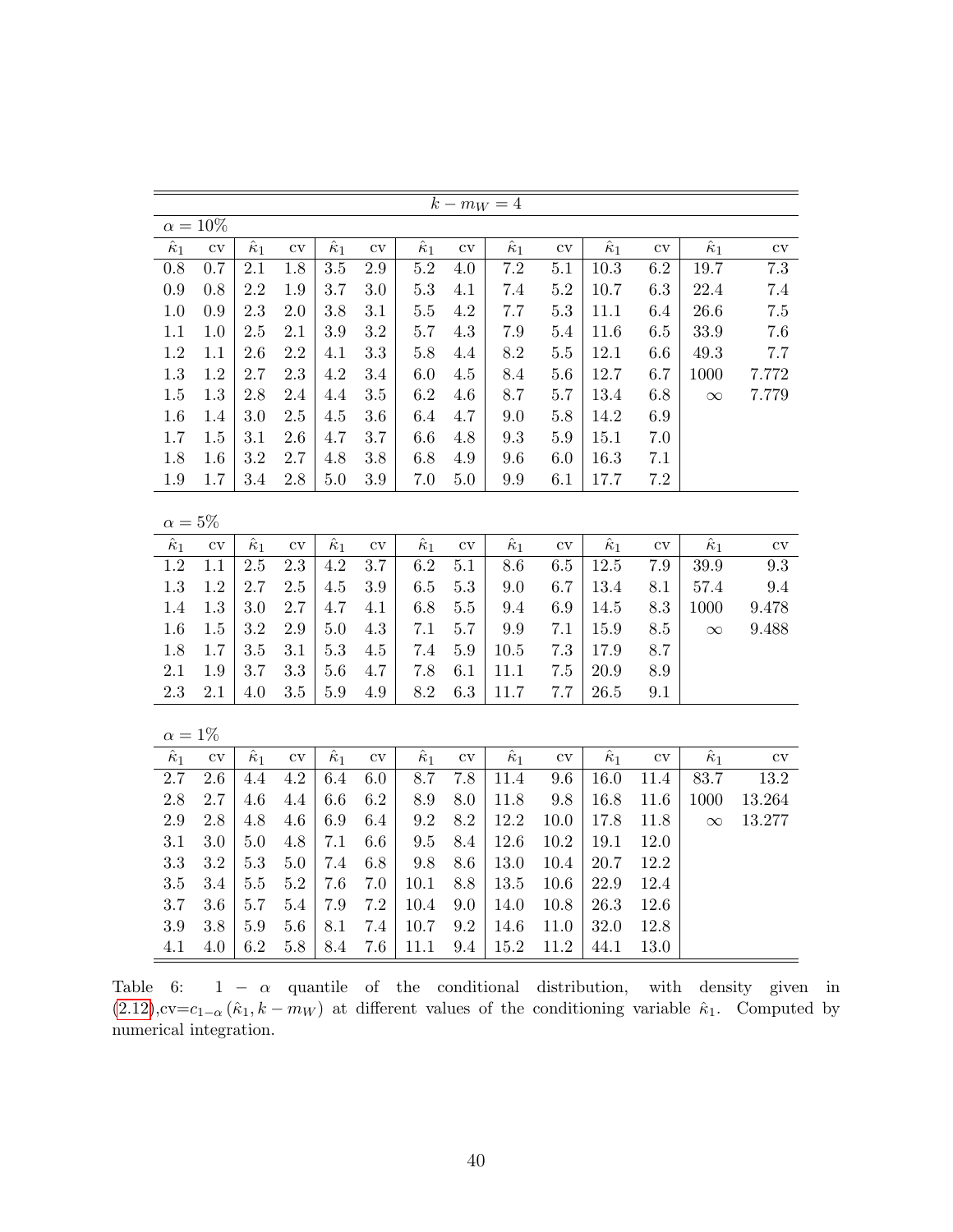### References

- <span id="page-41-2"></span>Anderson, T. W. and H. Rubin (1949). Estimation of the parameters of a single equation in a complete system of stochastic equations. Ann. Math. Statistics 20, 46–63.
- <span id="page-41-12"></span>Andrews, D. W. (2017). Identification-robust subvector inference. Cowles Foundation Discussion Papers 3005, Cowles Foundation for Research in Economics, Yale University.
- <span id="page-41-9"></span>Andrews, D. W., X. Cheng, and P. Guggenberger (2011). Generic Results for Establishing the Asymptotic Size of Confidence Sets and Tests. Cowles Foundation Discussion Papers 1813, Cowles Foundation for Research in Economics, Yale University.
- <span id="page-41-10"></span>Andrews, D. W. K. and P. Guggenberger (2015). Identification- and Singularity-Robust Inference for Moment Condition. Cowles Foundation Discussion Papers 1978, Cowles Foundation for Research in Economics, Yale University.
- <span id="page-41-3"></span>Andrews, D. W. K., M. J. Moreira, and J. H. Stock (2006). Optimal two-sided invariant similar tests for instrumental variables regression. *Econometrica*  $74(3)$ ,  $715-752$ .
- <span id="page-41-4"></span>Andrews, D. W. K., M. J. Moreira, and J. H. Stock (2008). Efficient two-sided nonsimilar invariant tests in IV regression with weak instruments. Journal of Econometrics  $146(2)$ ,  $241-254$ .
- <span id="page-41-13"></span>Andrews, I. and A. Mikusheva (2016). A geometric approach to nonlinear econometric models. Econometrica 84 (3), 1249–1264.
- <span id="page-41-15"></span>Bugni, F. A., I. A. Canay, and X. Shi (2017). Inference for subvectors and other functions of partially identified parameters in moment inequality models. Quantitative Economics  $8(1)$ , 1–38.
- <span id="page-41-11"></span>Chaudhuri, S. and E. Zivot (2011). A new method of projection-based inference in GMM with weakly identified nuisance parameters. Journal of Econometrics  $164(2)$ ,  $239-251$ .
- <span id="page-41-5"></span>Chernozhukov, V., C. Hansen, and M. Jansson (2009). Admissible invariant similar tests for instrumental variables regression. Econometric Theory 25 (03), 806–818.
- <span id="page-41-16"></span>Doornik, J. A. (2001). Ox: An Object-Oriented Matrix Language (4th ed.). London: Timberlake Consultants Press.
- <span id="page-41-0"></span>Dufour, J.-M. and M. Taamouti (2005). Projection-based statistical inference in linear structural models with possibly weak instruments. *Econometrica*  $73(4)$ ,  $1351-1365$ .
- <span id="page-41-8"></span>Elliott, G., U. K. Müller, and M. W. Watson  $(2015)$ . Nearly optimal tests when a nuisance parameter is present under the null hypothesis. Econometrica 83 (2), 771–811.
- <span id="page-41-1"></span>Guggenberger, P., F. Kleibergen, S. Mavroeidis, and L. Chen (2012). On the Asymptotic Sizes of Subset Anderson-Rubin and Lagrange Multiplier Tests in Linear Instrumental Variables Regression. *Econometrica*  $80(6)$ , 2649–2666.
- <span id="page-41-14"></span>Han, S. and A. McCloskey (2017). Estimation and inference with a (nearly) singular Jacobian. Manuscript.
- <span id="page-41-6"></span>Hillier, G. (2009a). Exact properties of the conditional likelihood ratio test in an iv regression model. *Econometric Theory*  $25(4)$ , 915–957.
- <span id="page-41-7"></span>Hillier, G. (2009b). On the conditional likelihood ratio test for several parameters in iv regression.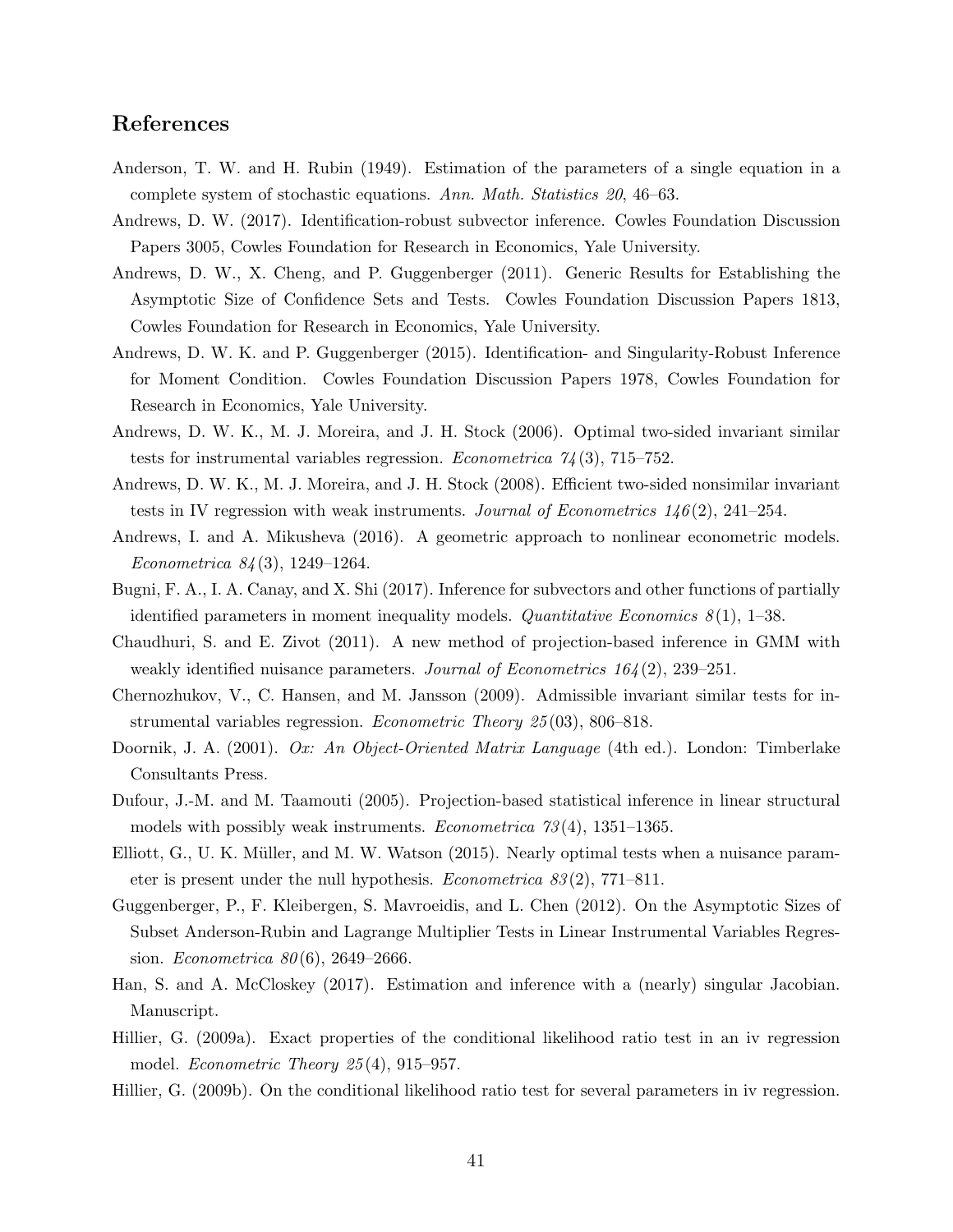<span id="page-42-0"></span>

|                  |                        |                  |               |                  |                        |                  | $k - m_W = 5$ |                  |                        |                  |                        |                  |           |
|------------------|------------------------|------------------|---------------|------------------|------------------------|------------------|---------------|------------------|------------------------|------------------|------------------------|------------------|-----------|
|                  | $\alpha = 10\%$        |                  |               |                  |                        |                  |               |                  |                        |                  |                        |                  |           |
| $\hat{\kappa}_1$ | $\overline{\text{cv}}$ | $\hat{\kappa}_1$ | $\mathrm{cv}$ | $\hat{\kappa}_1$ | $\overline{\text{cv}}$ | $\hat{\kappa}_1$ | $\mathrm{cv}$ | $\hat{\kappa}_1$ | $\overline{\text{cv}}$ | $\hat{\kappa}_1$ | $\overline{\text{cv}}$ | $\hat{\kappa}_1$ | $\rm{cv}$ |
| 0.9              | $0.8\,$                | $2.2\,$          | $2.0\,$       | 4.0              | 3.4                    | 6.0              | 4.8           | 8.4              | 6.2                    | 12.4             | 7.6                    | 34.8             | 9.0       |
| 1.0              | 0.9                    | 2.5              | $2.2\,$       | 4.3              | 3.6                    | 6.3              | 5.0           | 8.9              | 6.4                    | 13.2             | 7.8                    | 74.9             | 9.2       |
| $1.1\,$          | 1.0                    | 2.7              | 2.4           | 4.5              | 3.8                    | 6.6              | $5.2\,$       | 9.3              | 6.6                    | 14.3             | 8.0                    | 1000             | 9.227     |
| 1.3              | 1.2                    | 3.0              | 2.6           | 4.8              | 4.0                    | 6.9              | 5.4           | $9.8\,$          | 6.8                    | 15.6             | $8.2\,$                | $\infty$         | 9.236     |
| 1.5              | 1.4                    | 3.2              | 2.8           | 5.1              | 4.2                    | $7.3\,$          | 5.6           | 10.4             | 7.0                    | 17.4             | 8.4                    |                  |           |
| 1.8              | 1.6                    | 3.5              | $3.0\,$       | 5.4              | $4.4\,$                | 7.7              | $5.8\,$       | 11.0             | $7.2\,$                | $20.1\,$         | $8.6\,$                |                  |           |
| $2.0\,$          | 1.8                    | 3.7              | $3.2\,$       | 5.7              | $4.6\,$                | $8.0\,$          | 6.0           | 11.6             | 7.4                    | 24.6             | 8.8                    |                  |           |
|                  |                        |                  |               |                  |                        |                  |               |                  |                        |                  |                        |                  |           |
| $\alpha=5\%$     |                        |                  |               |                  |                        |                  |               |                  |                        |                  |                        |                  |           |
| $\hat{\kappa}_1$ | $\rm{cv}$              | $\hat{\kappa}_1$ | $\mathrm{cv}$ | $\hat{\kappa}_1$ | $\overline{\text{cv}}$ | $\hat{\kappa}_1$ | $\mathrm{cv}$ | $\hat{\kappa}_1$ | $\rm{cv}$              | $\hat{\kappa}_1$ | $\mathrm{cv}$          | $\hat{\kappa}_1$ | $\rm{cv}$ |
| $1.4\,$          | $1.3\,$                | $2.9\,$          | 2.7           | 4.8              | $4.3\,$                | $6.9\,$          | $5.9\,$       | $\ \, 9.5$       | $7.5\,$                | 13.4             | 9.1                    | $31.8\,$         | 10.7      |
| $1.5\,$          | 1.4                    | 3.1              | $2.9\,$       | $5.0\,$          | $4.5\,$                | 7.2              | 6.1           | $9.8\,$          | 7.7                    | 14.1             | $\rm 9.3$              | $49.1\,$         | 10.9      |
| 1.6              | 1.5                    | $3.4\,$          | 3.1           | $5.3\,$          | 4.7                    | $7.5\,$          | 6.3           | 10.2             | 7.9                    | 15.0             | $\ \, 9.5$             | 73.0             | 11.0      |
| 1.8              | 1.7                    | 3.6              | 3.3           | 5.6              | 4.9                    | 7.8              | 6.5           | $10.7\,$         | 8.1                    | 16.0             | 9.7                    | 1000             | 11.060    |
| $2.0\,$          | 1.9                    | 3.8              | $3.5\,$       | 5.8              | $5.1\,$                | $8.1\,$          | 6.7           | $11.1\,$         | 8.3                    | 17.3             | $\rm 9.9$              | $\infty$         | 11.070    |
| 2.2              | 2.1                    | 4.1              | 3.7           | 6.1              | 5.3                    | 8.4              | 6.9           | 11.6             | 8.5                    | 18.9             | 10.1                   |                  |           |
| $2.5\,$          | $2.3\,$                | 4.3              | $3.9\,$       | 6.3              | $5.5\,$                | $8.8\,$          | 7.1           | 12.1             | 8.7                    | 21.2             | 10.3                   |                  |           |
| $2.7\,$          | 2.5                    | $4.5\,$          | 4.1           | 6.6              | $5.7\,$                | 9.1              | $7.3\,$       | 12.7             | 8.9                    | 24.9             | $10.5\,$               |                  |           |
|                  |                        |                  |               |                  |                        |                  |               |                  |                        |                  |                        |                  |           |
| $\alpha=1\%$     |                        |                  |               |                  |                        |                  |               |                  |                        |                  |                        |                  |           |
| $\hat{\kappa}_1$ | $\mathrm{cv}$          | $\hat{\kappa}_1$ | $\mathrm{cv}$ | $\hat{\kappa}_1$ | $\mathrm{cv}$          | $\hat{\kappa}_1$ | $\rm{cv}$     | $\hat{\kappa}_1$ | $\rm{cv}$              | $\hat{\kappa}_1$ | $\mathrm{cv}$          | $\hat{\kappa}_1$ | $\rm{cv}$ |
| 3.2              | 3.1                    | 5.1              | $4.9\,$       | 7.3              | 6.9                    | 9.7              | 8.9           | 12.7             | 10.9                   | 17.3             | 12.9                   | 62.8             | 14.9      |
| 3.3              | 3.2                    | $5.3\,$          | 5.1           | $7.5\,$          | $7.1\,$                | $10.0\,$         | 9.1           | 13.0             | 11.1                   | 18.0             | $13.1\,$               | $90.8\,$         | 15.0      |
| 3.4              | $\!3.3$                | 5.5              | 5.3           | 7.7              | 7.3                    | 10.2             | 9.3           | 13.4             | 11.3                   | 18.8             | 13.3                   | 1000             | 15.072    |
| 3.6              | 3.5                    | 5.7              | $5.5\,$       | 8.0              | 7.5                    | $10.5\,$         | 9.5           | 13.7             | 11.5                   | 19.8             | $13.5\,$               | $\infty$         | 15.086    |
| 3.8              | 3.7                    | $5.9\,$          | 5.7           | 8.2              | 7.7                    | 10.8             | 9.7           | $14.1\,$         | 11.7                   | 21.1             | 13.7                   |                  |           |
| 4.0              | $3.9\,$                | 6.2              | $5.9\,$       | 8.5              | 7.9                    | 11.1             | 9.9           | 14.6             | 11.9                   | 22.6             | 13.9                   |                  |           |
| 4.2              | 4.1                    | 6.4              | 6.1           | 8.7              | 8.1                    | 11.4             | 10.1          | $15.0\,$         | 12.1                   | 24.7             | 14.1                   |                  |           |
| 4.4              | $4.3\,$                | 6.6              | $6.3\,$       | 9.0              | $\!\!\!\!\!8.3$        | 11.7             | $10.3\,$      | $15.5\,$         | 12.3                   | 27.7             | 14.3                   |                  |           |
| 4.6              | $4.5\,$                | 6.8              | $6.5\,$       | 9.2              | 8.5                    | 12.0             | $10.5\,$      | 16.0             | 12.5                   | 32.5             | 14.5                   |                  |           |
| 4.8              | 4.7                    | 7.1              | 6.7           | 9.5              | 8.7                    | 12.3             | 10.7          | 16.6             | 12.7                   | 41.4             | 14.7                   |                  |           |

Table 7:  $1 - \alpha$  quantile of the conditional distribution, with density given in  $(2.12)$ ,cv=c<sub>1-α</sub>  $(\hat{\kappa}_1, k - m_W)$  at different values of the conditioning variable  $\hat{\kappa}_1$ . Computed by numerical integration.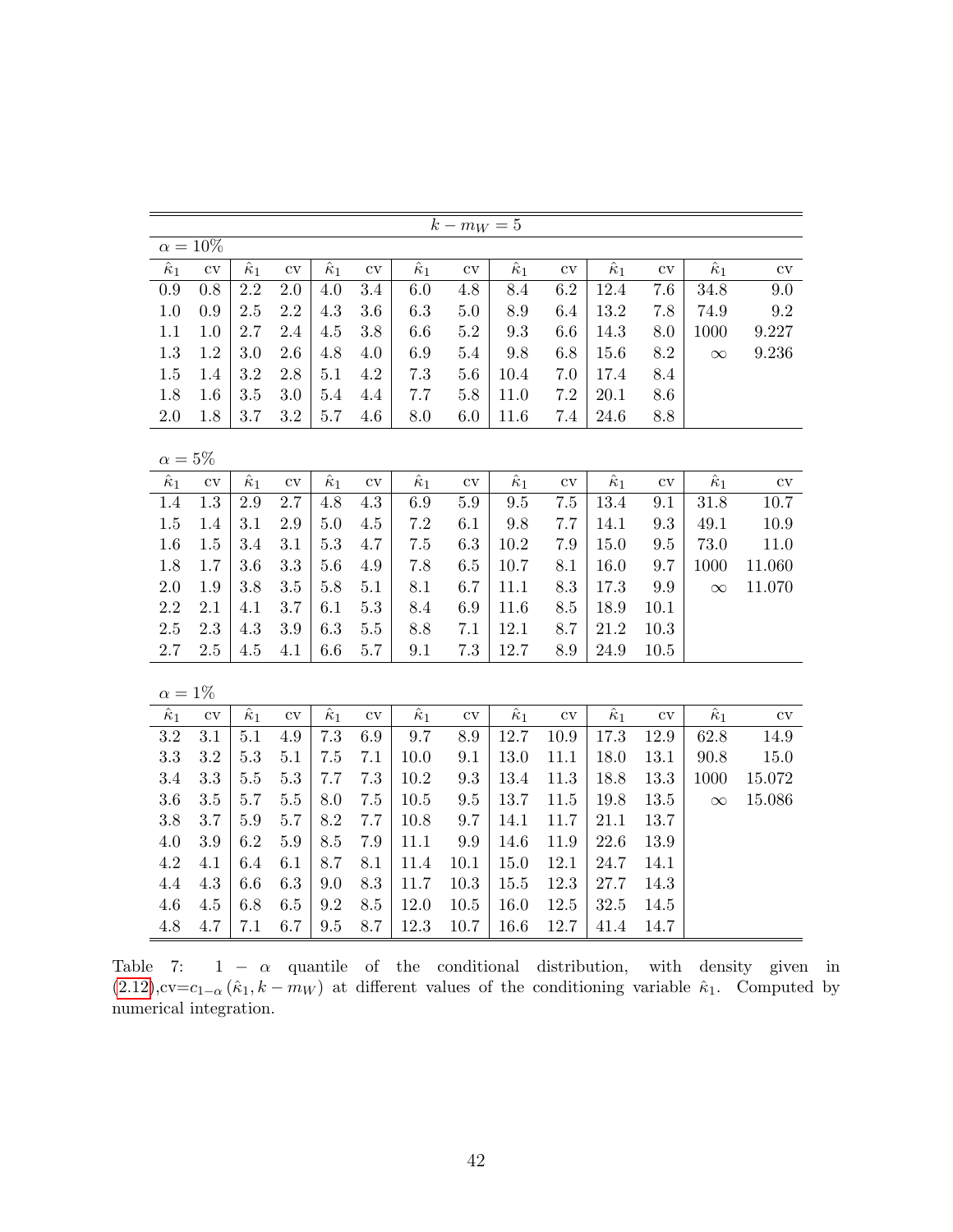Econometric Theory  $25(2)$ , 305-335.

<span id="page-43-20"></span>James, A. T. (1964). Distributions of matrix variates and latent roots derived from normal samples. The Annals of Mathematical Statistics, 475–501.

<span id="page-43-19"></span><span id="page-43-12"></span>Johnson, N. L. and S. Kotz (1970). Continuous univariate distributions. Boston: Houghton Mifflin.

- Kaido, H., F. Molinari, and J. Stoye (2016). Confidence intervals for projections of partially identified parameters. arXiv preprint arXiv:1601.00934 .
- <span id="page-43-4"></span>Kleibergen, F. (2002). Pivotal statistics for testing structural parameters in instrumental variables regression. *Econometrica*  $70(5)$ , 1781–1803.
- <span id="page-43-0"></span>Kleibergen, F. (2015). Efficient size correct subset inference in linear instrumental variables regression. mimeo, University of Amsterdam.
- <span id="page-43-16"></span>Koev, P. and A. Edelman (2006). The efficient evaluation of the hypergeometric function of a matrix argument. Mathematics of Computation 75(254), 833-846.
- <span id="page-43-18"></span><span id="page-43-15"></span>Leach, B. G. (1969). Bessel functions of matrix argument with statistical applications. Ph. D. thesis.
- <span id="page-43-1"></span>Lütkepohl, H. (1996). Handbook of Matrices. England: Wiley.
- <span id="page-43-5"></span>Montiel-Olea, J.-L. (2017). Admissible, similar tests: A characterization. Manuscript.
- Moreira, M. J. (2003). A conditional likelihood ratio test for structural models. *Econometrica*  $71(4)$ , 1027–1048.
- <span id="page-43-17"></span>Moreira, M. J., R. Mourão, and H. Moreira (2016). A critical value function approach, with an application to persistent time-series.  $arXiv$  preprint  $arXiv:1606.03496$ .
- <span id="page-43-8"></span>Muirhead, R. J. (1978). Latent roots and matrix variates: a review of some asymptotic results. The Annals of Statistics, 5–33.
- <span id="page-43-6"></span><span id="page-43-2"></span>Muirhead, R. J. (2009). Aspects of multivariate statistical theory, Volume 197. John Wiley & Sons.
- Nelson, C. R. and R. Startz (1990). Some further results on the exact small sample properties of the instrumental variable estimator. *Econometrica*  $58(4)$ ,  $967-976$ .
- <span id="page-43-10"></span>Nielsen, B. (1999). The likelihood-ratio test for rank in bivariate canonical correlation analysis. Biometrika 86 (2), 279–288.
- <span id="page-43-11"></span>Nielsen, B. (2001). Conditional test for rank in bivariate canonical correlation analysis. Biometrika 88 (3), 874–880.
- Olver, F. W. (1997). Asymptotics and special functions. , AK Peters Ltd., Wellesley, MA, 1997. Reprint of the 1974 original.
- <span id="page-43-7"></span>Perlman, M. D. and I. Olkin (1980). Unbiasedness of invariant tests for manova and other multivariate problems. The Annals of Statistics, 1326–1341.
- <span id="page-43-9"></span>Rhodes Jr, G. F. (1981). Exact density functions and approximate critical regions for likelihood ratio identifiability test statistics. Econometrica, 1035–1055.
- <span id="page-43-13"></span><span id="page-43-3"></span>Schmidt, P. (1976). Econometrics. New York: Marcel Dekker, Inc.
- Staiger, D. and J. H. Stock (1997). Instrumental variables regression with weak instruments. Econometrica 65, 557–586.
- <span id="page-43-14"></span>Stock, J. H., J. H. Wright, and M. Yogo (2002). A survey of weak instruments and weak iden-